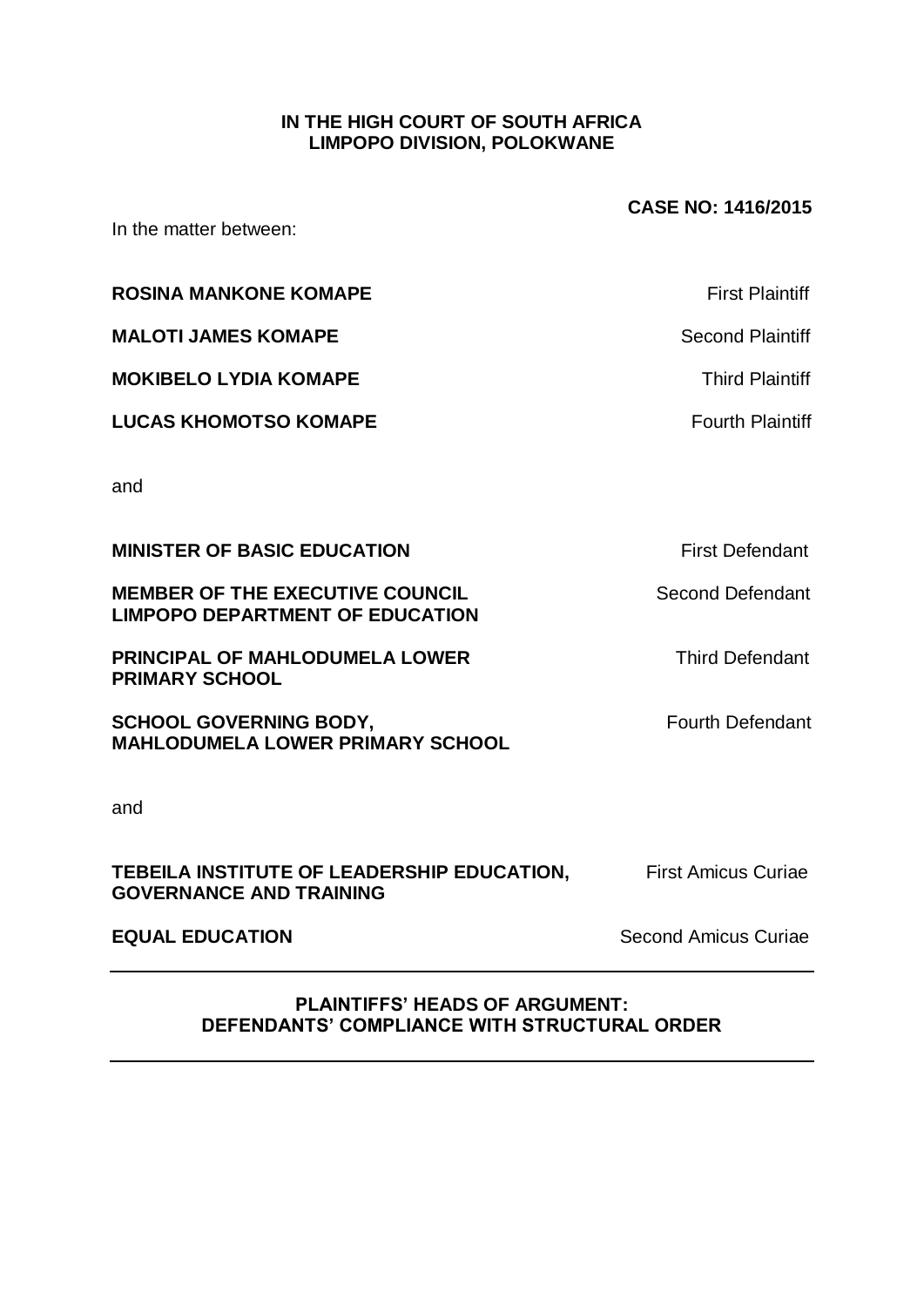## **TABLE OF CONTENTS**

| L  |                                                                                                              |  |
|----|--------------------------------------------------------------------------------------------------------------|--|
| Ш  |                                                                                                              |  |
| Ш  | THE RELEVANT LEGAL PRINCIPLES FOR ASSESSING GOVERNMENT<br>COMPLIANCE WITH ITS SOCIO-ECONOMIC OBLIGATIONS  12 |  |
|    |                                                                                                              |  |
| IV |                                                                                                              |  |
|    |                                                                                                              |  |
|    |                                                                                                              |  |
|    | The defendants have failed to make available adequate financial resources  31                                |  |
|    |                                                                                                              |  |
|    | The defendants' plan lacks transparency and responsiveness 37                                                |  |
|    |                                                                                                              |  |
|    | The defendants' sanitation plan does not comply with the structural order 39                                 |  |
|    |                                                                                                              |  |
|    | The defendants' interpretation of the structural order is unlawful 43                                        |  |
|    | The defendants' timeframes for pit toilet eradication do not comply with the School                          |  |
| V  |                                                                                                              |  |
| VI |                                                                                                              |  |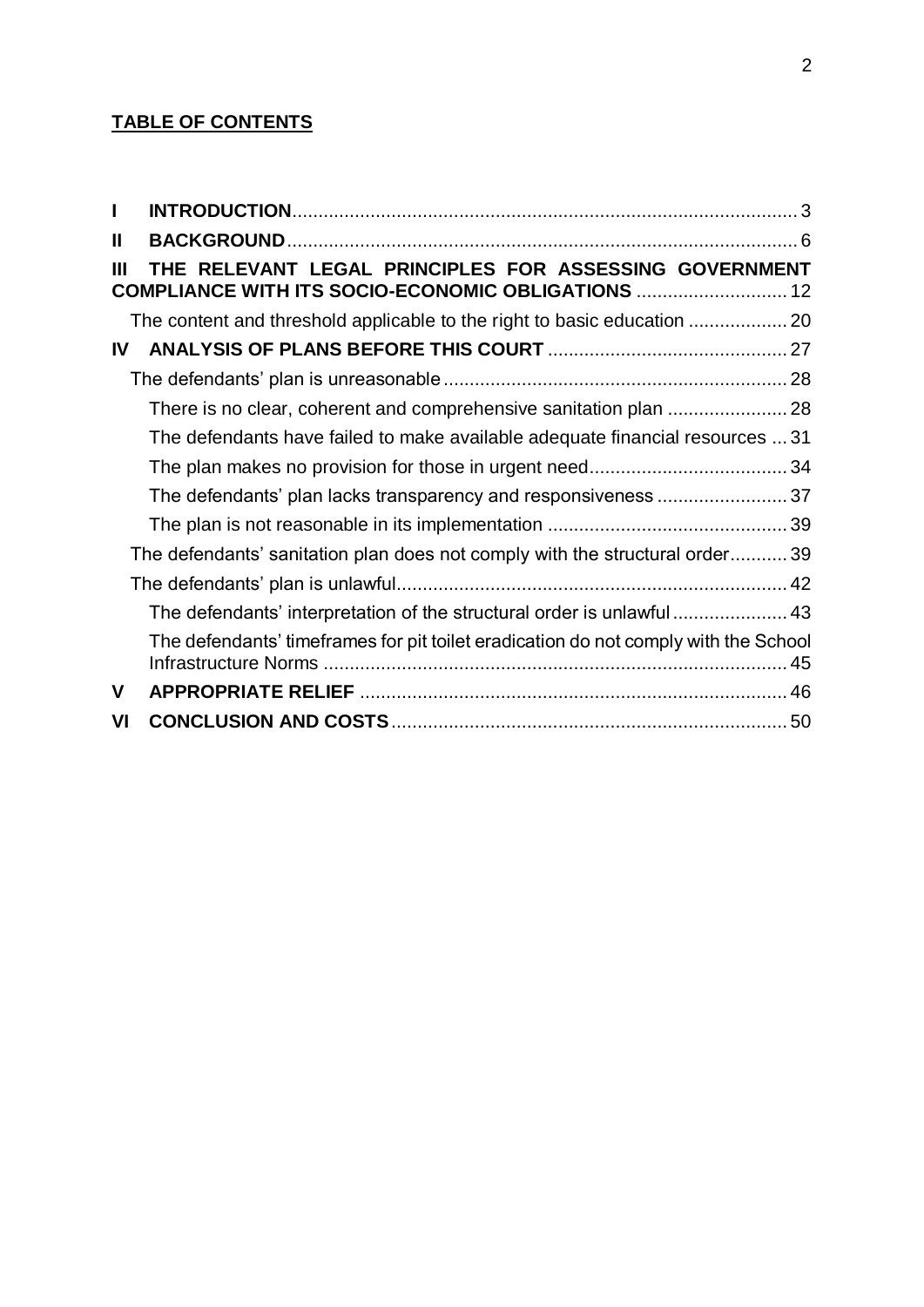#### <span id="page-2-0"></span>**I INTRODUCTION**

1

- 1 On 23 April 2018, this Court granted an order (**"structural order"**), inter alia
	- 1.1 Ordering the first and second defendants (**"defendants"**) to supply and install at each rural school in Limpopo currently equipped with pit latrines a sufficient number of toilets that are accessible, secure and safe and that provide privacy and promote health and hygiene, based on an assessment of the most suitable, safe and hygienic sanitation technology;
	- 1.2 Directing the defendants to furnish the Court with a list containing the names and locations of all schools in rural areas with pit toilets for use by learners, the estimated period required to replace the pit toilets at those schools, and a detailed programme developed by the relevant experts for the installation of new toilets based on an assessment of the suitable sanitation technology requirements of each school.<sup>1</sup>
- 2 The Court considered the structural order to be a just and equitable remedy to effectively vindicate the Constitution. In this regard the Court held that –

The best interests of all learners at schools with pit toilets must take preference. It is the only means by which the state will be compelled to take active steps to provide the lacking basic sanitary requirements to learners in those schools. It will, no doubt be a mammoth task for the state to undertake. But that cannot deter this court from ordering the state to comply with its obligations in terms of the Constitution. The evidence shows that efforts were made, inadequate as they are, to replace old pit toilets at some schools. Effective remedial action is to be undertaken to restore the dignity and wellbeing of learners attending government schools in the

<sup>1</sup> *Komape and others v Minister of Basic Education and others* 2018 JDR 0625 (LP); (1416/2015) [2018] ZALMPPHC 18 (23 April 2018) ("*Komape 1"*).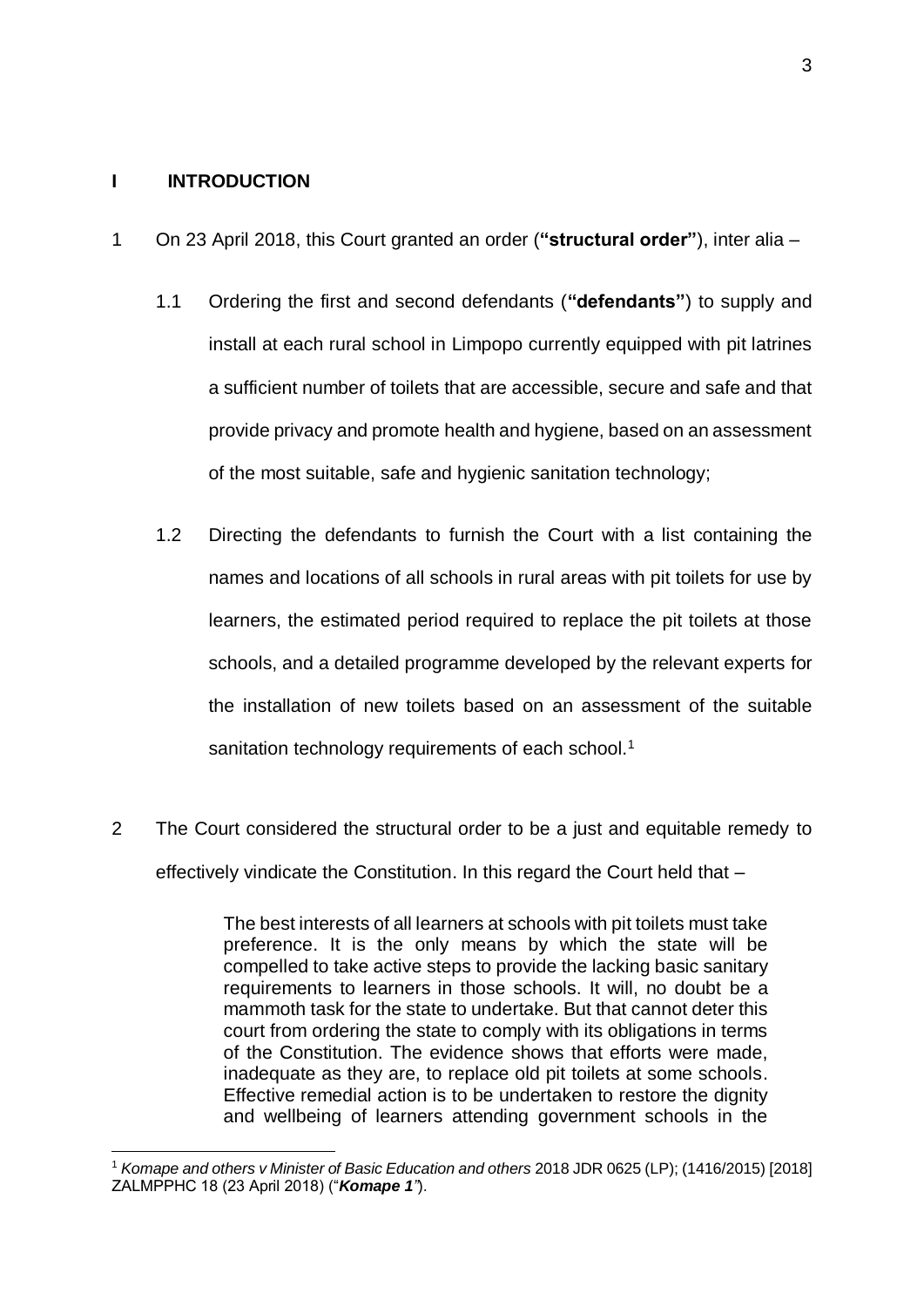province. The flagrant violation of their rights cannot be allowed to continue without remedial steps being taken to enforce, protect and prevent future encroachment of the rights of learners protected in the Bill of Rights.<sup>2</sup>

- 3 The defendants filed an affidavit, setting out their plan for the eradication of inappropriate sanitation, on 31 August 2018. $3$  They filed a progress report, with an updated plan, on 13 May 2020.<sup>4</sup>
- 4 The plaintiffs assert that this plan falls short of the defendants' obligations in terms of the structural order, and in terms of their constitutional and statutory obligations to provide safe and adequate school sanitation facilities to learners attending public schools across Limpopo. This assertion is based on the following:
	- 4.1 There is no clear, coherent and comprehensive sanitation plan;
	- 4.2 The defendants have failed to make available adequate financial resources for the provision of safe and appropriate sanitation facilities;
	- 4.3 The plan makes no provision for those in urgent need;
	- 4.4 The plan lacks transparency and responsiveness;
	- 4.5 The plan is not reasonable in its implementation;

<sup>1</sup> <sup>2</sup> *Komape 1* at para 70.

 $3$  Pp 1 – 126.

 $4$  Pp 886 – 1286.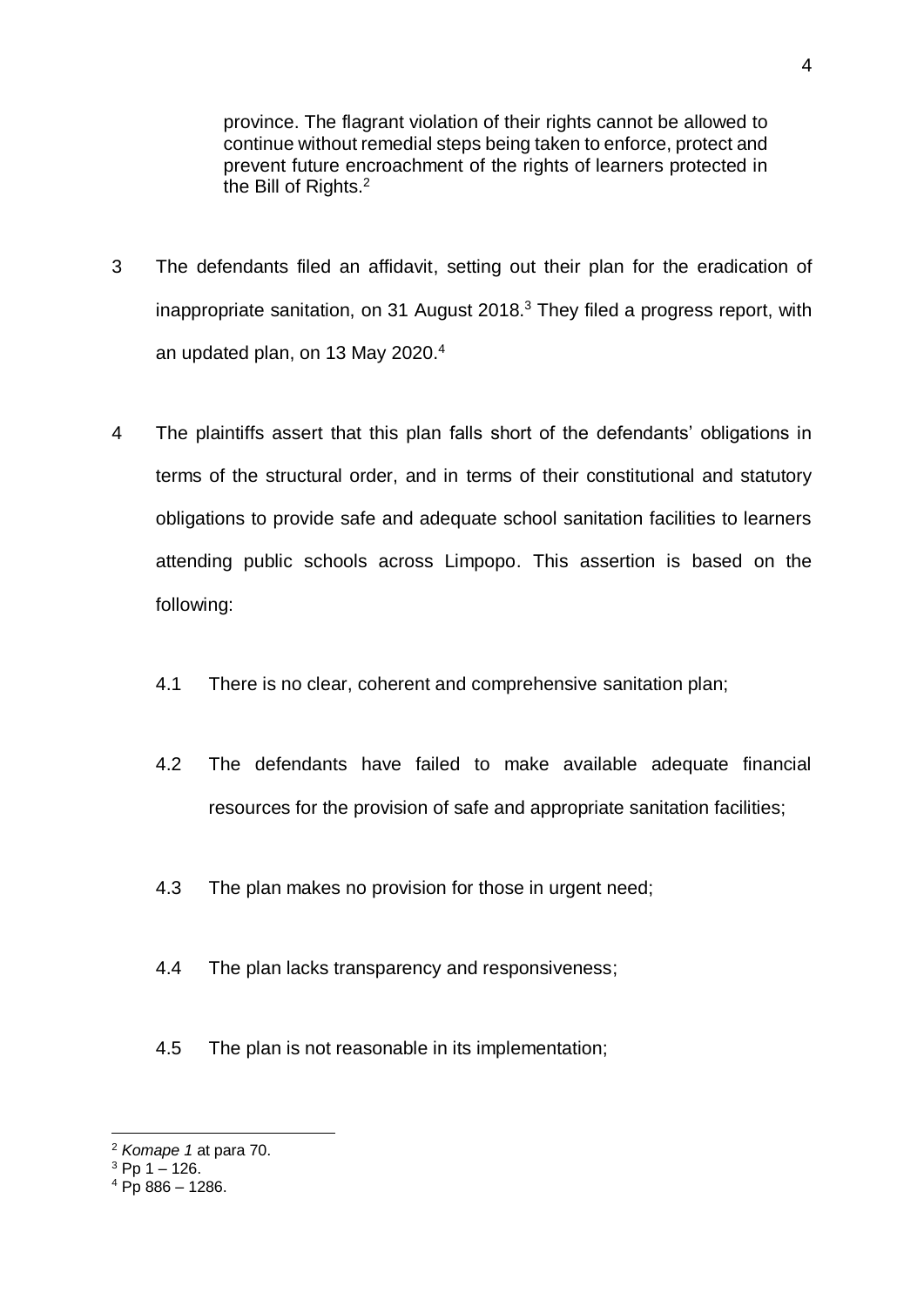- 4.6 The information that the defendants have provided to the Court is confusing, incoherent, and does not place this Court in a position for it to determine whether its structural order has been complied with;
- 4.7 The plan is based on an unduly restrictive and unlawful interpretation of the structural order; and
- 4.8 The plan is inconsistent with the defendants' obligations arising from the Regulations Relating to Minimum Norms and Standards for Public School Infrastructure (**"School Infrastructure Norms"**).<sup>5</sup>
- 5 The plaintiffs therefore seek an order, inter alia,
	- 5.1 Declaring that the defendants' plan submitted is unconstitutional and in breach of the structural order;
	- 5.2 Directing the Member of the Executive Council in the Limpopo Department of Education (**"MEC"**) to remedy the shortcomings of the defendants' plan to ensure that it is constitutionally compliant and file a revised plan in both physical and electronic format with the Court within 45 days. The plaintiffs request that the Court retain its supervisory jurisdiction in relation to this updated plan;
	- 5.3 Directing the MEC, within two weeks of the order, to constitute a "sanitation task team", headed by an independent expert in the field of infrastructural management, established in consultation with plaintiff's attorneys and the

<sup>1</sup> <sup>5</sup> GNR 920, *Government Gazette 37081*, 29 November 2013.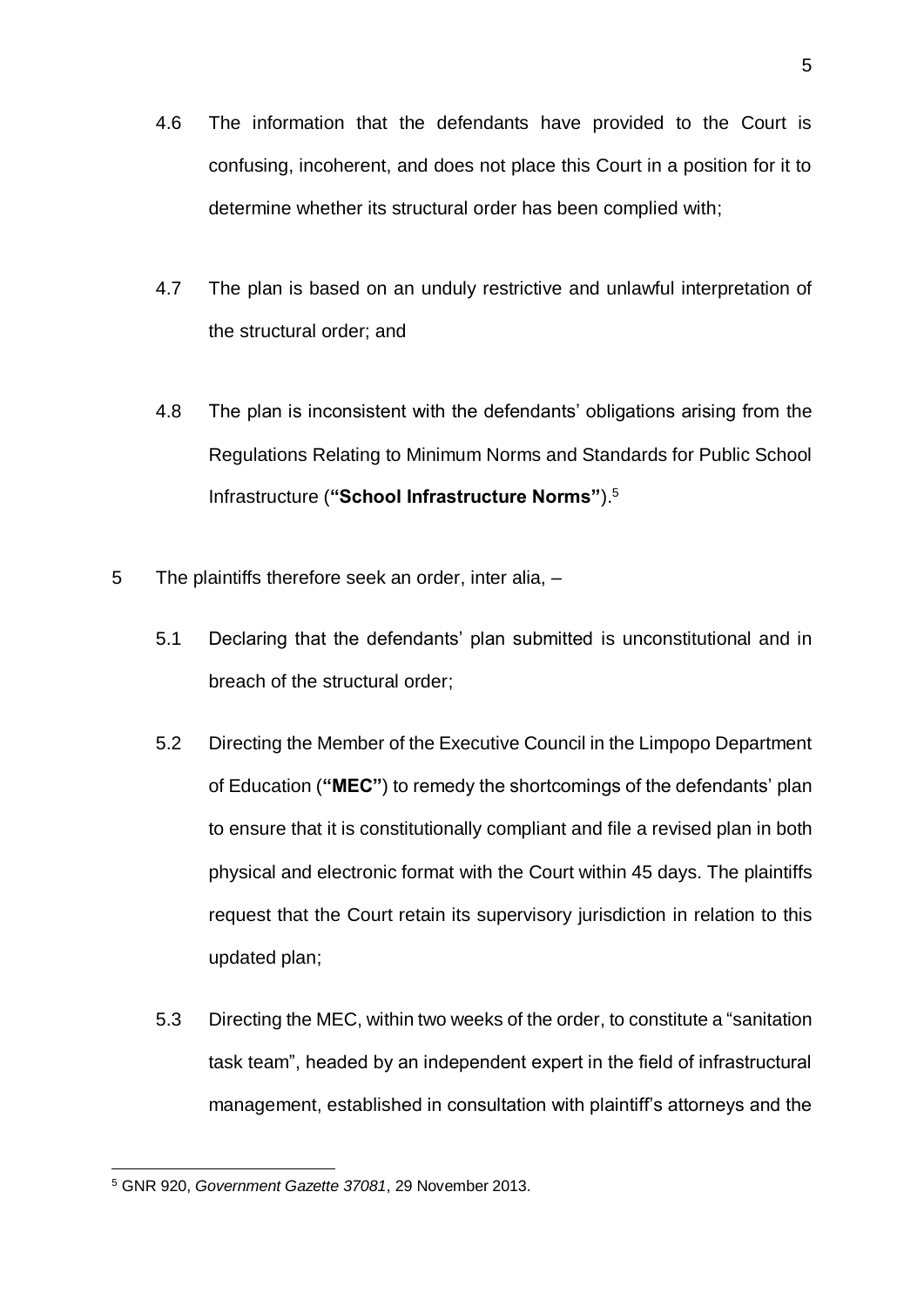second amicus curiae and which comprises of representatives of the Limpopo Department of Education, the Limpopo Provincial Treasury, the relevant school infrastructure implementing agents, and representatives from civil society. The mandate of the sanitation task team is to verify, update and ensure the accuracy and currency of the National and Provincial government's information on school sanitation in Limpopo, and to ensure implementation of a reasonable plan for the elimination of pit toilets.

- 6 In what follows:
	- 6.1 We set out the background to this matter;
	- 6.2 We discuss the relevant legal principles for assessing the defendants' compliance with their socio-economic obligations;
	- 6.3 We analyse the defendants' plans against these principles; and
	- 6.4 Finally, we discuss the question of appropriate relief.

#### <span id="page-5-0"></span>**II BACKGROUND**

7 In *Komape 1*, this Court found that there is a widespread sanitation crisis in Limpopo, which crisis has been known to the defendants for many years. The Court further found that the defendants have done little to address this sanitation crisis, despite the existence of workable solutions:

> The undisputed evidence shows that the witness Heywood from Section 27 engaged the second respondent by addressing correspondence to the second defendant drawing attention to the unsafe toilets at schools and the need to install safe toilets. Second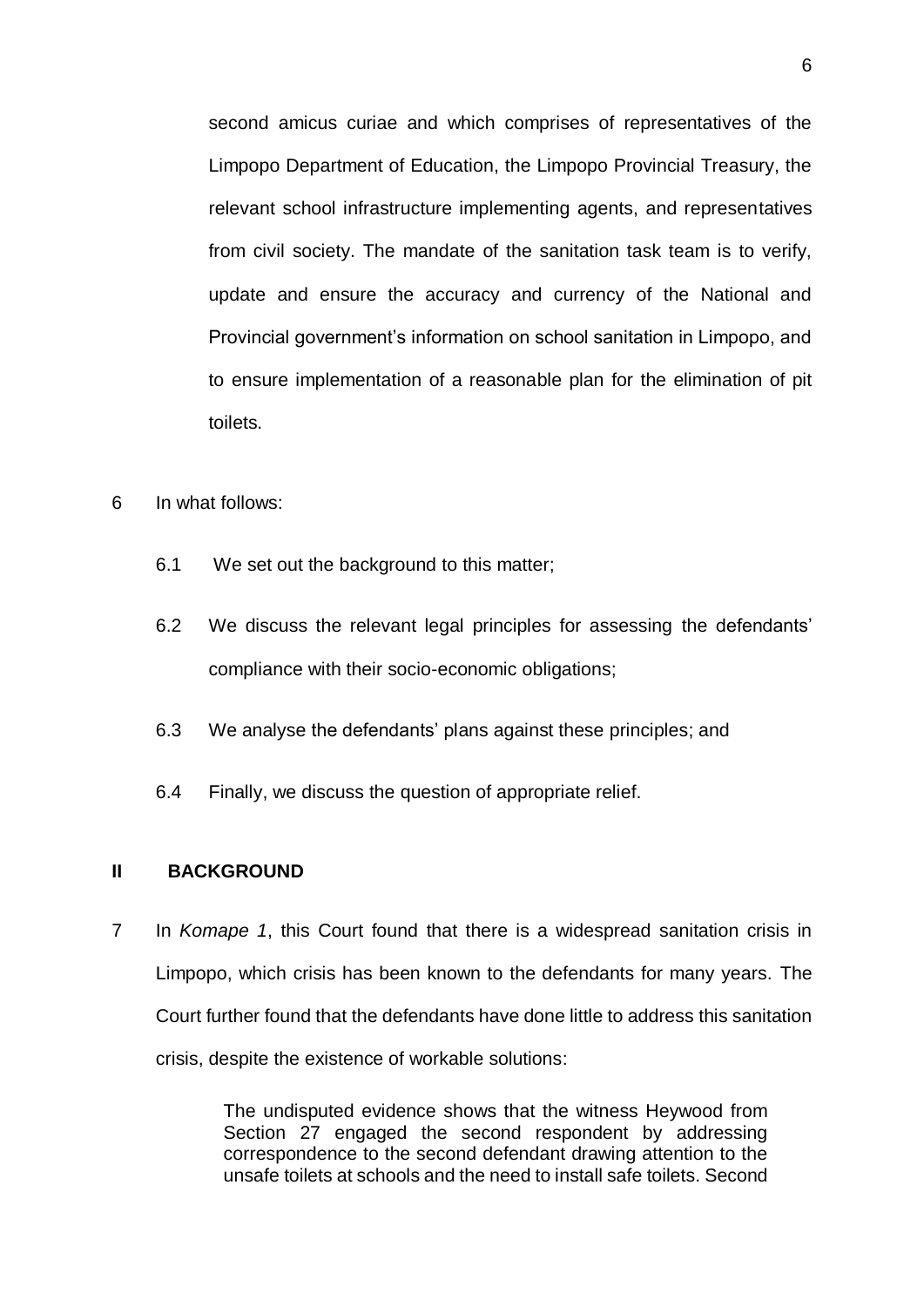defendant identified schools which needed upgrades. The photographic evidence adduced revealed distressing, dangerous and poor sanitary conditions at a large number of rural schools. In some schools learners are forced to make use of open dilapidated pits, not worthy for use as toilets by humans which afford those using them no privacy at all. The evidence also showed that there are safe and affordable products available on the market for use by children. It is disturbing to learn from the evidence that funds allocated to second defendant in annual budgets are not utilised for the purpose budgeted for. It is clear that due to lack of political will no effort was made to better the situation at schools of which the second defendant was well aware of.<sup>6</sup>

8 The lack of safe and adequate school infrastructure, and the threats associated with this, extend to public schools across South Africa. In *Equal Education and another v Minister of Basic Education and others, <sup>7</sup>* Msizi AJ, commenting on the state of public school infrastructure and the absence of any real commitment to address this, held that –

> The crude and naked facts staring at us are that each day the parents of these children send them to schools as they are compelled to. They expose these children to danger which could lead to certain death.

- 9 The state of sanitation in public schools in Limpopo culminated in the tragic death of five-year-old Michael Komape, who drowned in a pit toilet following the collapse of a dilapidated structure that could not support his weight. It was Michael's death that triggered the structural order granted by this Court. The tragedy that befell the Komape family is, however, not an isolated incident.
- 10 The undisputed evidence before this Court is that there have been at least three other learners nationally who have lost their lives as a direct consequence of the dilapidated toilets at their schools. Another child has been severely injured and

<sup>6</sup> *Komape 1* at para 59.

<sup>7</sup> 2019 (1) SA 421 (ECB) ("*Equal Education (Infrastructure)*").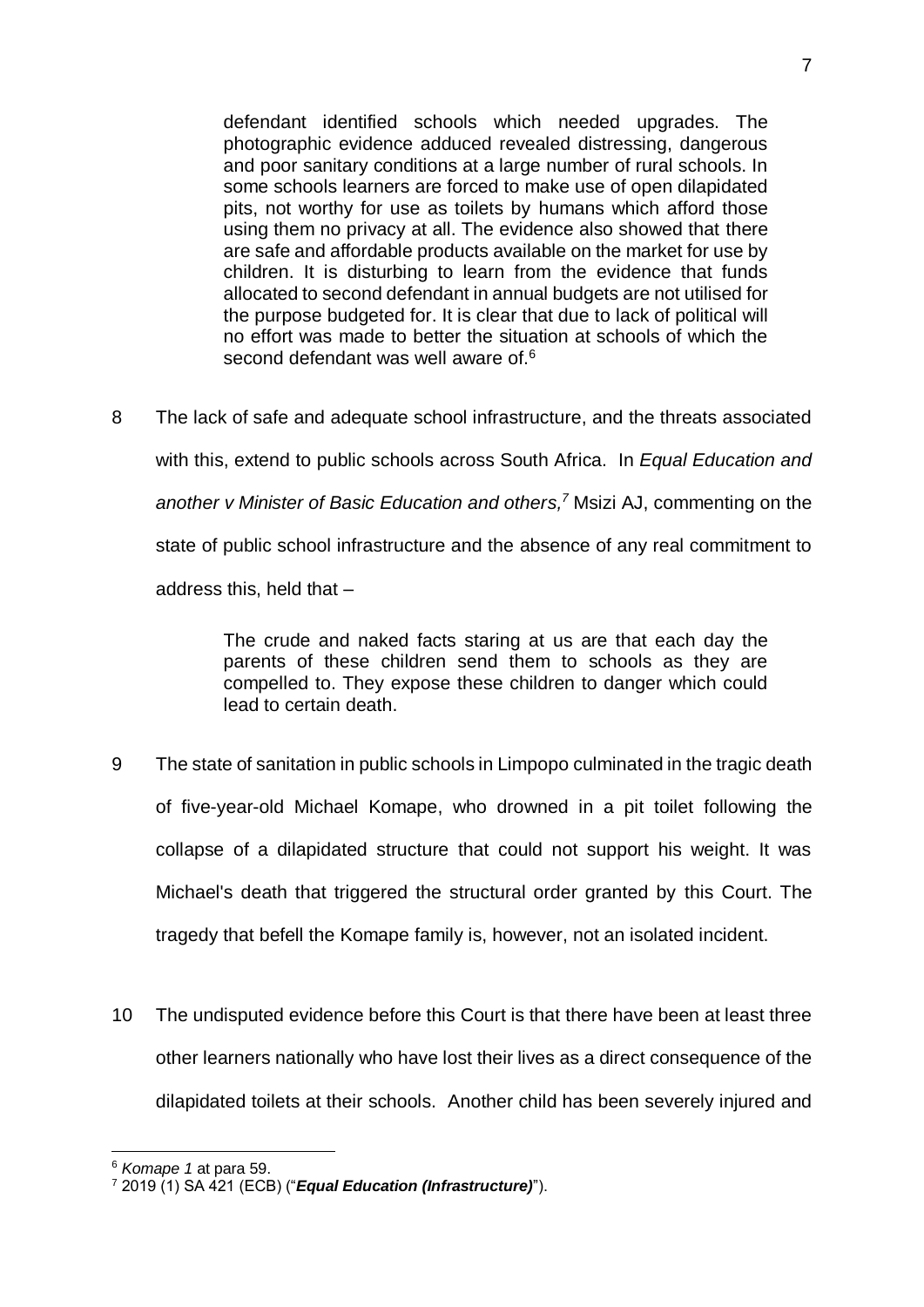traumatised after a similar fall into a pit toilet.<sup>8</sup> The plaintiffs rely on this evidence to illustrate that the tragedy that befell Michael Komape and his family, as well as these four other learners and their families, may well recur in the near future. The defendants have simply ignored these concerns.

- 11 In the face of a crisis requiring their urgent intervention, as well as an order of this Court compelling an adequate and appropriate response, the defendants have persisted in their failure to take steps to prevent a recurrence of these tragedies. One month after the deadline for their sanitation plan<sup>9</sup> in terms of the structural order, the defendants filed an affidavit in which they –
	- 11.1 identified 1 658 schools "with sanitation needs" of which 1 489 had pit toilets on school premises. No indication was provided as to the criteria used in identifying these "sanitation needs";
	- 11.2 indicated the number of pit toilets at each school as well as the planned starting and completion dates at each site;
	- 11.3 confirmed their selection of the Enviro-Loo system for schools in Limpopo; and
	- 11.4 set out average planned start dates for pit toilet eradication between 2026 and 2028, and average planned end dates for pit toilet eradication of between 2028 and 2030.<sup>10</sup>

<u>.</u>

<sup>8</sup> Plaintiffs' affidavit in response to defendants' report filed on 31 August 2018; p 131, para 9.

<sup>&</sup>lt;sup>9</sup> The structural order required the defendants to report to the Court by 31 July 2018. The defendants applied for an extension of this deadline one day before its expiry. It was not practicable for the plaintiffs and the second amicus curiae to oppose that application. See plaintiffs' affidavit in response to defendants' report filed on 31 August 2018, structural interdict bundle, p 130, para 6. <sup>10</sup> Affidavit on behalf of first and second defendant, pp  $1 - 126$ .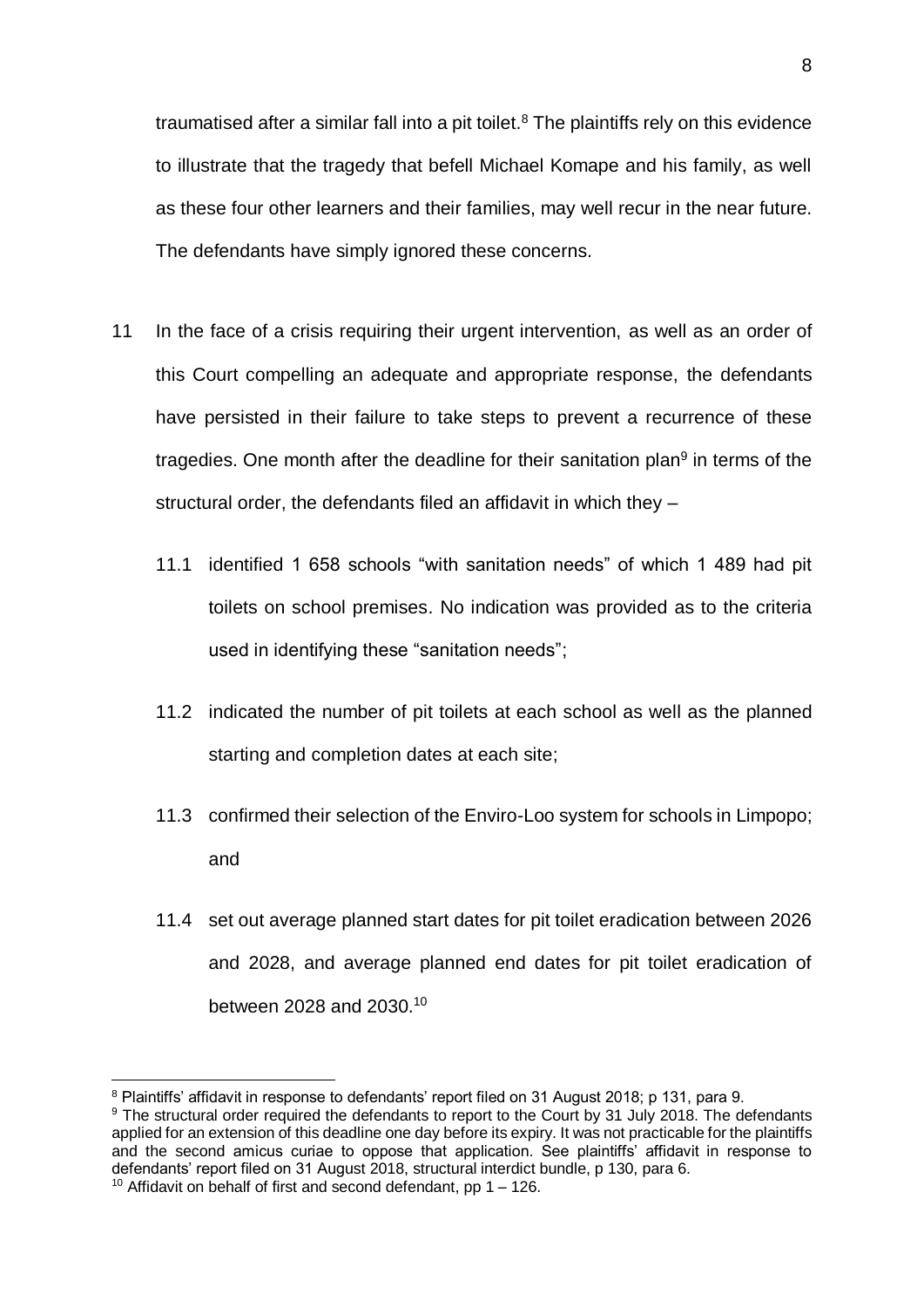- 12 In other words, the defendants had indicated to the Court their intention to follow a "business as usual" approach in addressing what the Court in *Komape 1*  described as a flagrant violation of learners' rights.
- 13 In response, the plaintiffs filed an affidavit in which they demonstrated the failure by the defendants to meet the basic constitutional requirements for reasonableness. The plaintiffs highlighted:
	- 13.1 The shocking delay in the timeframe for the eradication of unsafe sanitation,
	- 13.2 the lack of clear information as to how sanitation needs would be identified and addressed,
	- 13.3 evidence that establishes that the defendants' plan had been developed on the basis of inaccurate and incomplete data. As such, the plan would not be able to ensure the provision of safe and adequate sanitation to all learners attending public schools in Limpopo.<sup>11</sup>
- 14 The second amicus curiae (**"Equal Education"**) also filed an affidavit critiquing the defendants' sanitation plan.<sup>12</sup>
- 15 The defendants did not reply to this affidavit, nor did they take any steps to implement their plan on its own terms. Instead, almost two years later, and only

<sup>11</sup> Plaintiffs' affidavit in response to defendants' report filed on 31 August 2018; pp 127 – 162.

<sup>&</sup>lt;sup>12</sup> Second amicus curiae's affidavit, pp  $472 - 505$ .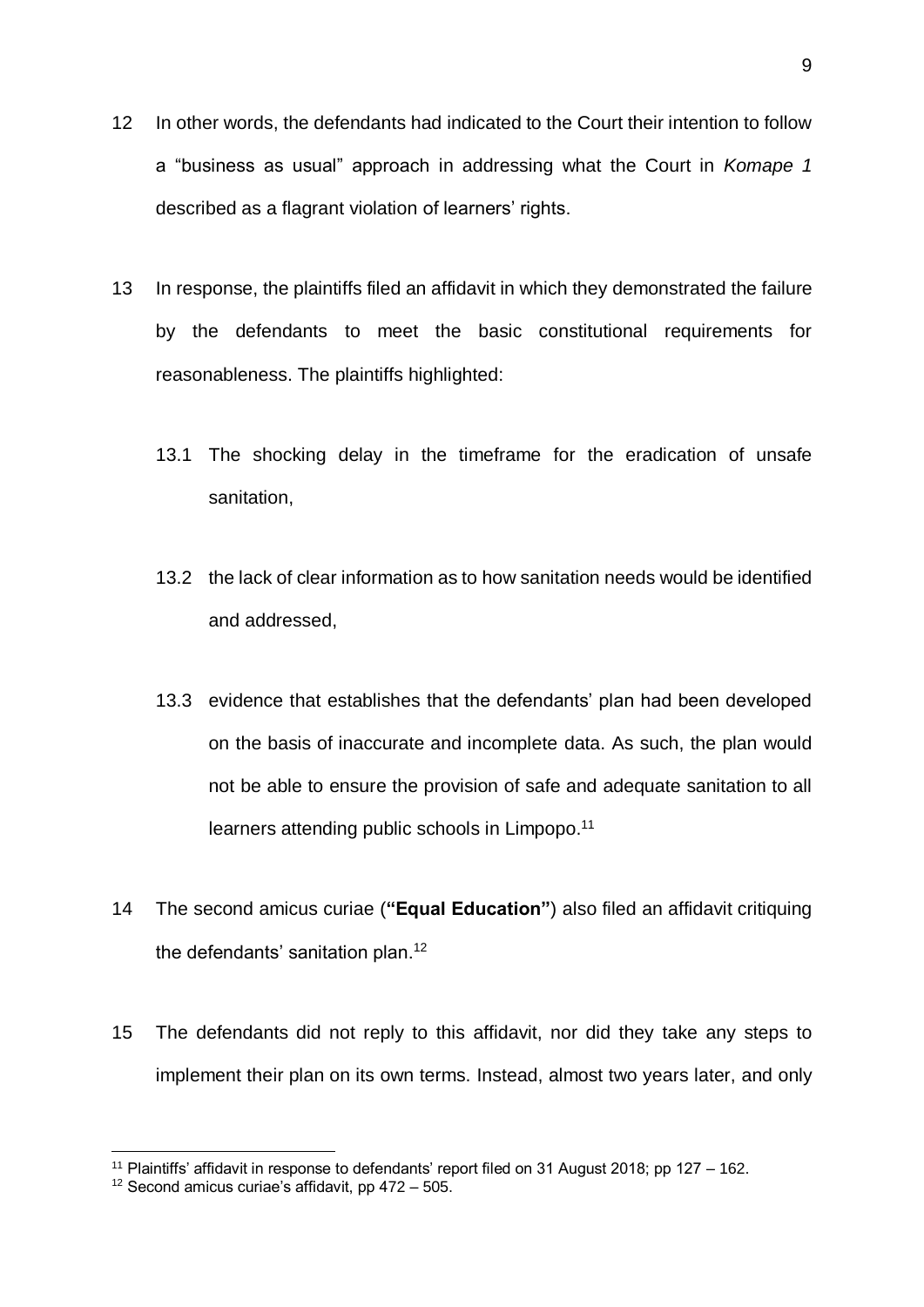in response to an invitation from this Court, $13$  the defendants filed a supplementary affidavit on 15 May 2020 containing another plan (**"second plan"**).<sup>14</sup> In this supplementary affidavit, the defendants appear to provide additional detail, aimed at plugging omissions in the first plan. However, the second plan succeeds only in introducing further confusion and lack of clarity.

- 16 The second plan lists a number of different school infrastructure programmes, implementing agents for programmes, and sources of funding. It is unclear how these relate to one another, or to the initial sanitation plan filed on 31 August 2018. Many aspects of the initial sanitation plan, and the critiques of that plan raised by the plaintiffs and Equal Education, have simply been ignored.
- 17 Instead, the defendants have chosen to spend a substantial portion of their purported second plan addressing only the specific examples that the plaintiffs and second amicus curiae relied upon to establish the depth of the sanitation crisis in Limpopo and the inaccuracy and incompleteness of the data on which the defendants' sanitation plan is based.
- 18 Only the defendants have the mandate, capacity, resources and access to relevant information to compile a full list of every school in Limpopo Province which has a pit toilet. Where the plaintiffs and Equal Education are aware of schools omitted from the defendants' sanitation plan despite having unsafe and/or inadequate sanitation, these have been brought to the Court's attention

<sup>&</sup>lt;sup>13</sup> Annexure "FV3" to plaintiff's supplementary affidavit in response to first and second defendants' report, pp 632 – 633.

 $14$  Defendants' progress report and replying affidavit, pp 8865 – 1286,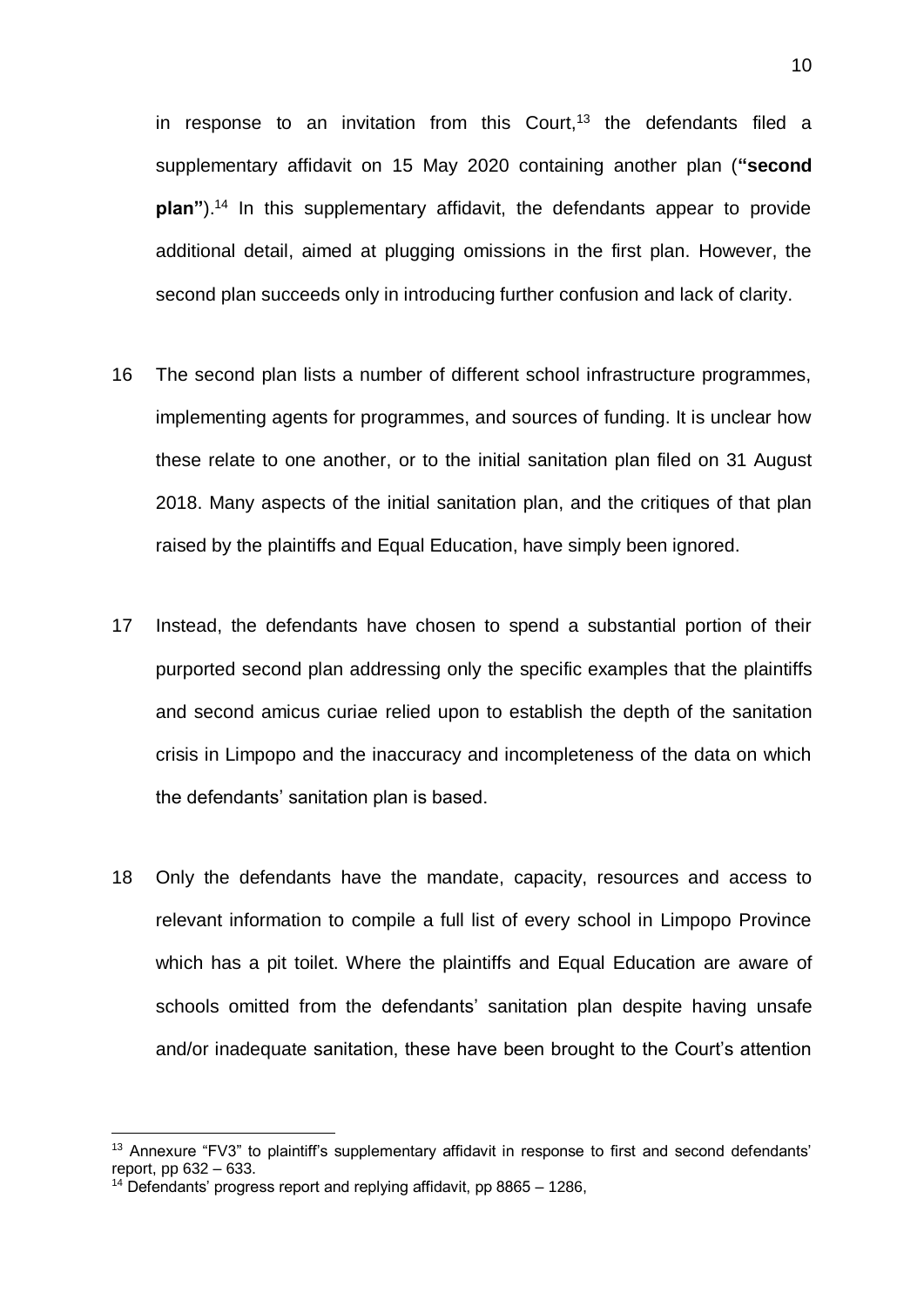to highlight broader challenges to the reasonableness of the sanitation plan. The defendants have, however, elected to dispute the examples placed before the Court rather than to engage the underlying arguments that they remain in breach of their constitutional obligations.

19 Regrettably, the learners in Limpopo have had to suffer the consequences for poor planning and implementation by the first and second defendants before. In relation to the non-delivery of textbooks in Limpopo, the Supreme Court of Appeal said the following:

> The truth is that the [Department of Basic Education]'s management plan was inadequate and its logistical ability woeful. One would have expected proper planning before the implementation of the new curriculum. This does not appear to have occurred. The [Department of Basic Education] also had a three-year implementation period during which it could have conducted proper budgetary planning, perfected its database, and ensured accuracy in procurement and efficiency in delivery. It achieved exactly the opposite and blamed all and sundry. It lacked introspection and diligence."*<sup>15</sup>*

20 There is currently no coherent plan before the Court for pit toilet eradication. The effect of this is to frustrate this Court's powers of supervisory jurisdiction to scrutinise the constitutionality of government's plan to eradicate pit toilets in the Limpopo Province in line with the constitutional obligations enumerated in *Komape 1*. We submit on this basis that the only reasonable conclusion to be drawn is that the defendants have not complied with the structural order and that, in order to ensure effective remedial action, the Court ought to grant the relief that the plaintiffs seek.

<sup>1</sup> <sup>15</sup> *Minister of Basic Education and others v Basic Education for All and others* 2016 (4) SA 63 (SCA) ("*BEFA*") para 43.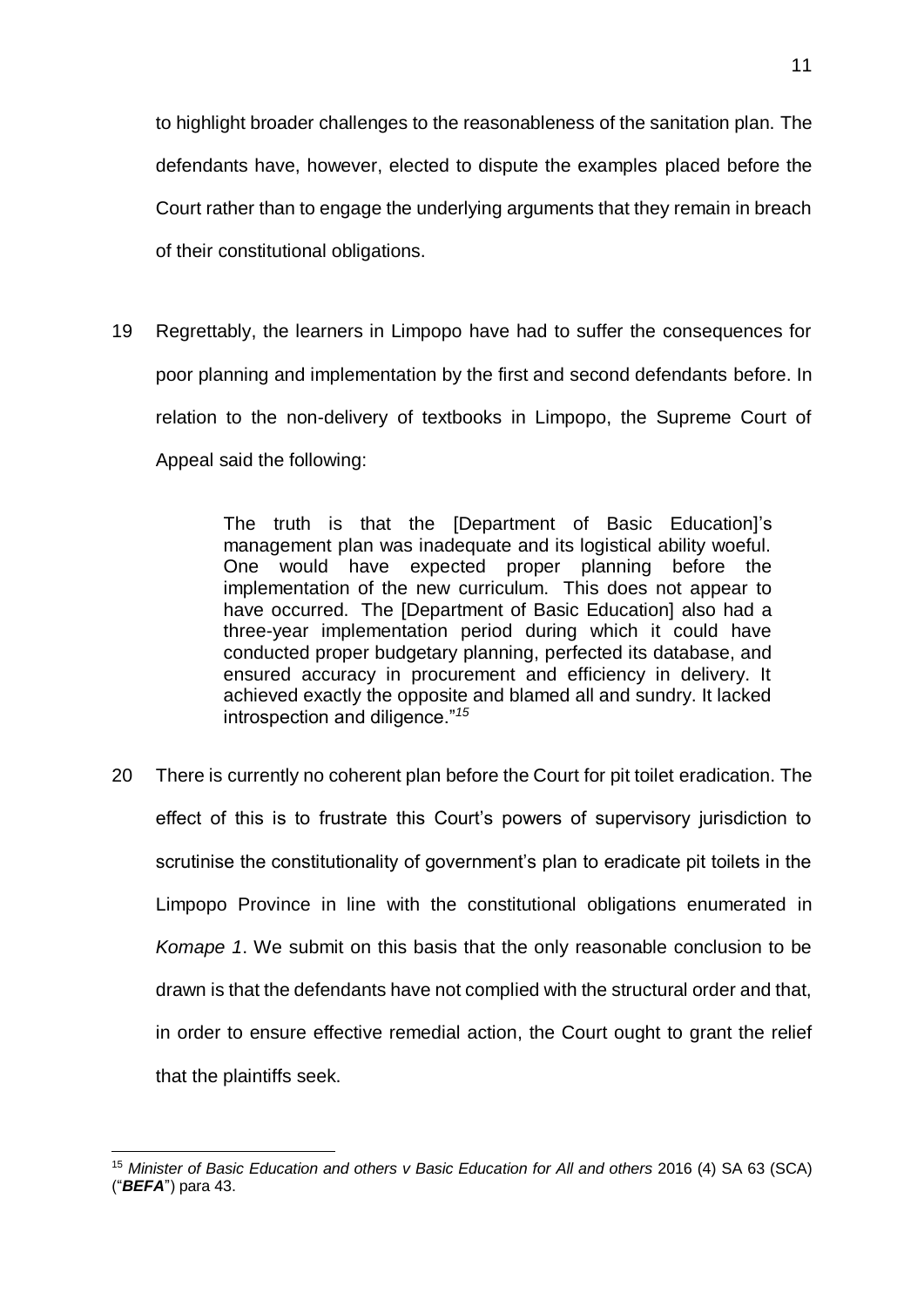# <span id="page-11-0"></span>**III THE RELEVANT LEGAL PRINCIPLES FOR ASSESSING GOVERNMENT COMPLIANCE WITH ITS SOCIO-ECONOMIC OBLIGATIONS**

- 21 Section 7(2) of the Constitution enjoins the state including the defendants to respect, protect, promote and fulfil the rights in the Bill of Rights. The suite of qualified socio-economic rights, in particular, imposes positive obligations on the state to develop reasonable plans and programmes for the promotion and fulfilment of these rights.
- 22 The test for reasonableness is not uniform in all circumstances. O'Regan J has held that "*the concept of reasonableness places context at the centre of the enquiry and permits an assessment of context to determine whether a government programme is indeed reasonable*."<sup>16</sup> There are, however, a number of considerations that will guide a court in assessing the reasonableness of a plan.
- 23 The Constitutional Court<sup>17</sup> has developed a set of criteria against which the reasonableness of such plans and programmes is to be measured. These criteria have been developed through decisions dealing with the set of qualified socioeconomic rights which are subject to "*progressive realisation*" within the state's "*available resources*". These include the rights of access to housing, health care services and water.

<u>.</u>

<sup>16</sup> *Mazibuko and others v City of Johannesburg and others* 2010 (4) SA 1 (CC) (**"Mazibuko")** para 71. <sup>17</sup> See in particular *Government of the Republic of South Africa and others v Grootboom and others* 2001 (1) SA 46 (CC) (**"Grootboom"**); *Minister of Health and others v Treatment Action Campaign* 2002 (5) SA 721 (CC) (**"TAC"**); *Mazibuko*.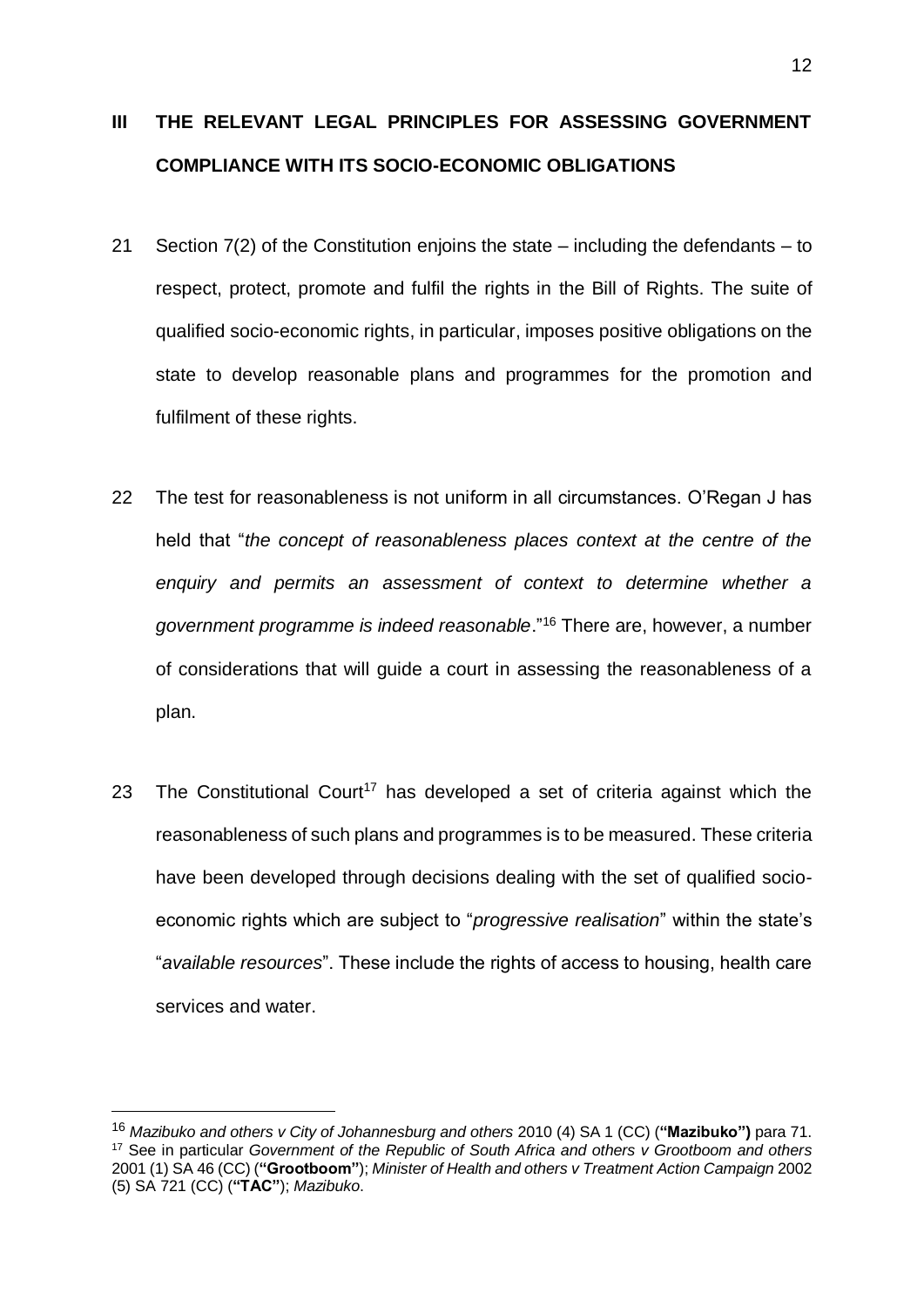- 24 The right to basic education, which includes the right to safe and adequate school sanitation,<sup>18</sup> is by contrast unqualified. It has been described by the Constitutional Court as *"immediately realisable"*. <sup>19</sup> We submit that the effect of this is to impose on the defendants a standard higher than that articulated in respect of qualified socio-economic rights in assessing their compliance with their legal obligations. We elaborate on this submission in the next section. We first deal with the standard articulated by the Constitutional Court in the context of rights that are subject to progressive realisation.
- 25 The plan must be capable of facilitating the realisation of the right: $^{20}$ 
	- 25.1 When considering this factor, it is clear that there is a requirement on government to go beyond simply drawing up a plan. The government party is required to consider the content of the right and its obligations in relation to that right. These considerations should inform both the design and the implementation of programmes to achieve the realisation of the right.
- 26 It must be reasonable in both its conception and implementation:<sup>21</sup>
	- 26.1 In *Grootboom*, Yacoob J held that *"The formulation of a programme is only the first step in meeting the state's obligations. The programme must also be reasonably implemented. An otherwise reasonable programme that is*

<sup>18</sup> *Komape 1* at para 63.

<sup>19</sup> *Governing Body of the Juma Musjid Primary School v Essay NO* 2011 (7) BCLR 651 (CC) (*"Juma Musjid"*) para 37.

<sup>20</sup> *Grootboom* at para 41.

<sup>21</sup> *Grootboom* at para 42.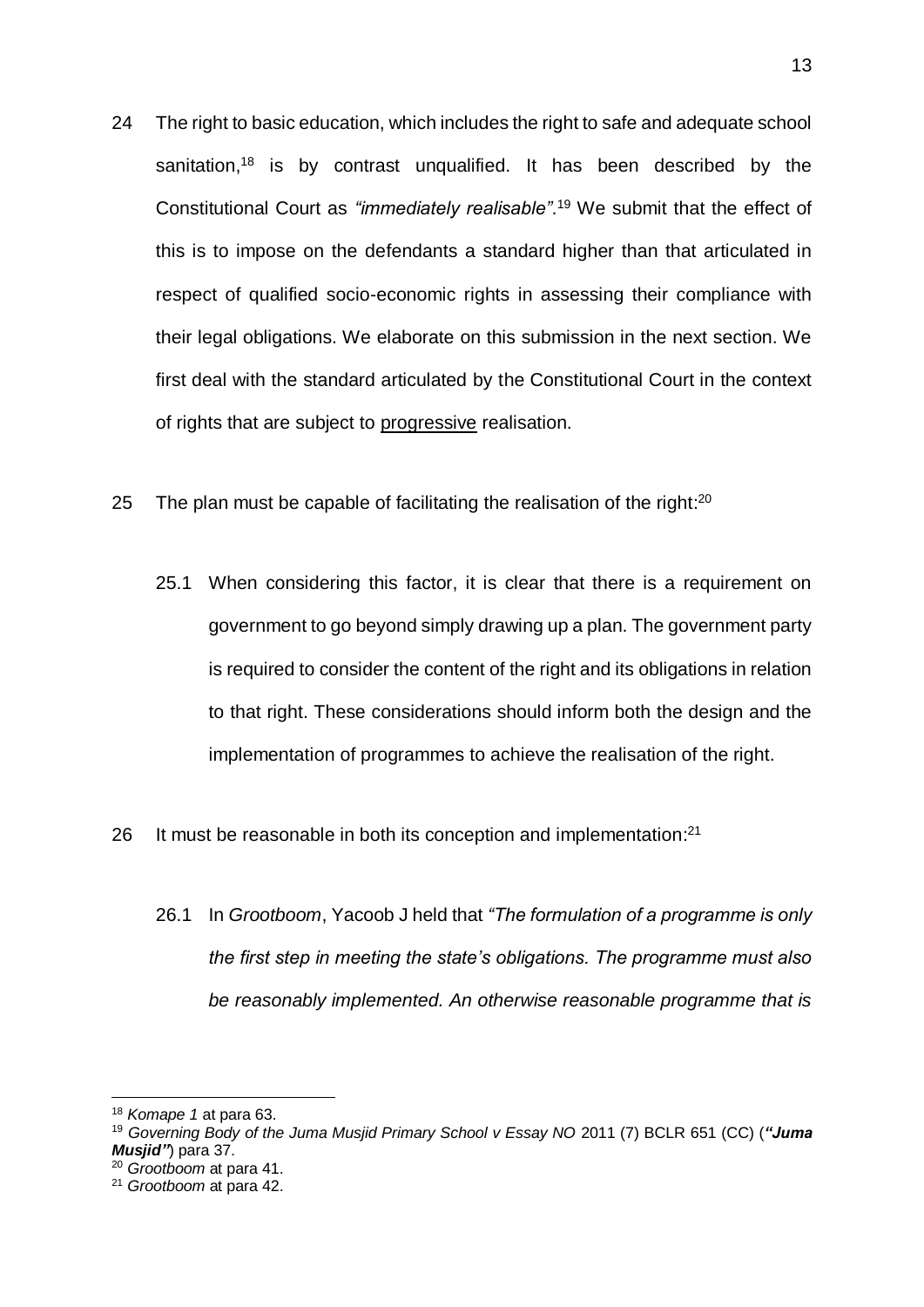*not implemented reasonably will not constitute compliance with the state's obligations."<sup>22</sup>*

- 26.2 This requires appropriate and well-directed policies and programmes that not only appear to be constitutionally-compliant in theory, but will produce such results in practice. This requires co-ordination and co-operation between the different branches and spheres of government.
- 27 It must be clear, coherent and comprehensive:<sup>23</sup>
	- 27.1 In order to comply with the standard of reasonableness, the plan or programme must respond systematically to a clearly-identified social need.<sup>24</sup> It must be based on complete and accurate information as to the nature and extent of that need, and be geared towards addressing that need directly.
	- 27.2 A plan or programme that focuses only on one sector of society will not be reasonable.<sup>25</sup> Nor will a plan that is disjointed or fragmented. We submit that without adequate co-ordination between the different elements of the plan or programme directed at ensuring a comprehensive and coherent response to an identified need, any plan for the advancement of socioeconomic rights will be unreasonable.

<sup>22</sup> *Grootboom* para 42.

<sup>23</sup> *Grootboom* at para 54, *TAC* para 121-122.

<sup>24</sup> *Grootboom* at para 54.

<sup>25</sup> *Grootboom* at paras 53 – 54; *TAC* at para 122.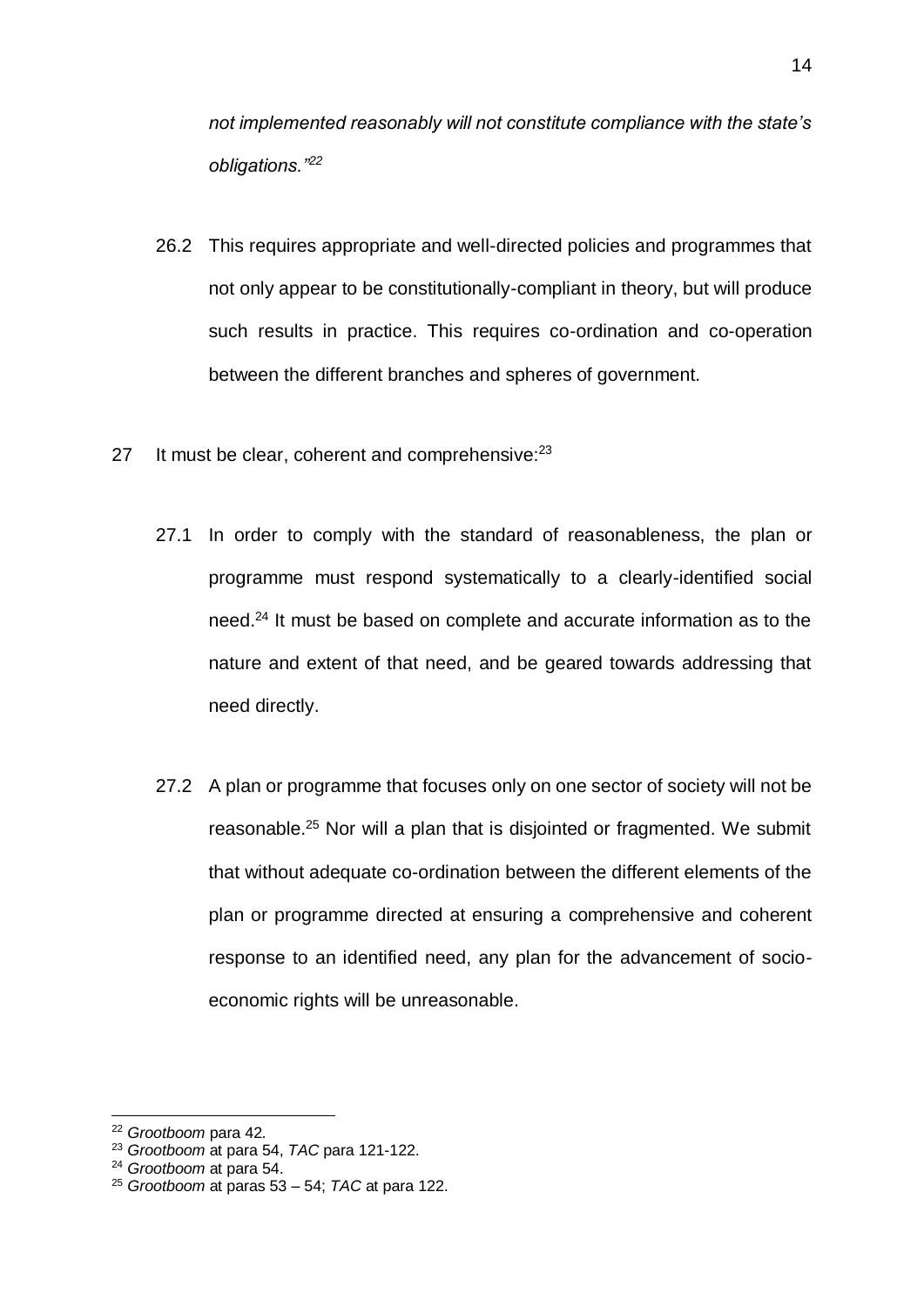- 28 The plan must clearly allocate responsibilities and tasks to the different spheres of government:<sup>26</sup>
	- 28.1 In *Grootboom*, in the context of the right of access to adequate housing, Yacoob J emphasised the need for each sphere of government to accept responsibility for the implementation of the national housing programme.<sup>27</sup> Although it is incumbent on the national sphere of government to create a statutory and policy framework that is capable of advancing constitutional rights, each of the branches of government in all three spheres is obliged to ensure that the statutory and policy framework is funded and implemented in a manner that achieves its purpose.
	- 28.2 This requires a clear delineation of responsibilities and tasks. $28$  This ensures that beneficiaries of the impugned plan/programme know who to hold accountable and what they are to be held accountable for.
- 29 It must make available appropriate financial and human resources necessary for implementation: 29
	- 29.1 In order to ensure that the plan or programme in question will be reasonable in its implementation, it is essential that the necessary human and financial resources be allocated for this purpose.

<u>.</u>

<sup>26</sup> *Grootboom* at para 39.

<sup>27</sup> *Grootboom* at para 40.

<sup>28</sup> *Grootboom* at para 39.

<sup>29</sup> *Grootboom* at para 39.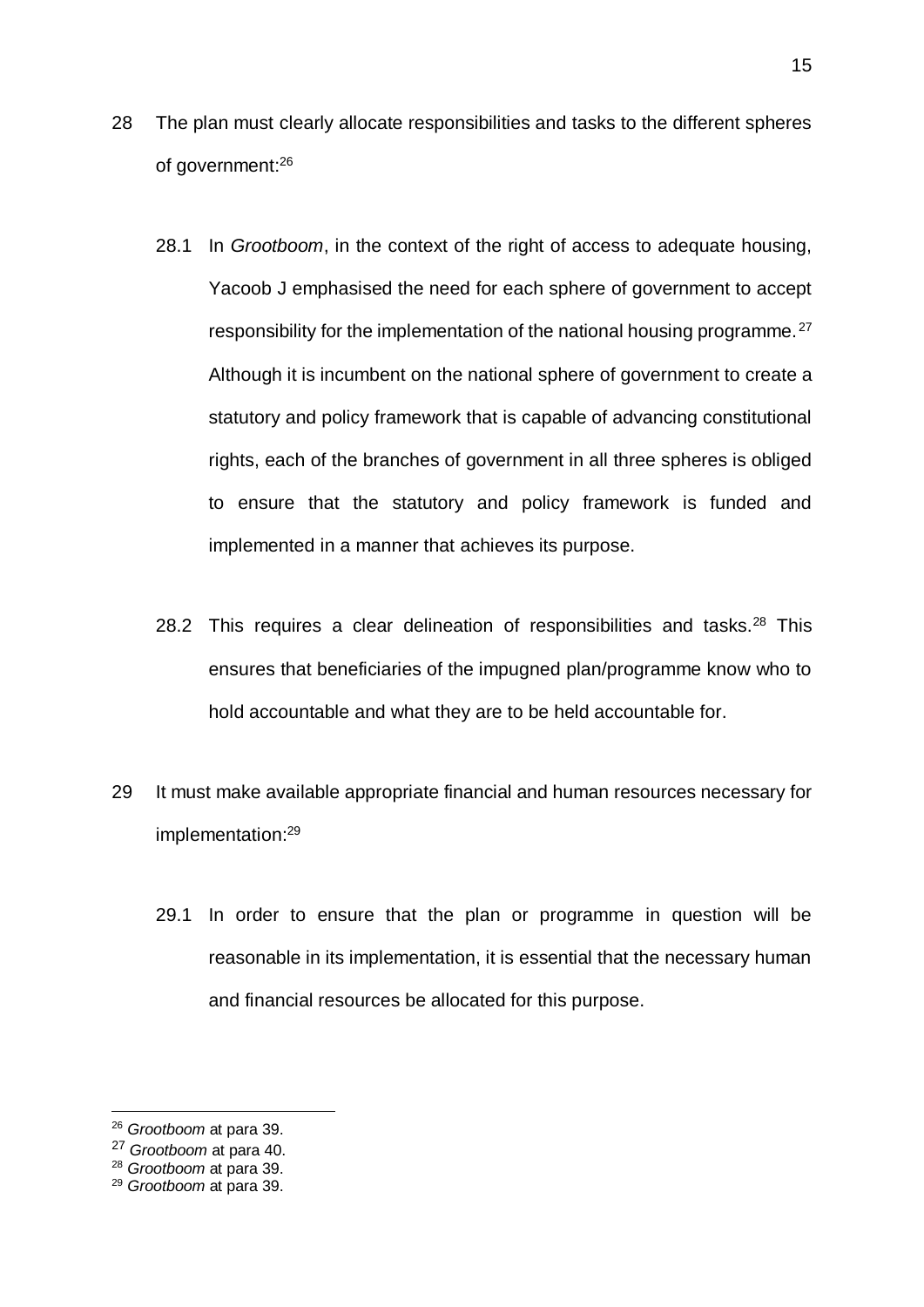- 29.2 This allocation must take into account the nature of the right and the content of the obligations arising therefrom.<sup>30</sup> In the context of the progressively-realisable socio-economic rights, such as the rights to health care, housing and water, the state's obligation is to take reasonable legislative and other measures within its available resources to achieve the progressive realisation of the right.
- 29.3 In addition to this substantive obligation, the state is required to provide sufficient information to the Court to enable it to assess whether the state has in fact taken reasonable measures within its available resources. In other words, bald allegations of resource constraints are insufficient; the state bears the onus of placing clear information before the Court of its available resources and how these are being used to meet its applicable constitutional and statutory obligations.<sup>31</sup>
- 30 It must be balanced and flexible and make appropriate provision for short-, medium- and long-term needs: 32
	- 30.1 A key criterion for assessing the reasonableness of programmes devised to advance socio-economic rights is that such programmes should systematically deal with the provision of services at various levels, addressing not only long-term plans but also immediate problems.

<sup>&</sup>lt;sup>30</sup> City of Johannesburg Metropolitan Municipality v Blue Moonlight Properties 39 (Pty) Ltd 2012 (2) SA 104 (CC) (*"Blue Moonlight"*) para 74.

<sup>31</sup> *Blue Moonlight* para 74.

<sup>32</sup> *Grootboom* para 43.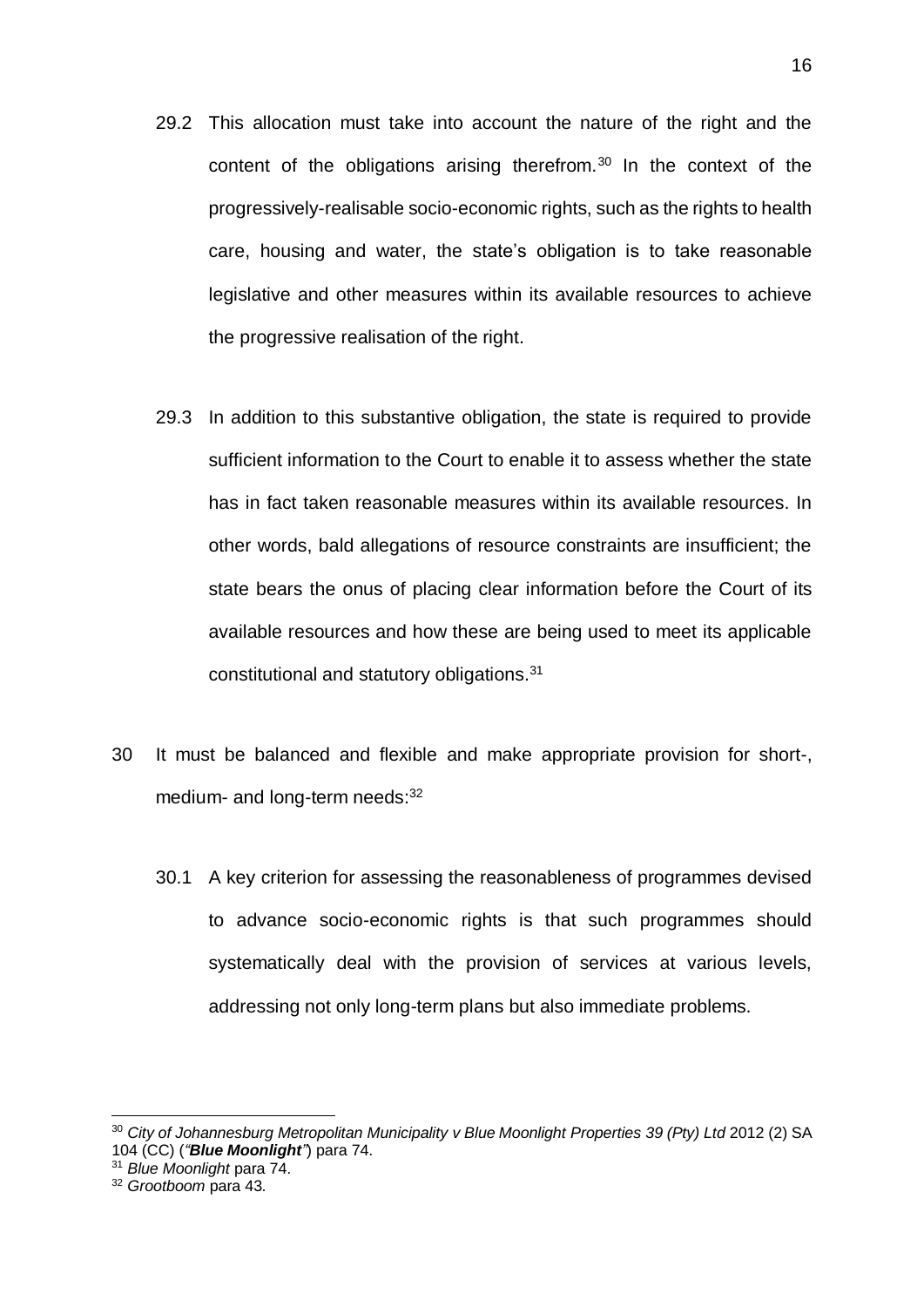- 30.2 In the *TAC* case, the Constitutional Court assessed the reasonableness of a national programme that restricted the availability of nevirapine, a drug for the prevention of mother-to-child transmission of HIV, to only a few pilot sites pending a comprehensive programme based on data to be gathered on safety, efficacy and resistance. The Court held that there was an obvious public interest in a comprehensive programme and ongoing research, but that these long-term interests could not justify a denial of lifesaving treatment in the short- and medium-terms.  $33$
- 30.3 This takes account of the reality that even if a perfect solution to the promotion and fulfilment of rights is not immediately available, this does not justify a failure to provide short- and medium-term relief to manage and mitigate the impact of this.
- 31 It must be responsive and transparent, with its contents made known effectively to the public:<sup>34</sup>
	- 31.1 In *TAC*, the Constitutional Court added the requirement of transparency as a necessary criterion for reasonableness.
	- 31.2 The Court held that the enormous challenge that HIV/AIDS posed to all sectors of society could only be met if there is "*proper communication, especially by government*".<sup>35</sup> In order for a programme to be "*implemented*

<sup>1</sup> <sup>33</sup> *TAC* at 68.

<sup>34</sup> *Mazibuko* para 96.

<sup>35</sup> *TAC* at 123.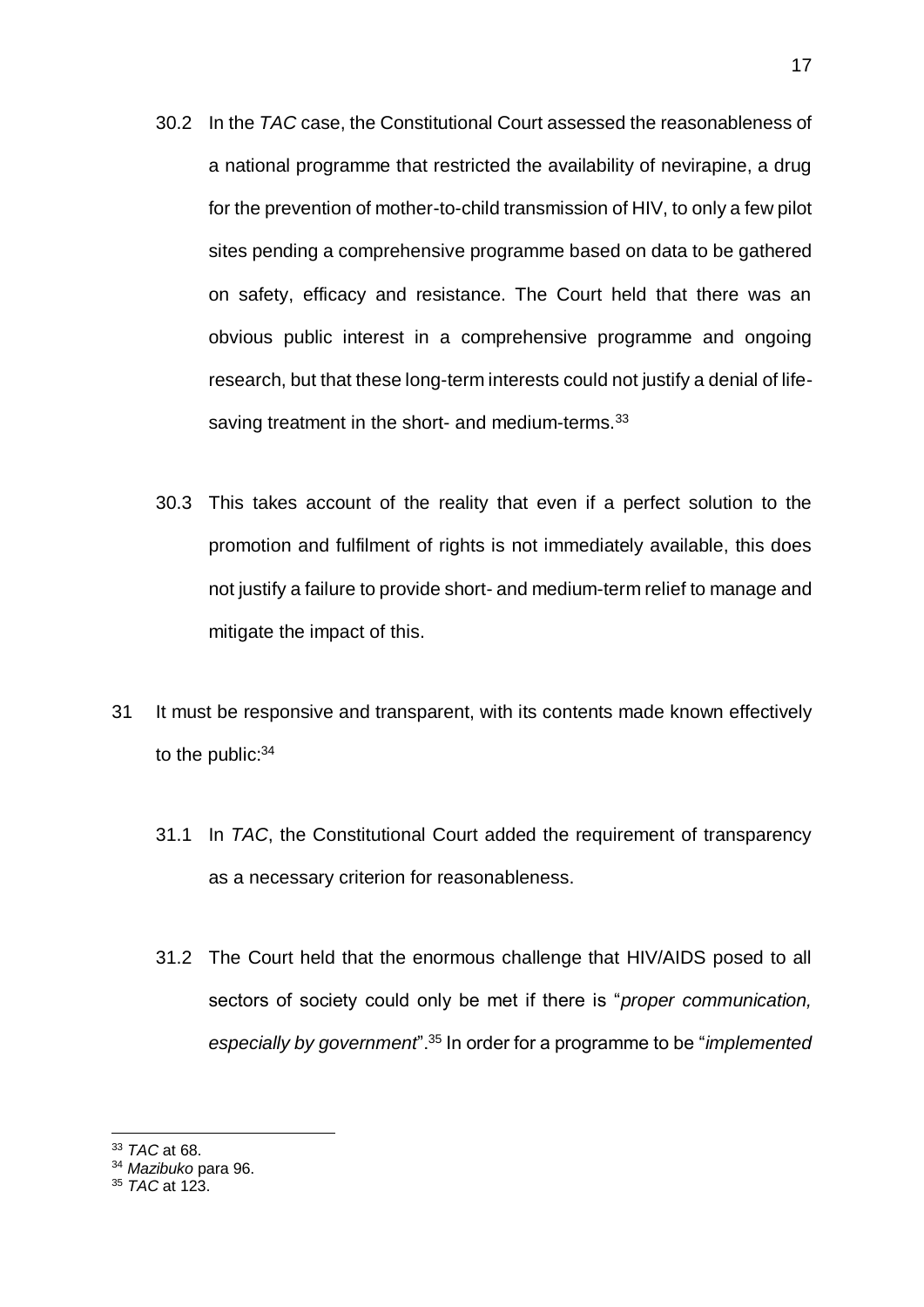*optimally*", its contents must be made known and understandable to all stakeholders.

- 31.3 In *Mazibuko* the Constitutional Court recognised the importance not only of a one-way channel of communication from government to stakeholders, but also the requirement that plans and programmes be responsive.<sup>36</sup> The development of a plan for the advancement of socio-economic rights must be informed by the needs of those it is intended to benefit, and to the extent that it does not accommodate these needs it must be reworked in order to do so. This necessarily requires ongoing engagement between the state and the relevant stakeholders.
- 32 It must make short-term provision for those whose needs are urgent:<sup>37</sup>
	- 32.1 In *Grootboom* the Constitutional Court considered whether, through its state housing programme, the state had met its constitutional obligations in the context of a deep and widespread shortage in housing. The Court held that  $-$

Reasonableness must also be understood in the context of the Bill of Rights as a whole. The right of access to adequate housing is entrenched because we value human beings and want to ensure that they are afforded their basic human needs. A society must seek to ensure that the basic necessities of life are provided to all if it is to be a society based on human dignity, freedom and equality. To be reasonable, measures cannot leave out of account the degree and extent of the denial of the right they endeavour to realise. Those whose needs are the most urgent and whose ability to enjoy all rights therefore is most in peril, must

<sup>1</sup> <sup>36</sup> *Mazibuko* at para 96.

<sup>37</sup> *Grootboom* at para 44. See also Liebenberg S "The Interpretation of Socio-Economic Rights" in Chaskalson et al *Constitutional Law of South Africa* 2ed (2004) at 33-24.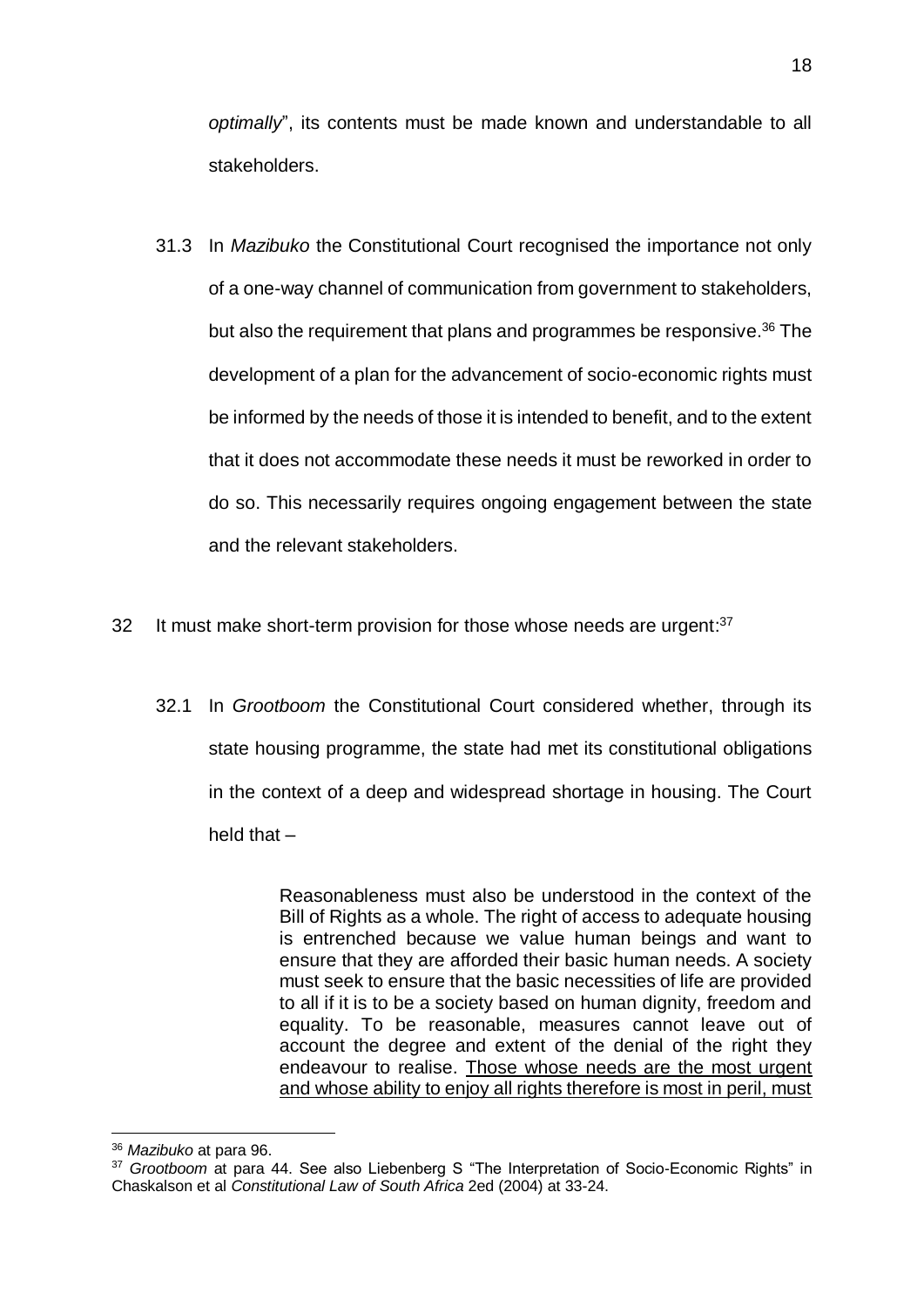not be ignored by the measures aimed at achieving realisation of the right. It may not be sufficient to meet the test of reasonableness to show that the measures are capable of achieving a statistical advance in the realisation of the right. Furthermore, the Constitution requires that everyone must be treated with care and concern. If the measures, though statistically successful, fail to respond to the needs of those most desperate, they may not pass the test. $38$  (emphasis added)

- 32.2 In assessing the reasonableness of the state housing programme in that case, the Court held that although what the state had accomplished through its housing programme was "a major achievement", it had failed to meet its constitutional obligations.<sup>39</sup> The programme made no provision to ameliorate desperate need, even through temporary measures, and was therefore unreasonable. In this regard the Court held that given the scale of the housing crisis, the desperate people would remain in desperate need for the foreseeable future, unless provided with immediate temporary relief in terms of the housing programme.<sup>40</sup>
- 32.3 In other words, what is required of the state in the context of reasonableness is that it makes provision for an incremental increase in both access to and the quality of services, thus working towards the full realisation of the right concerned for everyone, but that it cannot do so blind to the realities in which people live. Its plans and programmes must take account of those in most desperate need, and meet these needs in a way that people are not forced to live intolerable lives while these incremental improvements are being made.

<sup>1</sup> <sup>38</sup> *Grootboom* paras 43 – 44.

 $39$  Id at para 53.

 $40$  Id at paras 52 and 65.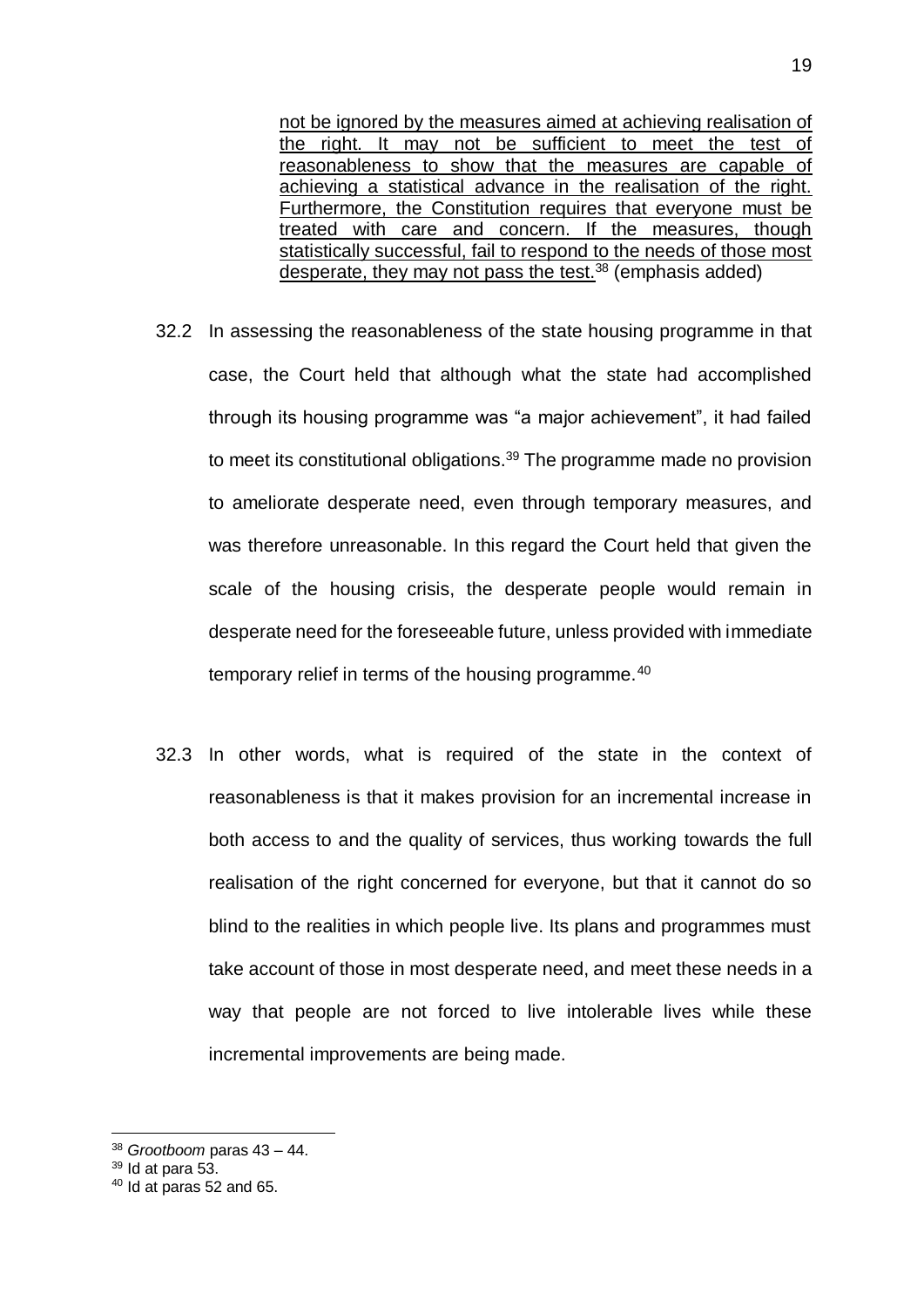32.4 The Constitutional Court developed this further in the *PE Municipality*  case.<sup>41</sup> The case involved the possible eviction from municipal land of people occupying the land unlawfully. In determining whether granting the eviction order would be just and equitable, the Court was required<sup>42</sup> to consider whether the people occupying the land would have any suitable alternative accommodation. In considering this factor in the circumstances before it, the Court held as follows:

> In this respect it is important that the actual situation of the persons concerned be taken account of. It is not enough to have a programme that works in theory. The Constitution requires that everyone must be treated with care and concern; if the measures though statistically successful, fail to respond to the needs of those most desperate, they may not pass the test. In a society founded on human dignity, equality and freedom it cannot be presupposed that the greatest good for the many can be achieved at the cost of intolerable hardship for the few, particularly if by a reasonable application of judicial and administrative statecraft such human distress could be avoided.<sup>43</sup> (emphasis added)

32.5 It follows that, in order for a plan or programme to meet the standard of reasonableness, it must make provision for those in most desperate need. A failure to do so, even if the plan meets all of the other criteria for reasonableness, will render it unreasonable.

## <span id="page-19-0"></span>*The content and threshold applicable to the right to basic education*

33 The rights of access to housing, health care services and water all expressly impose a duty on the state to take reasonable legislative and other measures,

<sup>1</sup> <sup>41</sup> *Port Elizabeth Municipality v Various Occupiers* 2005 (1) SA 217 (CC).

 $42$  In terms of section  $6(3)(c)$  of the Prevention of Illegal Eviction from and Unlawful Occupation of Land Act 19 of 1998.

 $43$  Id at para 29.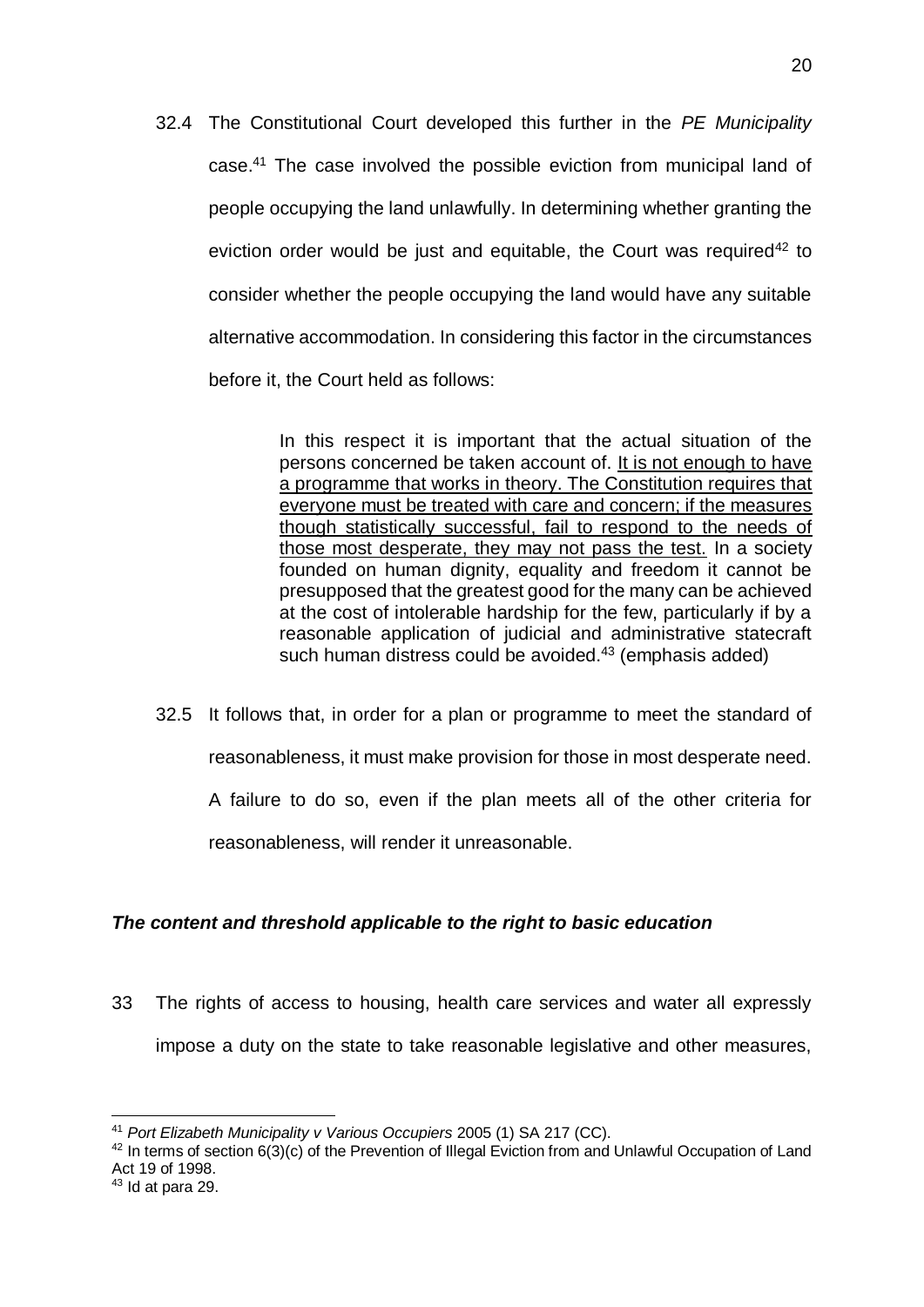within its available resources, to achieve the progressive realisation of these rights.<sup>44</sup> The right to basic education – which includes the right to safe and decent sanitation – contains no such qualification. $45$ 

34 As confirmed by the Constitutional Court in *Governing Body of the Juma Musjid Primary School v Essay NO*:

> Unlike some of the other socio-economic rights, this right is immediately realisable. There is no internal limitation requiring that the right be 'progressively realised' within 'available resources' subject to reasonable legislative measures'. The right to a basic education in section 29(1)(a) may be limited only in terms of a law of general application which is 'reasonable and justifiable in an open and democratic society based on human dignity, equity and freedom.*<sup>46</sup>*

- 35 This means that, unlike other socio-economic rights, where the state need only demonstrate that a plan is reasonable in progressively ensuring the fulfilment of the right, a plan for the promotion and fulfilment of the right to basic education must be capable of the immediate fulfilment of the right.
- 36 In assessing this criterion, it is also necessary to consider the defendants' statutory obligations in relation to school sanitation, and whether the plan is capable of meeting those requirements. In this regard the School Infrastructure Norms largely echo the requirements laid out in the structural order. Regulation
	- 12 provides as follows:
		- (1) All schools must have a sufficient number of sanitation facilities, as contained in Annexure G, that are easily accessible to all learners and educators, provide privacy and security, promote

<u>.</u>

<sup>&</sup>lt;sup>44</sup> See for example, sections  $26(2)$  and  $27(2)$  of the Constitution.

<sup>45</sup> *Juma Musjid* para 37, footnotes omitted.

<sup>46</sup> *Juma Musjid* para 37.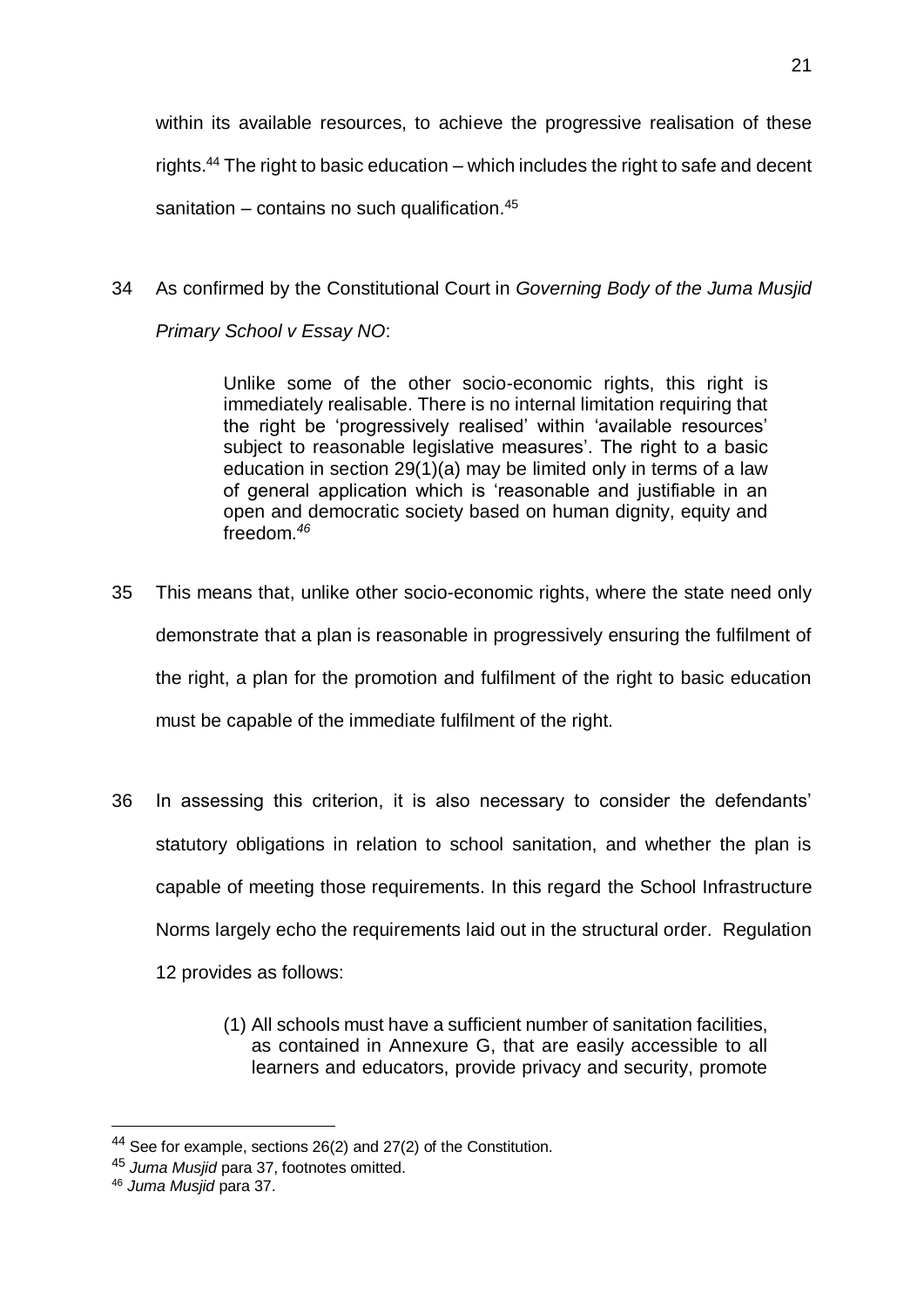health and hygiene standards, comply with all relevant laws and are maintained in good working order.

- (2) The choice of an appropriate sanitation technology must be based on an assessment conducted on the most suitable sanitation technology for each particular school.
- (3) Sanitation facilities could include one or more of the following:
	- (a) Water borne sanitation;
	- (b) Small bore sewer reticulation;
	- (c) Septic or conservancy tank systems;
	- (d) Ventilated improved pit latrines; or
	- (e) Composting toilets.
- (4) Plain pit and bucket latrines are not allowed at schools.
- 37 Particularly noteworthy in respect of the School Infrastructure Norms is that, since they were promulgated in 2013, plain pit toilets have been unlawful. This case must therefore been seen in the context of the obligations that the state has set for itself.
- 38 In order to meet the standard of reasonableness, the sanitation plan must be capable of meeting these requirements – including the requirement that plain pit latrines be eradicated from Limpopo schools – in full and immediately.
- 39 The immediately realisable nature of the right to basic education, as expressed in *Juma Musjid,* has been confirmed in several subsequent cases, which have used this principle in the context of giving content to the right.
- 40 In *Madzodzo and others v Minister of Basic Education and others*<sup>47</sup> *,* the Mthatha High Court stated emphatically that the right to basic education is "*an unqualified right which is immediately realisable and is not subject to the limitation of*

<sup>22</sup>

<sup>47</sup> 2014 (3) SA 441 (ECM) ("*Madzodzo*").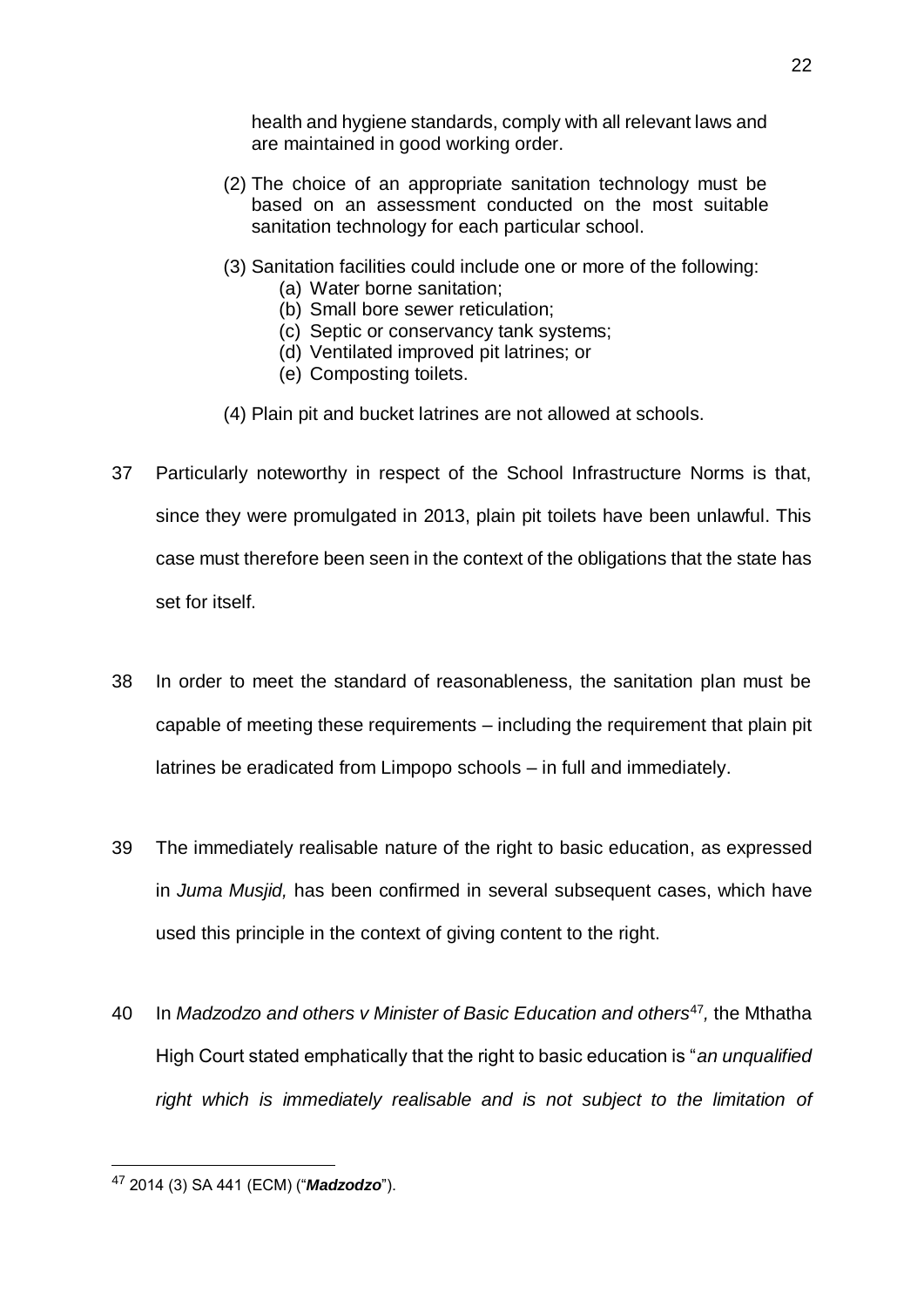*progressive realisation*."<sup>48</sup> The Court held further that "*the right requires that the state take all reasonable measures to realise the right to basic education with immediate effect. This requires that all necessary conditions for the achievement of the right to education be provided*."<sup>49</sup> (Our emphasis)

- 41 We submit that this distinguishing characteristic of the right to basic education arises, at least in part, from the fact that the right is necessarily held by children. Children enjoy special protection under the Constitution, which provides in section 28(2) that a child's best interests are of paramount importance in every matter concerning the child.
- 42 This nexus between the right to basic education and the obligation to hold paramount the interests of the child was recognised by the Constitutional Court in *Juma Musjid*. In that case, the Constitutional Court considered an appeal against an order of eviction of a public school from private property. One of the reasons relied upon in setting aside the eviction order was that the lower court had incorrectly given precedence to property rights over the rights entrenched in section 28(2) of the Constitution.
- 43 The interconnection between these rights was also recognised by this Court in *Komape 1*:

The right to basic education includes provision of adequate and safe toilets at public schools for learners the failure of which compromised the best interests of the children referred to in section 28(2) of the Constitution. Provision of adequate toilet facilities at schools is not only

<u>.</u>

<sup>48</sup> *Madzodzo* at para 15.

<sup>49</sup> *Madzodzo* at para 17, Court's emphasis.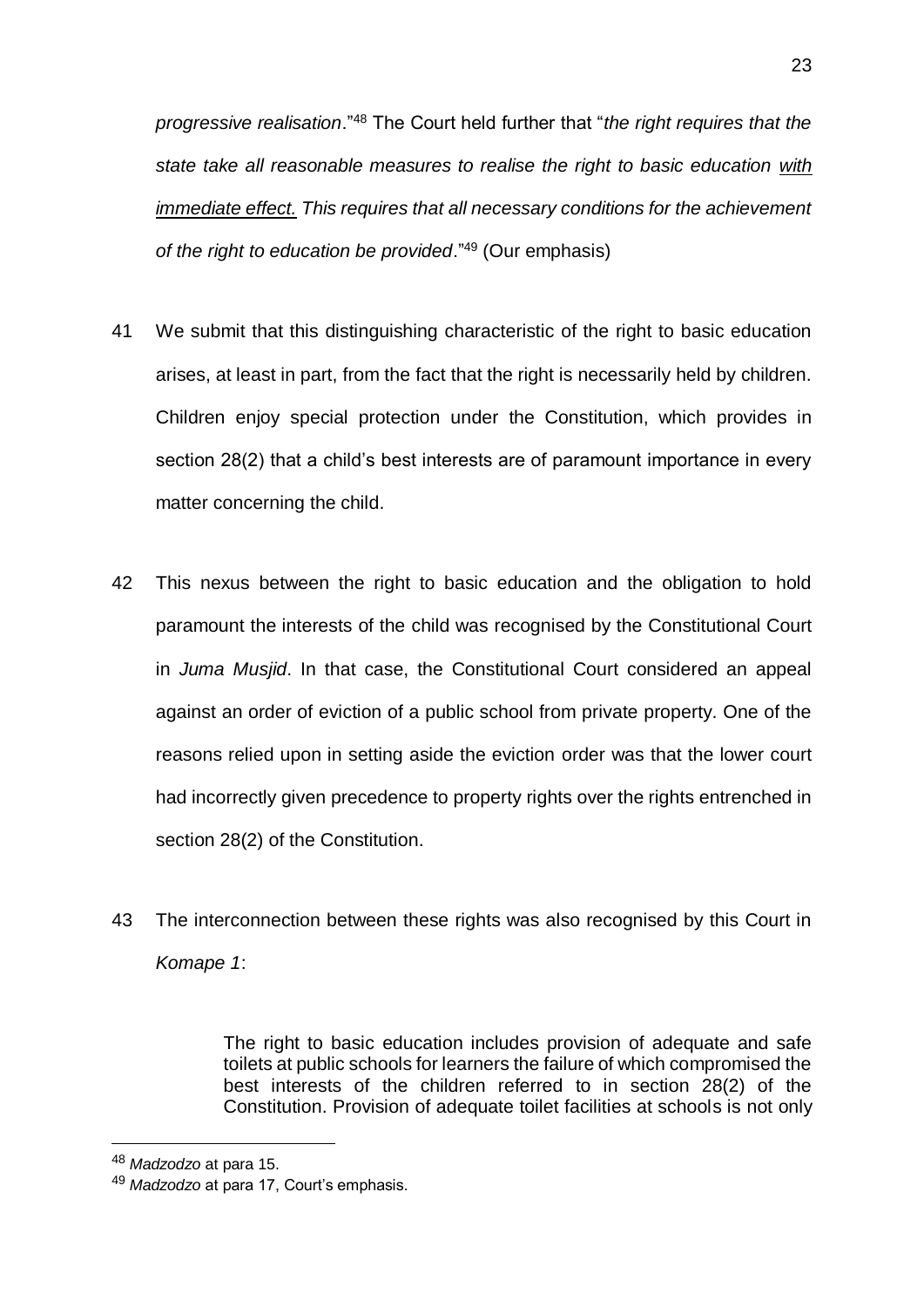[a] basic requirement for daily human existence but it also provides for a healthy environment where the children spend their days. The importance of education as one of the pillars of society since ancient times which is the means by which every child is able to realise their dreams by exercising this right can hardly be over stated.<sup>50</sup>

44 The second critical nexus is between the right to basic education and the right to

equality. The Supreme Court of Appeal, in the context of the delivery of textbooks

to schools in Limpopo, emphasised the importance of this intersection:

I agree with Kollapen J in *Section 27* that the failure to provide textbooks to learners in schools in Limpopo in the circumstances referred to above is a violation of the rights to a basic education, equality, dignity, SASA and s 195 of the Constitution. The Constitutional Court in *Pretoria City Council v Walker* …, in dealing with s 8 of the interim Constitution, which entrenched the right to equality and equal protection under the law and which prohibited unfair direct or indirect discrimination, said the following (paras 30 – 31):

'Section 8(2) prohibits unfair discrimination which takes place directly or indirectly. This is the first occasion on which this Court has had to consider the difference between direct and indirect discrimination and whether such difference has any bearing on the s 8 analysis as developed in the four judgments to which I have referred.

The inclusion of both direct and indirect discrimination within the ambit of the prohibition imposed by s 8(2) evinces a concern for the consequences rather than the form of conduct. It recognises that conduct which may appear to be neutral and nondiscriminatory may nonetheless result in discrimination and, if it does, that it falls within the purview of  $\frac{8(2)}{51}$ 

45 Against this backdrop, courts have held that the right to basic education requires

more of the state than to make available places in schools; the state is obliged

<sup>50</sup> *Komape 1* para 63.

<sup>51</sup> *BEFA* para 46, footnotes and citations omitted.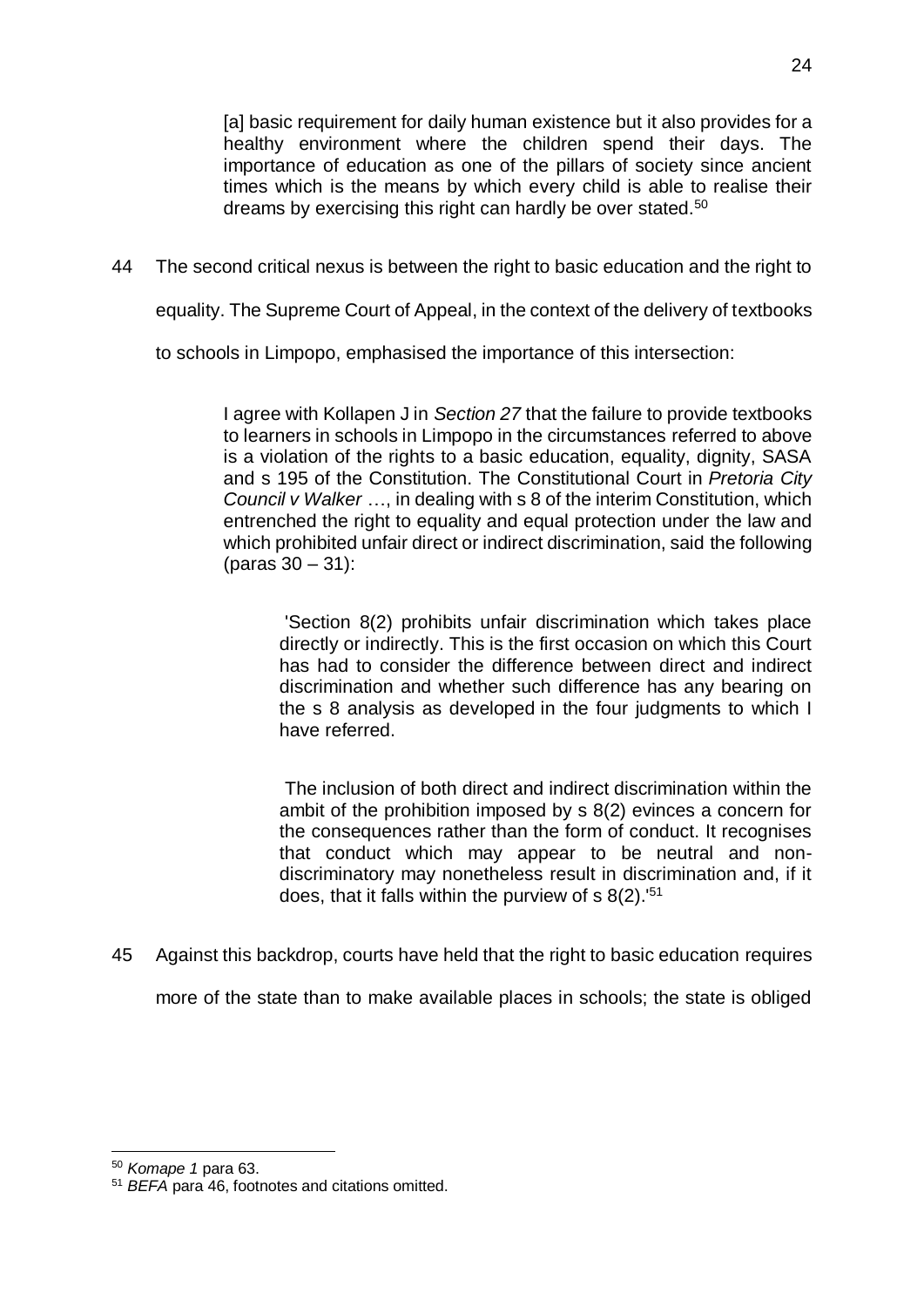to provide textbooks<sup>52</sup>, school furniture<sup>53</sup>, scholar transport<sup>54</sup> and school nutrition<sup>55</sup>.

46 In relation to school infrastructure in particular, the Court in *Equal Education (Infrastructure)* described the right to basic education as *"unarguably immediately deliverable"<sup>56</sup> ,* and stated that –

> I cannot fathom a reason why, given the nature of the right in question, and the abundant crisis, the respondent cannot develop a plan and allocate resources in accordance with her obligations. In the event that she alleges that she is unable to do so, it is incumbent on her to justify that failure under section 36 or 172(1)(a) of the Constitution.<sup>57</sup>

- 47 The Court held further that "*basic infrastructure is indisputably [an] integral component of the right to basic education*". 58
- 48 In *Komape 1*, this Court acknowledged explicitly that basic infrastructure includes safe and decent sanitation.<sup>59</sup>
- 49 It follows that there exists an immediately-realisable right to basic education, which includes in its ambit the right to safe and adequate school sanitation facilities. We submit that this distinguishes the reasonableness analysis to be

<sup>52</sup> *BEFA* para 53

<sup>53</sup> *Madzodzo* para 20.

<sup>54</sup> *Tripartite Steering Committee and another v Minister of Basic Education and others* 2015 (5) SA 107 (ECG).

<sup>55</sup> *Equal Education and others v Minister of Basic Education and others (Children's Institute as Amicus Curiae) 2020 JDR 1545 (GP);* (22588/2020) [2020] ZAGPPHC 306 (17 July 2020) ("*Equal Education (Feeding Scheme***)**").

<sup>56</sup> *Equal Education (Infrastructure)* at para 48.

<sup>57</sup> *Equal Education (Infrastructure)* at para 185.

<sup>58</sup> *Equal Education (Infrastructure)* para 181.

<sup>59</sup> *Komape* 1 para 63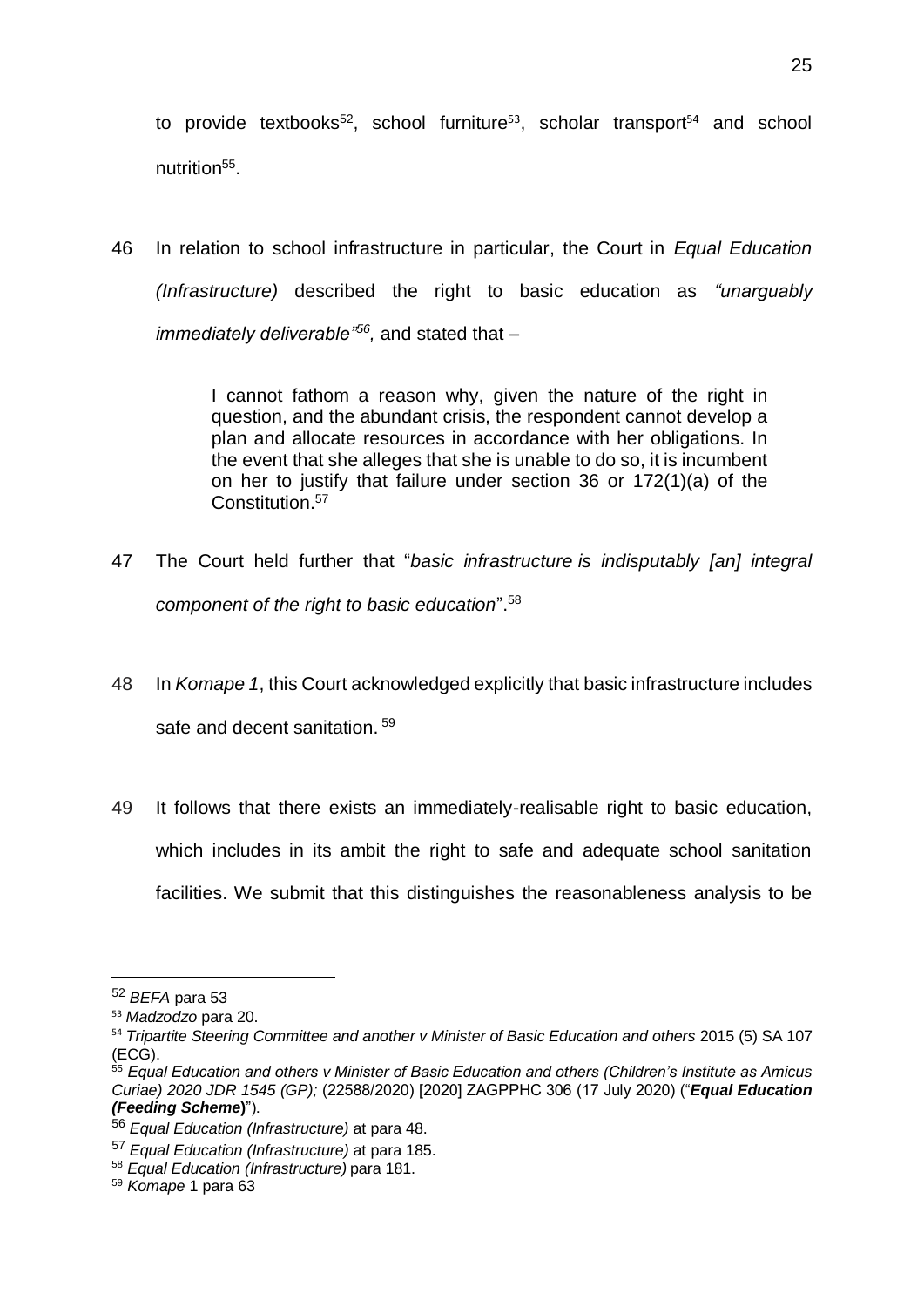applied in the context of the right to basic education from that applied in the context of the qualified socio-economic rights in two key respects:

- 49.1 First, it demands that the state meet the requirements of reasonableness enumerated above within shorter timeframes, and that its budgets are clearly directed at doing so. While the other socio-economic rights require a steady and incremental improvement in the provision of, for example, health care services, water and social security, the immediately realisable nature of the right to basic education must mean that the improvement takes place as speedily as possible. We submit that this interpretation gives effect to the standard of immediacy while taking into account the realities of instant realisation of the right to basic education.
- 49.2 Second, it imposes on the state an onus to justify any failure to provide the components of the right to basic education, including safe and adequate sanitation facilities, within these shorter timeframes. In this regard we submit that the evidence necessary to justify such failure will fall exclusively within the knowledge of the responsible people in the relevant state department, and that the imposition of such an onus is necessary in order to give effect to the standard of reasonableness specific to the right to basic education. As such, to the extent that the state is unable to meet the standard of reasonableness within the applicable timeframes, it must persuade the Court, either that its failure to achieve full and immediate realisation is a justifiable limitation of the right to basic education in terms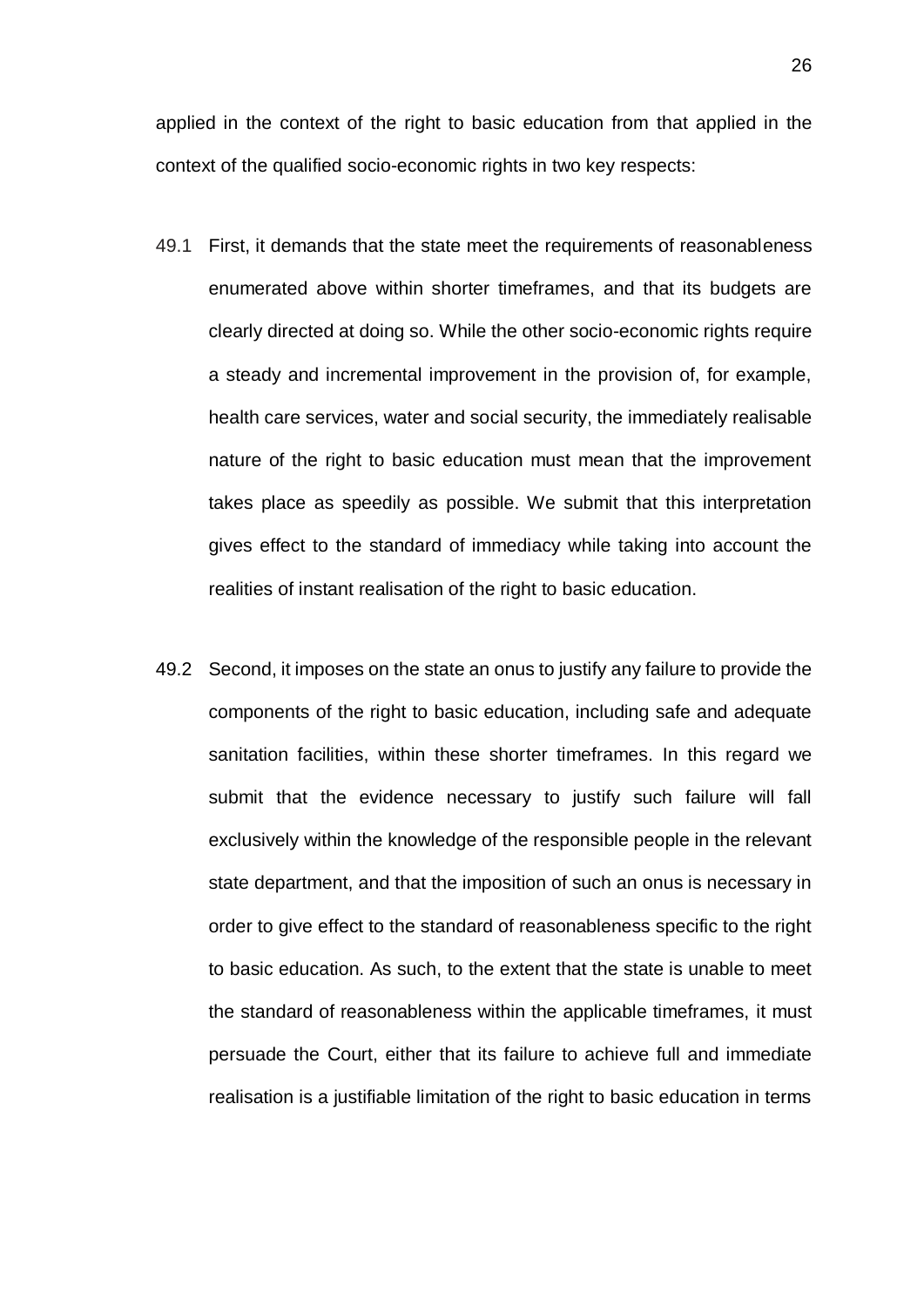of section 36 of the Constitution, $60$  or that an order compelling full and immediate realisation would not be just and equitable in the circumstances.<sup>61</sup>

- 50 In the context of safe toilets it is a question of life and death for children. We have already witnessed the tragic consequences that were the genesis of this litigation.
- 51 The state is under a duty to demonstrate to the Court that its sanitation plan developed pursuant to the structural order is compliant with its obligations arising from the right to basic education and as such, meets these obligations. We submit that the sanitation plan furnished by the defendants is wholly unreasonable, on the grounds set out below.

## <span id="page-26-0"></span>**IV ANALYSIS OF PLANS BEFORE THIS COURT**

- 52 The defendants' sanitation plan is inadequate for three key reasons:
	- 52.1 It does not meet the criteria for reasonableness, 'pace of delivery' and onus;
	- 52.2 It does not comply with the structural order; and

 $60$  Section 36(1) of the Constitution provides as follows:

*The rights in the Bill of Rights may be limited only in terms of a law of general application to the extent that the limitation is reasonable and justifiable in an open and democratic society based on human dignity, equality and freedom, taking into account all relevant factors, including – (a) the nature of the right;*

*<sup>(</sup>b) the importance of the purpose of the limitation;*

*<sup>(</sup>c) the nature and extent of the limitation;*

*<sup>(</sup>d) the relation between the limitation and its purpose; and*

*<sup>(</sup>e) less restrictive means to achieve the purpose.* 

<sup>61</sup> Section 172(1)(b) of the Constitution empowers courts to *"make any order that is just and equitable."*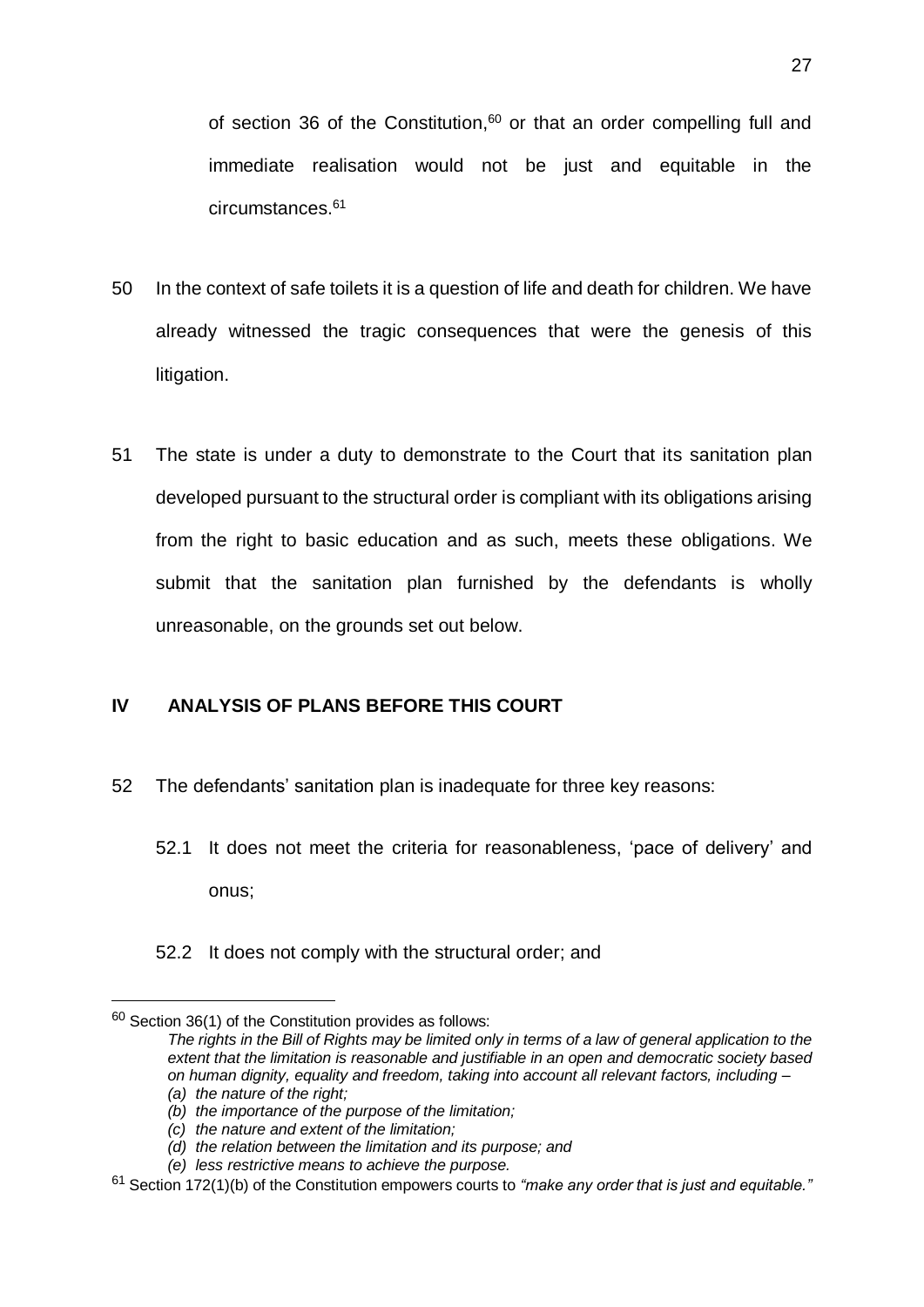#### <span id="page-27-0"></span>*The defendants' plan is unreasonable*

#### <span id="page-27-1"></span>There is no clear, coherent and comprehensive sanitation plan

- 53 The defendants have failed to place before the Court a clear, comprehensive, coherent programme for the eradication of unsafe and inadequate sanitation in Limpopo schools. They have filed two affidavits with this Court, purporting to be a sanitation plan<sup>62</sup> and a progress report<sup>63</sup> on the implementation of that plan. However, on a reading of these documents, it is still not possible to ascertain precisely what the defendants intend to do, and by when, to ensure the provision of safe and adequate sanitation facilities to schools across Limpopo.
- 54 Instead of providing a sanitation plan to the Court, the defendants have described several infrastructure programmes, with no indication as to how these programmes relate to one another, how these programmes will advance the right of learners to safe and adequate sanitation and how compliance with these plans may be monitored. In particular:
	- 54.1 The progress report makes no reference to the sanitation plan or to the defendants' compliance with the timeframes set out therein (which timeframes are, in any event, unreasonable);

 $62$  Affidavit on behalf of first and second defendant, pp 1 – 22.

 $63$  Defendants' progress report and replying affidavit, pp 886 – 916.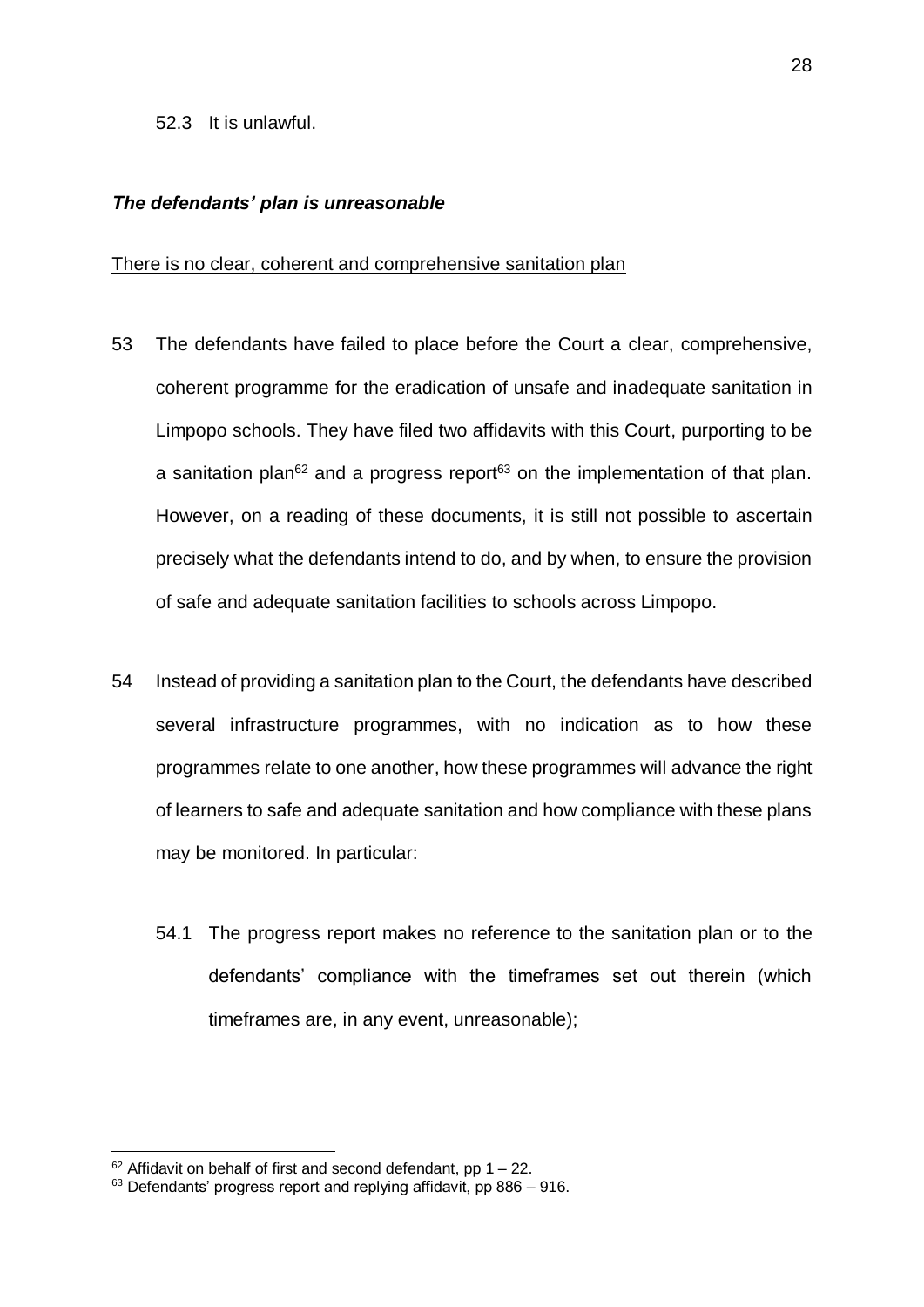- 54.2 There are several contradictions between the sanitation plan and the progress report. Most notably, the sanitation plan describes a list of 1 489 sanitation projects with an average start date of 23 April 2027 and an average end date on 18 May 2029.<sup>64</sup> The progress report, on the other hand, makes reference to a series of sanitation programmes that were already underway at the time that the sanitation plan – which makes no reference to them  $-$  was filed.<sup>65</sup>
- 54.3 The plaintiffs have provided examples of schools with urgent sanitation needs, which schools have been omitted from the sanitation plan. They have done so to highlight the fact that the sanitation plan is not comprehensive.<sup>66</sup> These assertions are met with attempts by the defendants to distinguish the schools referred to from those schools to which the structural order applies, through the adoption of an overlynarrow interpretation of the structural order.<sup>67</sup>
- 55 The following examples are illustrative:
	- 55.1 The defendants' sanitation plan indicates that Mokwasela Primary School, with an enrolment of 507 learners, currently has 8 pit toilets. The plan indicates a project start date of 1 April 2029 and a project end date of 30 March 2031. No information is provided as to what the "project" referred to entails, including the sanitation facilities to be constructed, whether the

<sup>&</sup>lt;sup>64</sup> Affidavit on behalf of first and second defendant, p 13, para 9.3.

 $65$  See, for example, the progress reports submitted by Myula Trust, structural interdict bundle, p 1126. <sup>66</sup> Plaintiffs' supplementary affidavit in response to first and second defendants' report filed on 31 August 2018, pp 607 – 610, paras 16 – 23.

<sup>&</sup>lt;sup>67</sup> Defendants' progress report and replying affidavit, p 900, para 28.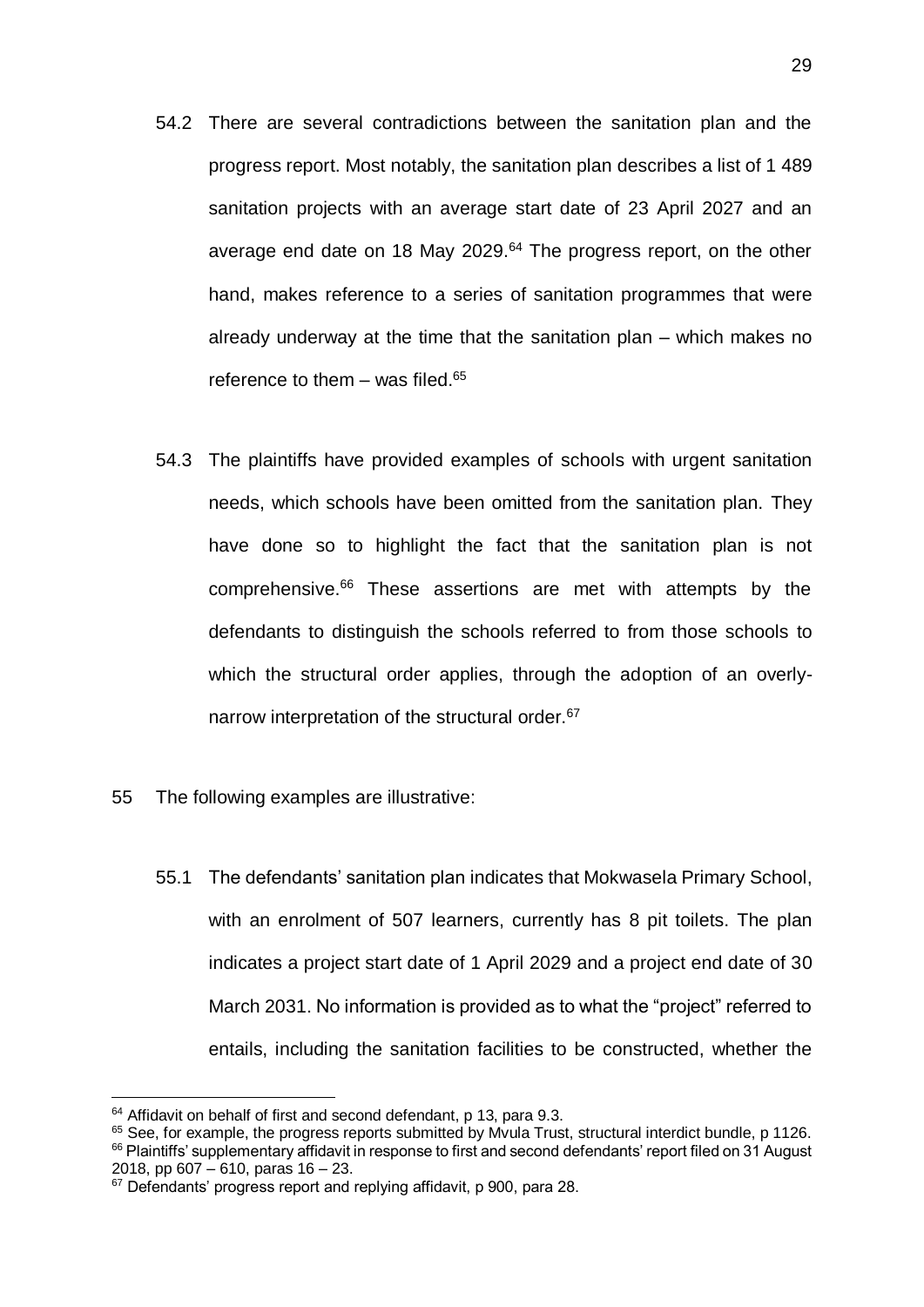existing pit toilets will be demolished and whether there will be sufficient toilets constructed for the number of learners enrolled at the school.<sup>68</sup> This school does not appear at all in the progress report filed by the defendants.

- 55.2 Similarly, the sanitation plan lists Mushoti Primary School, with an enrolment of 236 learners and a current count of 10 pit toilets. The project start date is 1 April 2029 and the project end date is 30 March 2031. There is no indication as to what the project entails, and whether, on completion of the project, this school will have safe and sufficient sanitation facilities.<sup>69</sup> This school is also not mentioned in the defendants' progress report.
- 55.3 Finally, Rivubye Secondary School, with an enrolment of 749 learners, is stated to have 28 pit toilets on site. The project start date is 1 April 2029, and the project end date is 30 March 3031. There is no information as to the nature and number of toilets to be built at the school.<sup>70</sup> This school is excluded from the defendants' progress report.
- 56 As such, there is no single, coherent, comprehensive programme before the Court which can be assessed against the requirements of reasonableness. The defendants cannot simply assert their plan is reasonable. They must establish this through clear evidence of their compliance.

 $68$  Annexure "A" to affidavit filed on behalf of first and second defendant, p 55, item 807.

<sup>&</sup>lt;sup>69</sup> Annexure "A" to affidavit filed on behalf of first and second defendant, p 60, item 928.

 $70$  Annexure "A" to affidavit filed on behalf of first and second defendant, p 70, item 1186.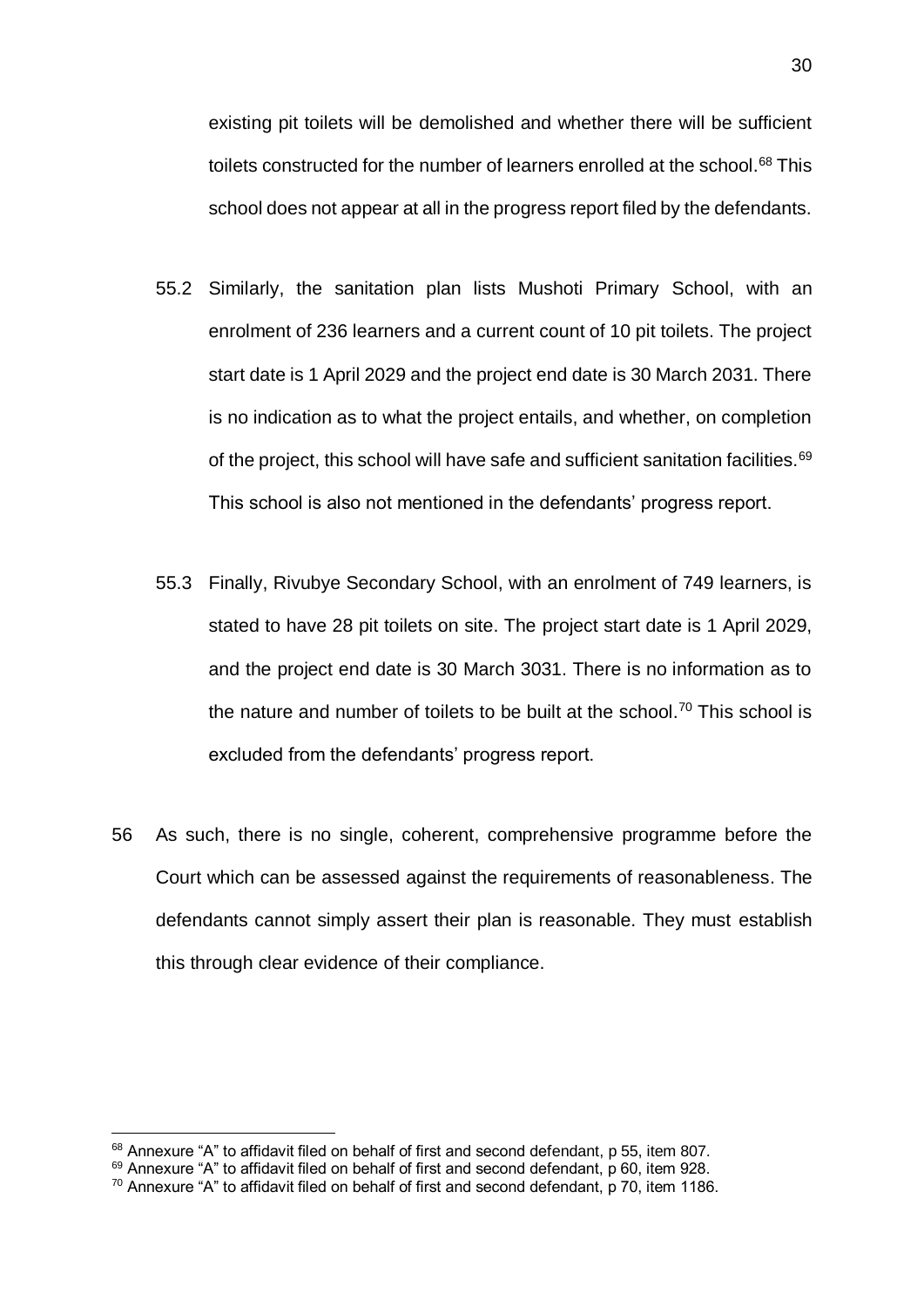#### <span id="page-30-0"></span>The defendants have failed to make available adequate financial resources

- 57 One of the criteria for determining that a plan is reasonable, is that adequate financial resources are made available for its implementation.
- 58 The starting point for an evaluation of arguments based on resource constraints is whether the state allocated its resources according to a correct understanding of its obligations. In *Blue Moonlight*, the Constitutional Court held that *"it is not good enough for the City to state that it has not budgeted for something, if it should indeed have planned and budgeted for it in the fulfilment of its obligations."* <sup>71</sup>
- 59 The Constitutional Court has further held that, where a party relies on budget constraints, *"[d]etails of the precise character of the resource constraints, whether human or financial, in the context of the overall resourcing of the organ of state will need to be provided." 72*
- 60 This is precisely where the defendants' description of the budget available for compliance with their constitutional duties, and with the structural order, falls short: In their affidavit filed on 31 August 2018, the defendants simply told the Court that they had committed their current budget and could not afford to commence with their sanitation projects before an average start date of 23 April 2027.<sup>73</sup> They provided nothing to substantiate their assertions.

<u>.</u>

<sup>71</sup> *Blue Moonlight* para 74.

<sup>72</sup> *Rail Commuters Action Group v Transnet Ltd t/a Metrorail* 2005 (2) SA 359 (CC) para 88.

<sup>&</sup>lt;sup>73</sup> Affidavit on behalf of first and second defendant, pp 11 – 14, para 9.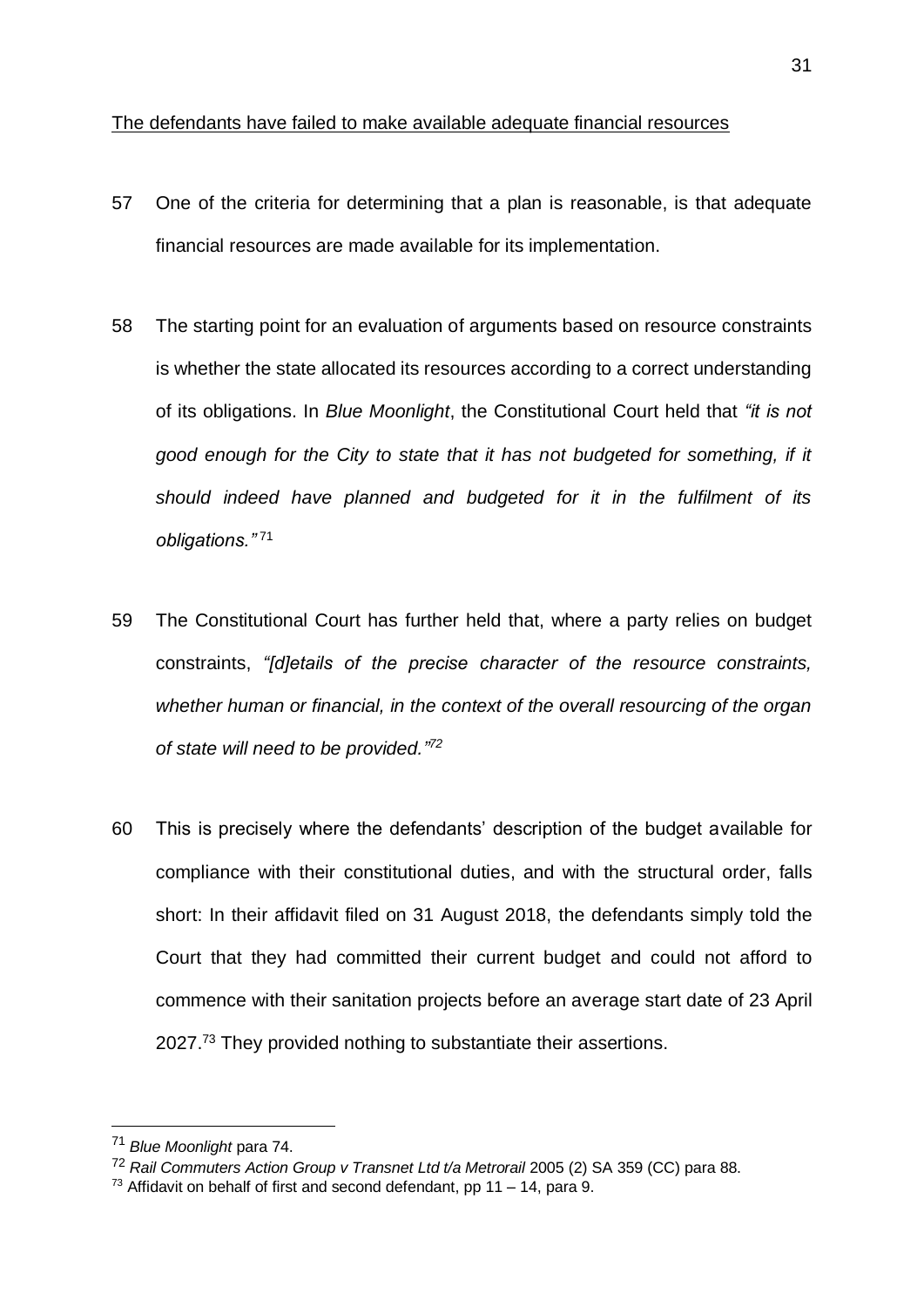- 61 In the progress report filed on 13 May 2020, the defendants make reference to additional sources of funding, including the Education Infrastructure Grant ("**EIG**"), <sup>74</sup> "public private partnerships",<sup>75</sup> donations and sponsors,<sup>76</sup> and the National Lotteries Commission.<sup>77</sup> It is not clear, however, whether sufficient funding has been raised for the implementation of the sanitation plan and how these sources of funding will be applied to a clear, coherent and comprehensive plan for the eradication of pit toilets. It is also not clear whether there is still a shortfall in funding, what the impact of this is on the implementation of the sanitation plan, and what will be done to address this.
- 62 It is noteworthy however that in the Supplementary Budget tabled on 24 June 2020 by National Treasury in response to the COVID-19 pandemic, R1, 7 billion originally allocated for school infrastructure grants was cut from the national budget. These funds are from the EIG and the School Infrastructure Backlog Grants (SIBG). A further R4, 4 billion has been reallocated from the EIG for COVID-19 essential expenditure in schools.<sup>78</sup>
- 63 We submit that, read in the context of the sanitation plan filed on 31 August 2018, which suggested that there were no funds available for the implementation of the sanitation plan for many years, the progress report has not established that sufficient financial resources have been made available.

<sup>74</sup> Defendants' progress report and replying affidavit, p 893, para 13 and p 894, para 15.

<sup>&</sup>lt;sup>75</sup> Defendants' progress report and replying affidavit, p 909, para 58.

<sup>76</sup> Defendants' progress report and replying affidavit, p 895, para 18.

<sup>77</sup> Defendants' progress report and replying affidavit, p 909, para 58.

<sup>78</sup> See Supplementary Budget Review 2020 and "*Education Spending is Falling and the COVID-19 Budget has Slashed it Further*" Julia Chaskalson, Hopolang Selebalo and Daniel McLaren, Daily Maverick (31 July 2020), Available at [https://www.dailymaverick.co.za/article/2020-07-31-education](https://www.dailymaverick.co.za/article/2020-07-31-education-spending-is-falling-and-the-covid-19-budget-has-slashed-it-further/)[spending-is-falling-and-the-covid-19-budget-has-slashed-it-further/.](https://www.dailymaverick.co.za/article/2020-07-31-education-spending-is-falling-and-the-covid-19-budget-has-slashed-it-further/)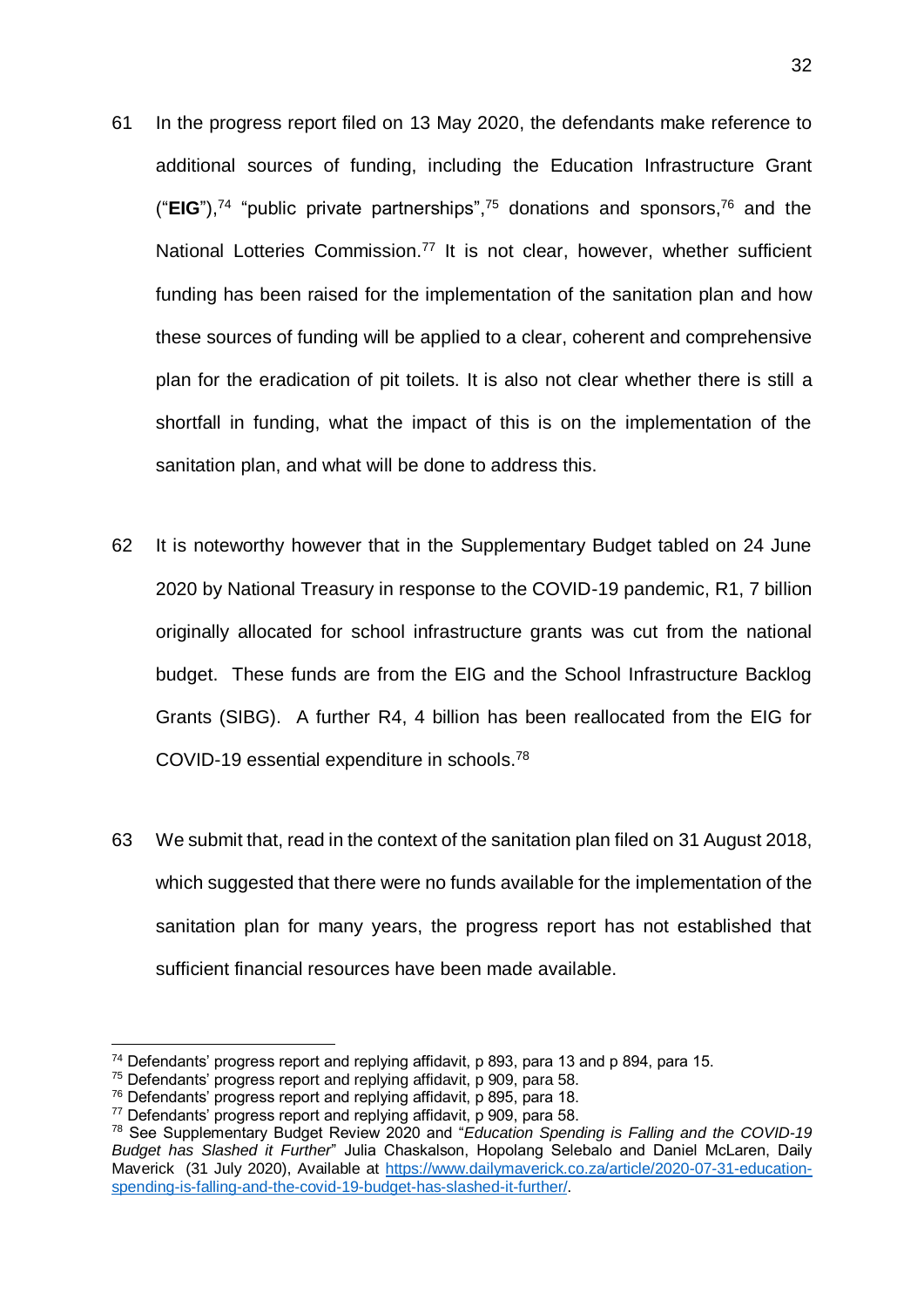- 64 There is substantial undisputed evidence before this Court, showing that the defendants are not doing everything possible to make sufficient resources available for, and to apply these funds in the implementation of, their sanitation projects.
	- 64.1 This Court noted in *Komape 1* that:

It became apparent during the evidence presented by a budget analyst called by the plaintiffs that although funds were allocated in the 2012-2013 budget for provision of sanitation facilities at 66 schools nothing was achieved because the signing of service level agreements could not be attained. What is clear from the evidence, however, is that the Limpopo Department of Education displayed a total lack of urgency or commitment to use the funds allocated for specific programs foreshadowed in the budget. Millions of unused funds were returned to the treasury instead of spending [them].<sup>79</sup>

64.2 On appeal, the SCA pointed out that:

Although the evidence established that it would have cost as little as R500 per seat for structurally sound seats to be built, the education authorities failed to do so.<sup>80</sup>

64.3 In the 2017/8 financial year, due to poor planning, the Limpopo Department of Education missed an opportunity for the allocation of R133 million in EIG incentive funds from National Treasury.<sup>81</sup> In the 2018/19 reporting period, a further R188 million in EIG incentive funds was missed.<sup>82</sup>

<u>.</u>

<sup>79</sup> *Komape 1* para 25.

<sup>80</sup> *Komape and others v Minister of Basic Education and others* 2020 (2) SA 347 (SCA) para 10.

<sup>81</sup> Budget Analysis of the LDoE 31 August Report, annexure "MH6" ("*First Budget Analysis*"), p 333, para 2.1.

 $82$  Budget Analysis of the LDoE 31 August Report (Amended February 2020), annexure "FV17" ("*Second Budget Analysis*"), p 748, para 2.1.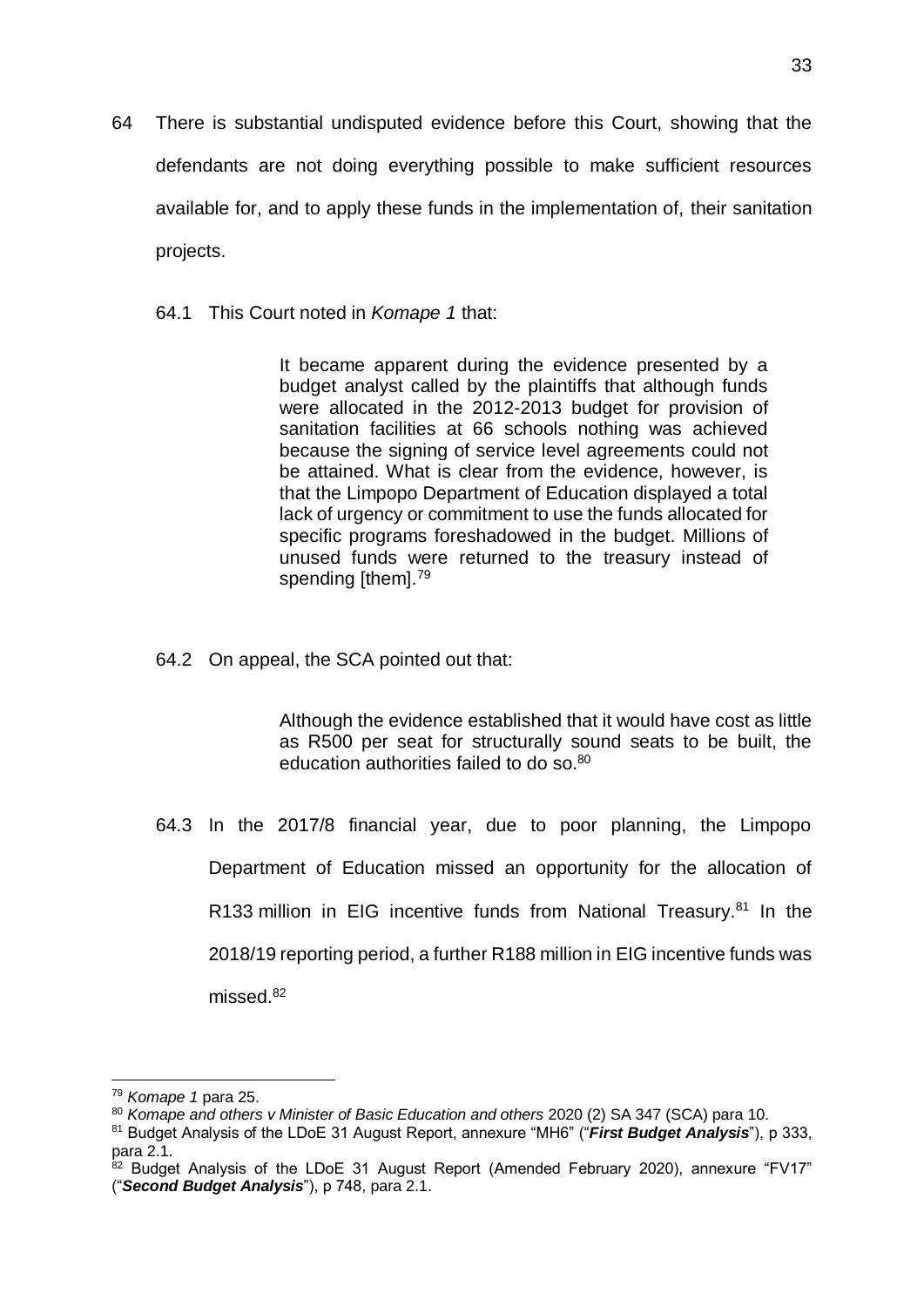- 64.4 In the 2017/18 financial year, the Department incurred R194.5 million in fruitless and wasteful expenditure.<sup>83</sup> The auditor general found a further R87.9 million in fruitless and wasteful expenditures by the Limpopo Department of Education in 2018/19.<sup>84</sup>
- 64.5 In the 2017/18 financial year, the Department incurred R950 million in irregular expenditure.<sup>85</sup> Irregular expenditure was found to be R649 million in the 2018/19 financial period. 86
- 64.6 The Department further recorded R91.5 million in under-expenditure on infrastructure development projects in the two financial years 2016/17 and 2017/18. 87
- 65 The defendants have not responded to any of these allegations in their affidavits. They have failed to illustrate to the Court that they have allocated sufficient resources to the implementation of a sanitation plan. The evidence suggests that they have not done so. As such, we submit that the defendant's sanitation plan fails to meet this element of reasonableness.

#### <span id="page-33-0"></span>The plan makes no provision for those in urgent need

66 The fact that there were numerous schools in dire need was common cause before the Court in *Komape 1.* Indeed, this was the basis for the structural order granted.

<u>.</u>

<sup>83</sup> First Budget Analysis, p 334, para 2.2.

<sup>84</sup> Second Budget Analysis, p 749, para 2.2.

<sup>85</sup> First Budget Analysis, p 334, para 2.3.

<sup>86</sup> Second Budget Analysis, p 750, para 2.3.

<sup>87</sup> First Budget Analysis, p 333, para 2.1.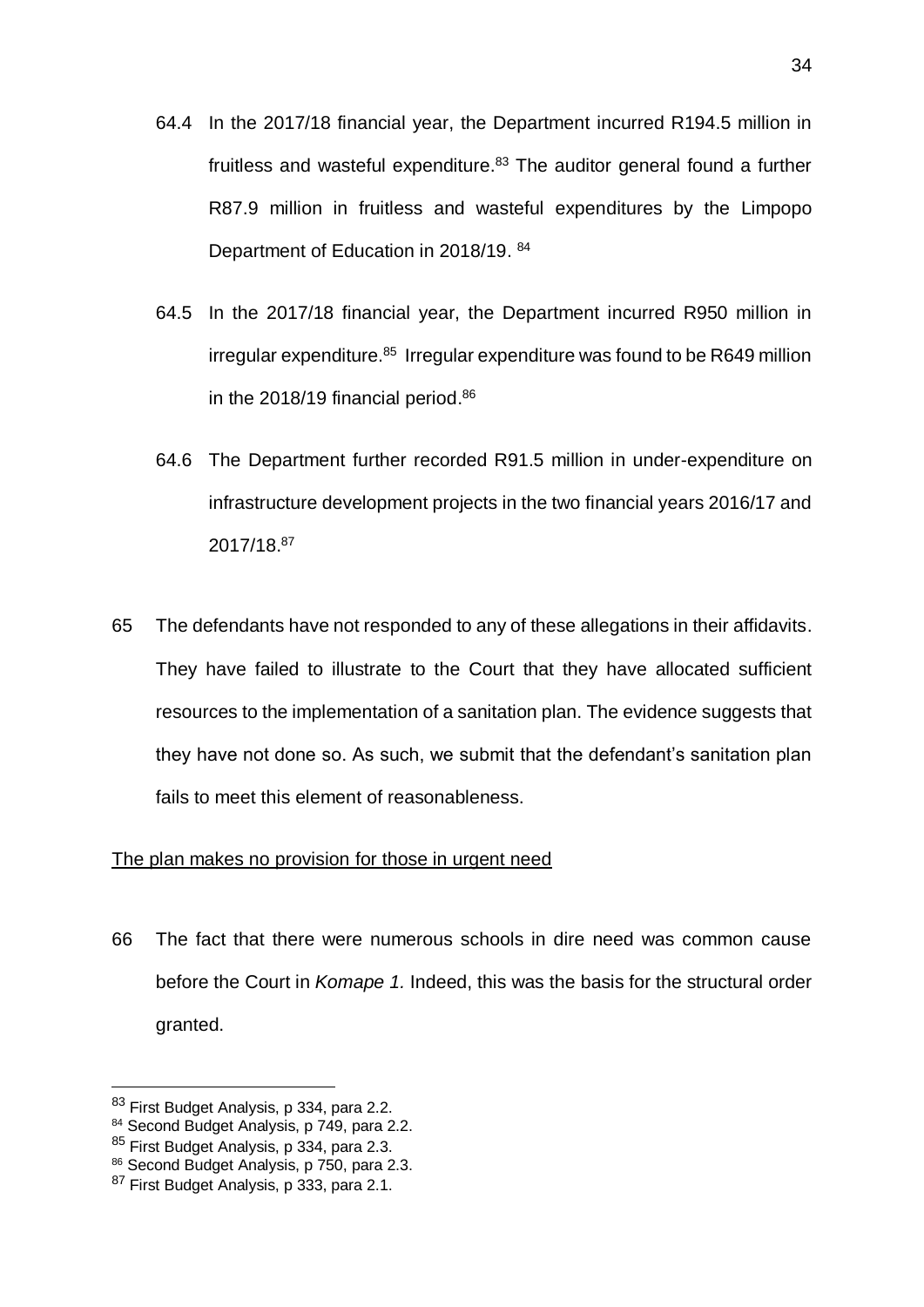- 67 The defendants' sanitation plan filed on 31 August 2018 made no mention at all of those in urgent need. In terms of this plan, the earliest that schools would receive intervention was 2026, with the average start date for intervention being in the year 2027.<sup>88</sup> A number of these interventions were planned to end only in 2030, thus potentially putting hundreds of thousands of learners in harm's way until that time. The sprinkling of schools scheduled to receive sanitation infrastructure any earlier have seen their construction start dates come and go without any sign of implementation.<sup>89</sup>
- 68 The progress report does not disclose a clear timeframe for the eradication of pit toilets. The report makes references to several deadlines that had already passed at the time that it was filed, without any indication as to whether these deadlines have been met. In any event, the progress report similarly ignores the plight of schools in most desperate need of safe and adequate sanitation facilities.
- 69 Nothing could have shown this failing as painfully as the desperately urgent needs that have recently been imposed by the COVID -19 pandemic. In response to COVID-19, Department of Basic Education ("**DBE**") has spent a combined R180 million on renting mobile toilets for schools for period of six months. In Limpopo, 453 schools were identified as needing rented toilets as part of this emergency response. At least 1 750 rented toilets were installed. Funding for

<sup>88</sup> Plaintiffs' affidavit in response to first and second defendants' report filed on 31 August 2018, p 158, para 79.

<sup>&</sup>lt;sup>89</sup> Plaintiffs' supplementary affidavit in response to first and second defendants' report filed on 31 August 2018, pp 619 – 620, para 42.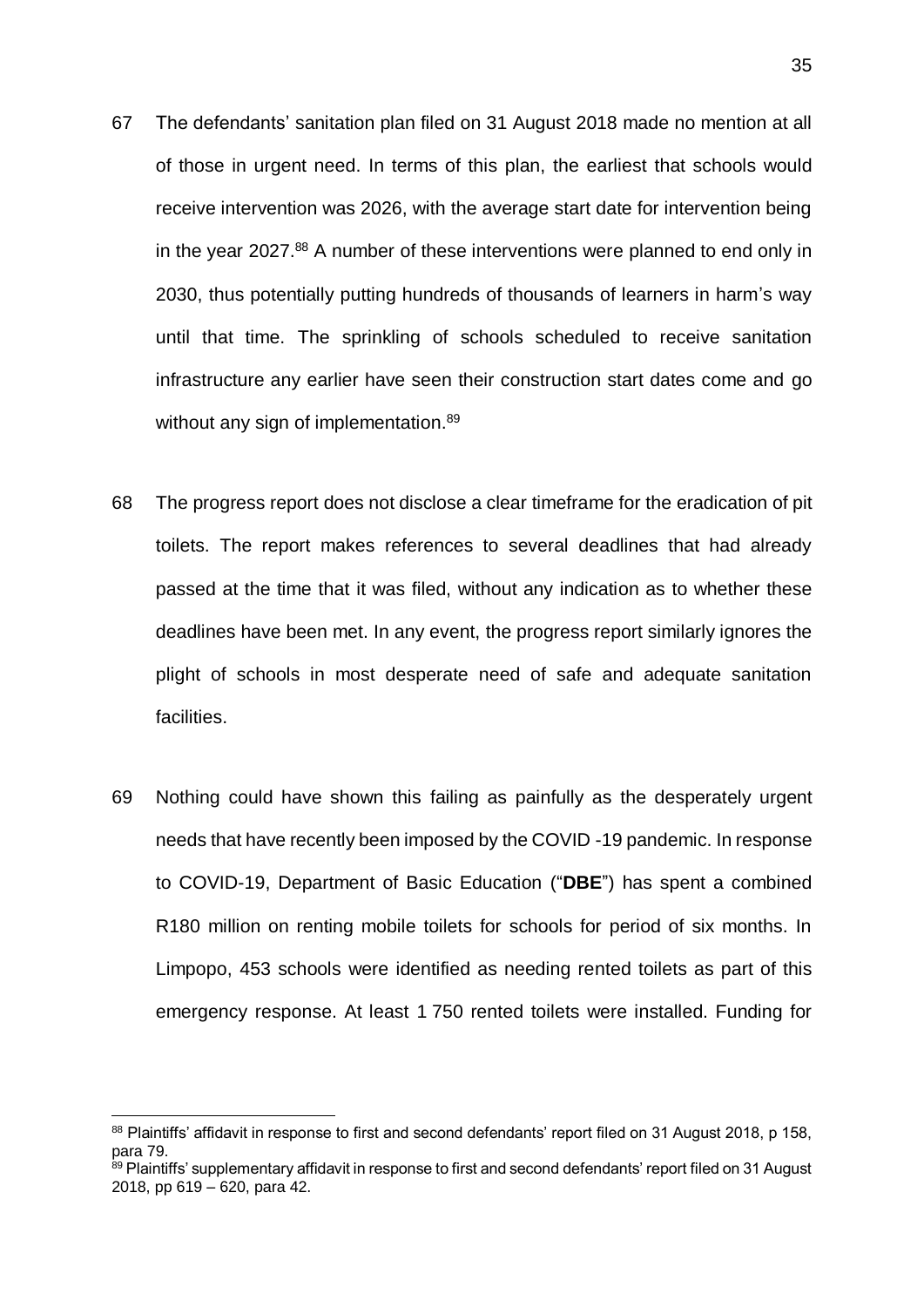these rented toilets was drawn from existing education budgets.<sup>90</sup> None of these (now publicly visible) emergency sanitation measures that have been taken by the defendants to respond to the pandemic emergency, were foreshadowed in either the first plan or the progress report before this Court. As noted above too, in the Supplementary Budget, because the DBE was not considered a COVID-19 "frontline" department, it was not provided a special budget allocation to deal with the emergency needs created by the pandemic. Instead, it was considered a "donor" department cutting its overall budget in order to support "frontline departments" and redirecting existing funds, notably from infrastructure grants, to COVID-19 expenditure.<sup>91</sup>

- 70 There is a clear obligation on the defendants to cater in the sanitation plan for schools in dire need. If they are unable to provide long-term relief to them, they are obliged at least to put interim measures in place pending more permanent interventions. Their failure to cater to these needs renders the sanitation plan unreasonable.
- 71 The following remarks made by the Supreme Court of Appeal are apposite:

[T]he court a quo in its judgment castigated the education authorities for failing to provide proper toilet facilities at schools, stating that those which had been provided were not fit for human use and that it was clear that 'due to lack of political will no effort was made to better the situation at schools of which the [MEC, Department of Education] was well aware.'

<sup>90</sup> See "*Department of Education Spends Close to R1 Billion Providing Water Tanks, Rented Toilets*" Kabelo Khumalo, Sunday World (31 August 2020) Available at

https://sundayworld.co.za/education/department-of-education-spends-close-to-r1-billion-providingwater-tanks-rented-toilets/.

<sup>91</sup> See Supplementary Budget Review 2020 and "*Education Spending is Falling and the COVID-19 Budget has Slashed it Further*" Julia Chaskalson, Hopolang Selebalo and Daniel McLaren, Daily Maverick (31 July 2020), Available at [https://www.dailymaverick.co.za/article/2020-07-31-education](https://www.dailymaverick.co.za/article/2020-07-31-education-spending-is-falling-and-the-covid-19-budget-has-slashed-it-further/)[spending-is-falling-and-the-covid-19-budget-has-slashed-it-further/.](https://www.dailymaverick.co.za/article/2020-07-31-education-spending-is-falling-and-the-covid-19-budget-has-slashed-it-further/)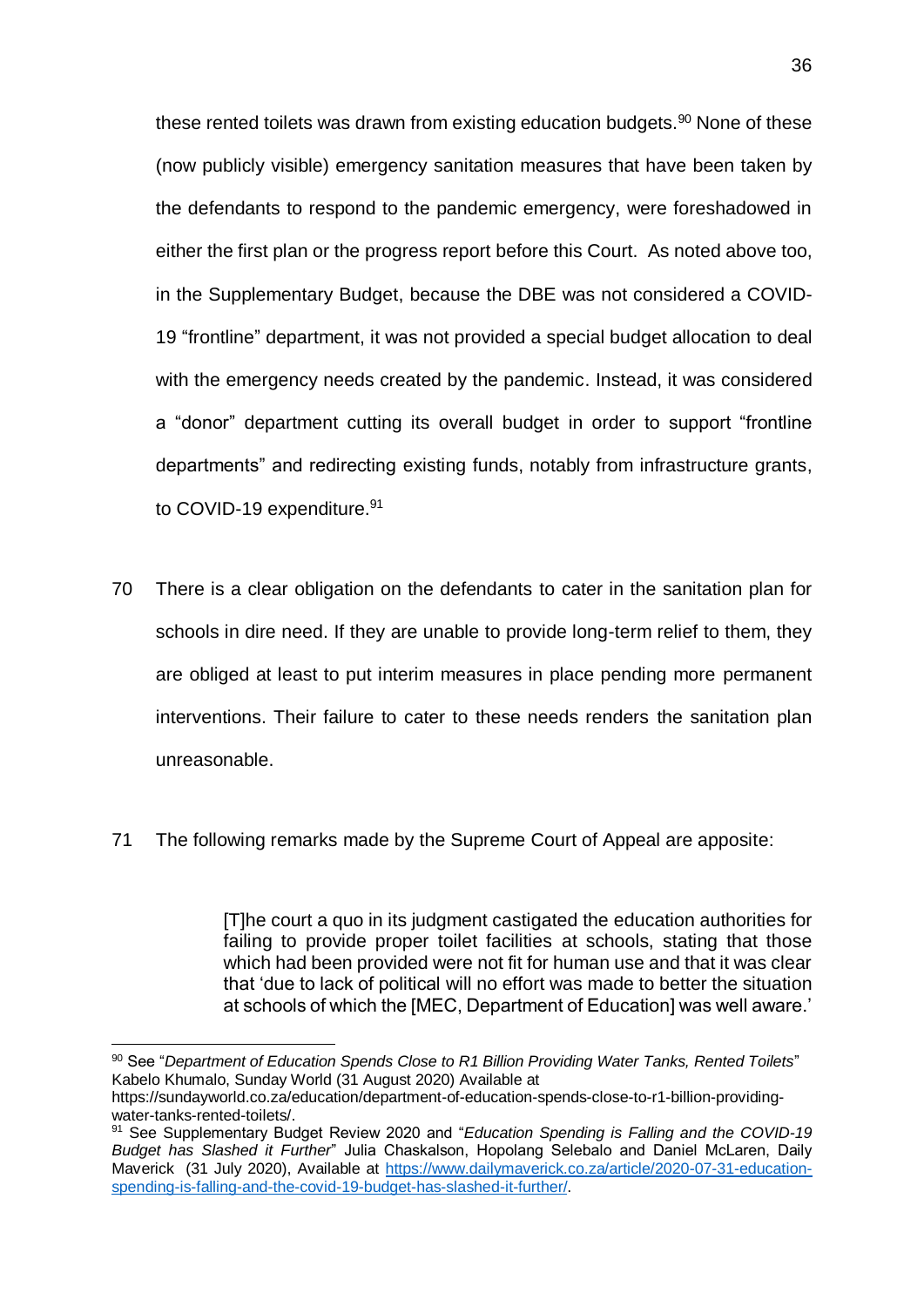This stinging rebuke, which this court endorses, will hopefully in itself move those in authority to take action to improve the situation.<sup>92</sup>

#### <span id="page-36-0"></span>The defendants' plan lacks transparency and responsiveness

- 72 The defendants' sanitation plan is based on inaccurate data. The defendants have repeatedly omitted schools in need of intervention from their list of schools that will receive such intervention.<sup>93</sup> Publicly-available government information about the numbers of schools in need of intervention has contradicted that which is set out in the defendants' plan. $94$  The plan does not provide objective criteria to allow the public to determine its scope.<sup>95</sup> In practical terms this would mean that a school with dangerous pit toilets will not be able to determine if it is earmarked for sanitation upgrades and what upgrades it is entitled to.
- 73 The plaintiffs highlighted these deficiencies in their response to the sanitation plan, and again in their supplementary affidavit. The defendants have, however, failed to address the deficiencies in their progress report, opting instead to argue that the plaintiffs' critiques are unfounded.
- 74 All of these characteristics are those of a plan which is not transparent, and fails to respond to the needs of those it is intended to benefit.

<sup>92</sup> *Komape and others v Minister of Basic Education and others* 2020 (2) SA 347 (SCA) para 65.

<sup>93</sup> Plaintiffs' affidavit in response to first and second defendants' report filed on 31 August 2018, pp 140 – 143, paras 33 – 39.

<sup>94</sup> Plaintiffs' affidavit in response to first and second defendants' report filed on 31 August 2018, p 146, para 47; Plaintiffs' supplementary affidavit in response to first and second defendants' report filed on 31 August 2018, p 613, para 26.

<sup>95</sup> Plaintiffs' affidavit in response to first and second defendants' report filed on 31 August 2018, pp 135 – 138, paras 20 – 30.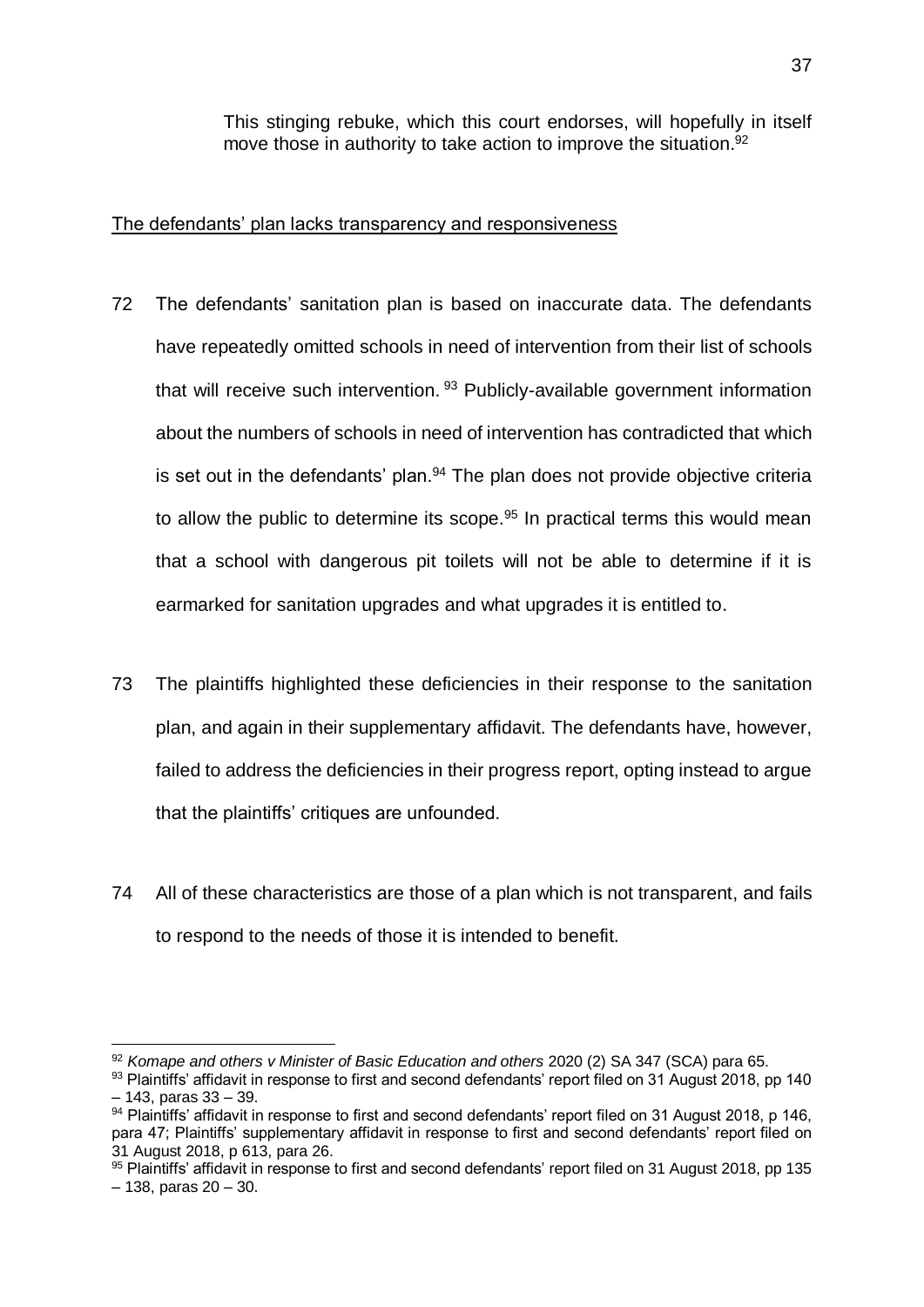- 75 This is contrary to the defendants' special duties of candour and transparency in constitutional litigation. They are duty-bound to provide a full and frank account of their efforts to advance the right to safe and adequate sanitation in order to assist the Court in determining whether they have met their constitutional obligations.
- 76 In *Public Protector v South African Reserve Bank<sup>96</sup>* the Constitutional Court explained these duties of state litigants as follows:

The Constitution requires public officials to be accountable and observe heightened standards in litigation. They must not mislead or obfuscate. They must do right and they must do it properly. They are required to be candid and place a full and fair account of the facts before a court.

77 In Matatiele Municipality v President of the Republic of South Africa, <sup>97</sup> Sachs J

further affirmed that:

[T]he Constitution requires candour on the part of government. What is involved is not simply a matter of showing courtesy to the public and to the courts, desirable though that always is. It is a question of maintaining respect for the constitutional injunction that our democratic government be accountable, responsive and open. Furthermore, it is consistent with ensuring that the courts can function effectively, as section 165(4) of the Constitution requires.

78 The sanitation plan and the progress report filed by the defendants undermines these duties as well as undermining the structural order itself. For this reason, too, their plan is unreasonable.

<sup>96 2019 (9)</sup> BCLR 1113 (CC) at para 152.

<sup>97 2006 (5)</sup> SA 47 (CC) at para 107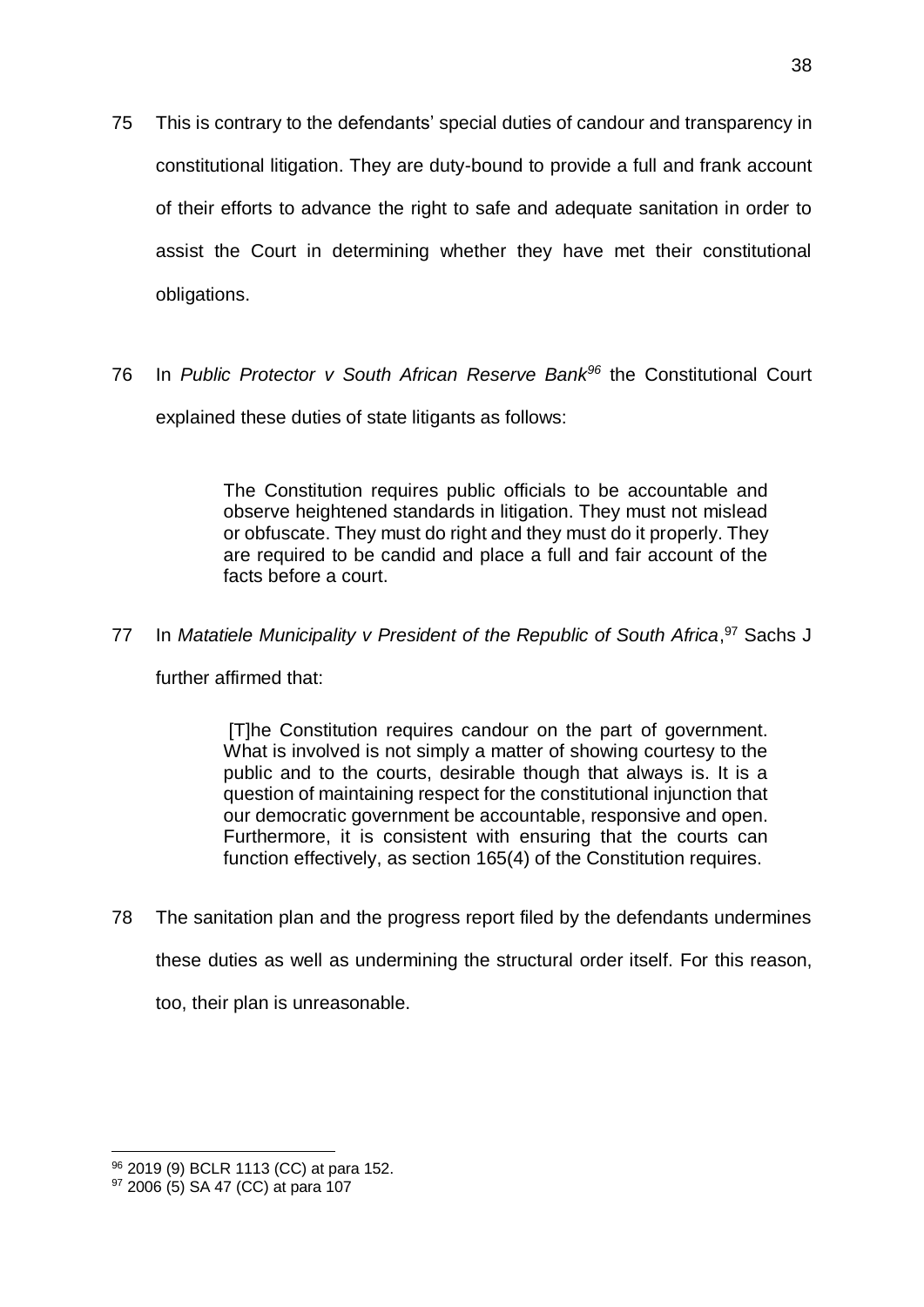#### <span id="page-38-0"></span>The plan is not reasonable in its implementation

- 79 We have addressed above the lack of objective criteria to identify schools with unsafe and inadequate sanitation facilities, as well as the incompleteness and inaccuracy of the data relied upon by the defendants in developing their plans.
- 80 In addition to establishing on their own that the sanitation plan is unreasonable, these deficiencies also negate the ability of the sanitation plan to be reasonably implemented. A plan which is founded on inaccurate information, and which cannot be understood as a coherent whole cannot be reasonably implemented.
- 81 The plaintiffs have also provided several examples to illustrate the defendants' failure to implement their sanitation plan in respect of the schools that do appear on the plan. The sanitation projects at the schools they refer to has not yet commenced.<sup>98</sup> The defendants have not responded to these allegations.
- 82 It follows that the sanitation plan is unreasonable in its implementation and accordingly unreasonable.

#### <span id="page-38-1"></span>*The defendants' sanitation plan does not comply with the structural order*

83 The structural order sets out clear and simple requirements.

1

83.1 The Defendants were ordered "**to supply and install** at each rural school **currently equipped with pit latrines** in the Province of Limpopo with **a** 

<sup>98</sup> Plaintiffs' supplementary affidavit in response to first and second defendants' report filed on 31 August 2018, pp  $619 - 621$ , paras  $40 - 45$ .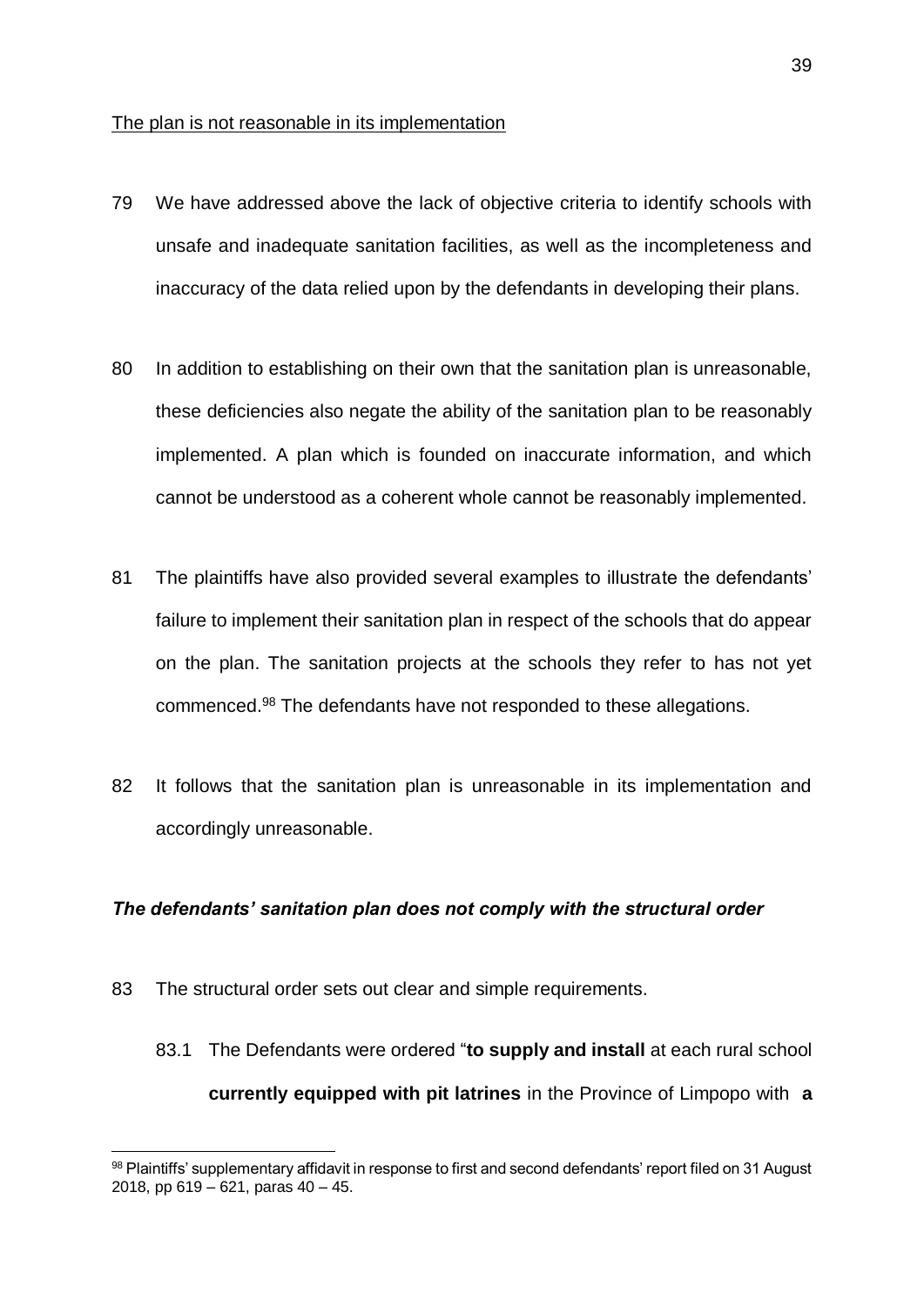**sufficient number of toilets** for each school for the use of children which are easily **accessible**, secure and **safe** and which provide **privacy** and promote **health and hygiene** based on an assessment of the most suitable safe and hygienic sanitation technology."

- 83.2 Further, the Defendants were ordered to furnish this Court with the following information:
	- 83.2.1 A **list** containing the names and location of all the schools in rural areas with pit toilets for use by the learners;
	- 83.2.2 The **estimated period** required to replace all the current pit toilets at schools so identified.
	- 83.2.3 A detailed **program** developed by the relevant experts based for the installation of the toilets on an assessment made in respect of the suitable sanitation technology requirements of each school inclusive of a proposed date (and reasons for the proposed date) for the commencement of the work referred to above.
- 84 This Court added that –

Information as to the time it will take and the program to be developed to achieve that goal in the shortest period of time must be placed before the court to enable this court to play a supervisory role in the execution of the order to vindicate the constitutional rights of the children attending schools with pit toilets in rural Limpopo.

The defendants shall be required, for the order to be implemented, to file a report under cover of an affidavit at this court which must specifically deal with the required issues in detail.<sup>99</sup>

<sup>1</sup> <sup>99</sup> *Komape 1* paras 71 and 72.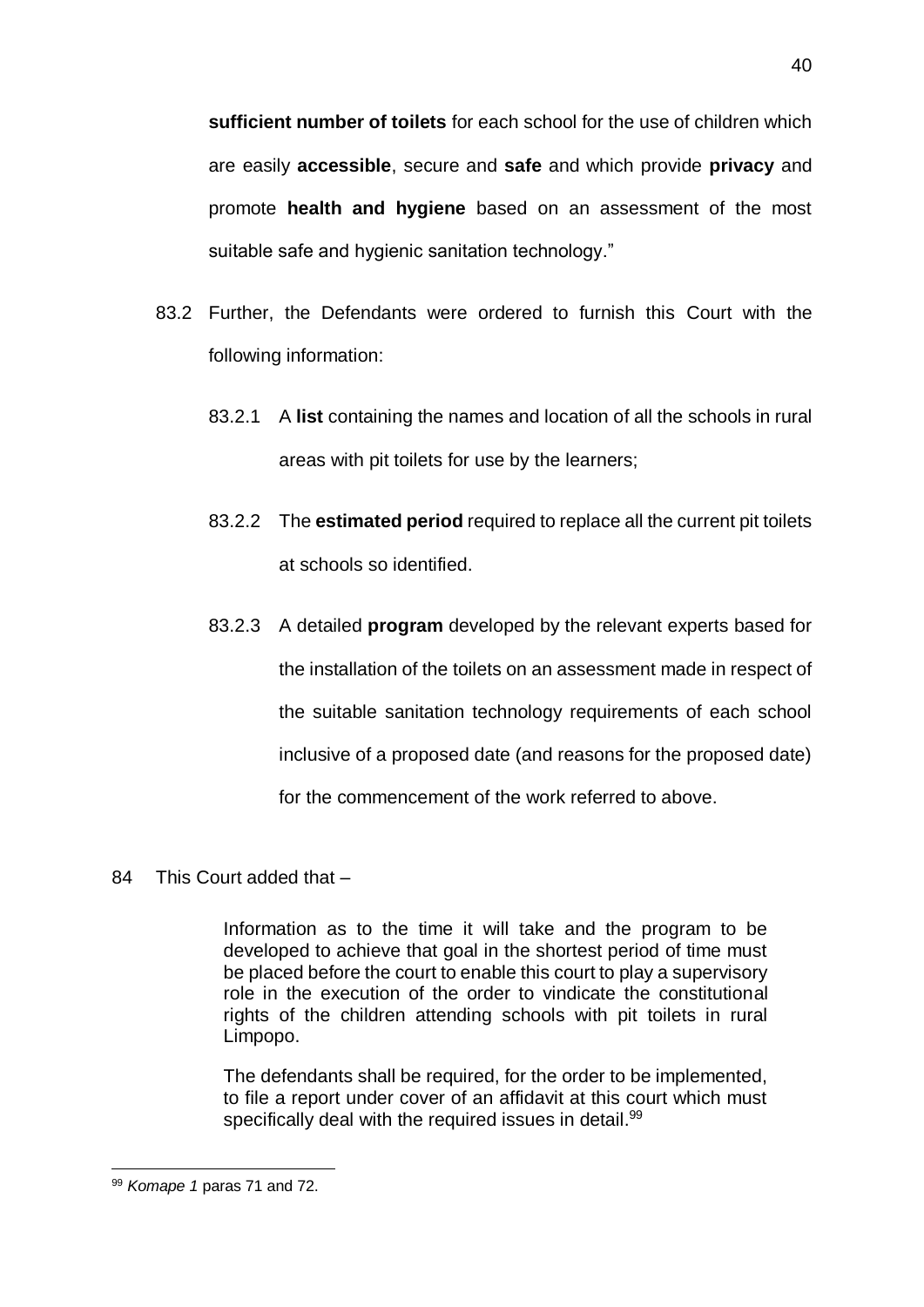- 85 The defendants refer to a number of separate infrastructure programmes, without any indication of how these are understood to interact with one another, or how the defendants are monitoring these programmes together to ensure the advancement of the right to school infrastructure generally, and sanitation provision and pit toilet eradication specifically. There is no complete and accurate list of schools with pit toilets, nor have the defendants provided clear timeframes for the eradication of these pit toilets.
- 86 In their progress report in particular, the defendants appear to conflate information regarding:
	- 86.1 Type of infrastructure contract;<sup>100</sup>

<u>.</u>

- 86.2 Source of funding to pay for each infrastructure project:<sup>101</sup> and
- 86.3 Implementing agent or contractor responsible for delivering a project <sup>102</sup>
- 87 Again, no clear explanation is provided as to how these pieces of information overlap, which they inevitably must do, since every contract to provide sanitation facilities will be of a particular type, will have a funding source and will be implemented by an identified agent.

<sup>&</sup>lt;sup>100</sup> For example, annexure RR7 provides a list of "Turnkey" Projects, with no indication of who is responsible, how each project will be funded, or timelines for completion. See Defendants' progress report and supplementary affidavit, p 911, para 63.

<sup>&</sup>lt;sup>101</sup> Annexures RR1 Items 1-5 appear to list projects to be funded either through the ASIDI (Accelerated Schools Infrastructure Development Initiative) programme (by the SIBG (School Infrastructure Backlogs Grant)), the EIG, a "*public private partnership*" between the Limpopo Department of Education and National Lotteries Commission (Defendants' progress report and replying affidavit, p 909, para 58), or in the case of Annexure RR1 Item 4, have not been allocated a source of funding at all.

<sup>102</sup> Annexure RR(1)A provides a list of projects "*allocated to the Mvula Trust*".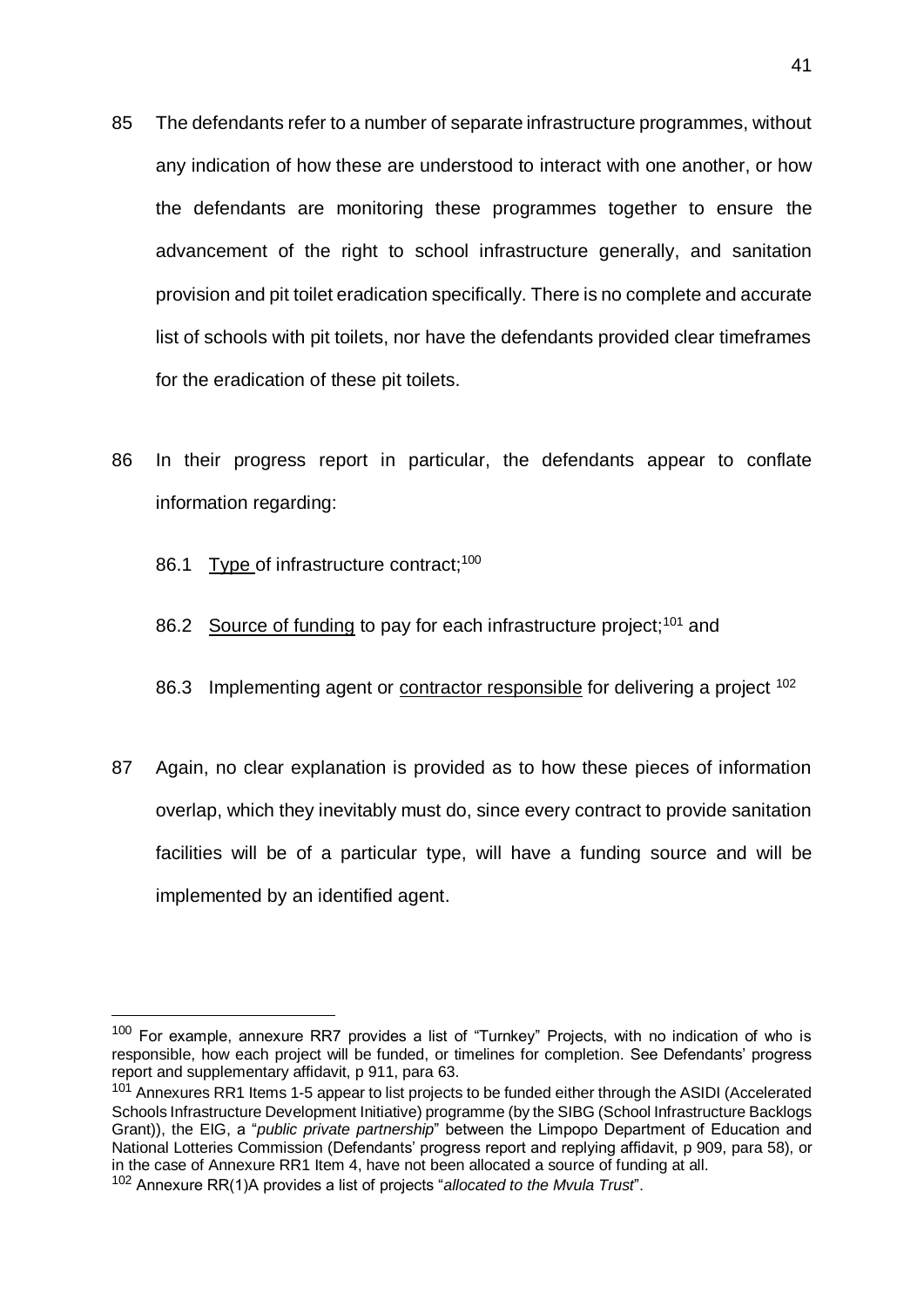- 88 For the reasons addressed above, the information that the defendants have provided to the Court is confusing, incoherent, and evades the direct terms of the structural order.
- 89 This lack of coherence and clarity frustrates this Court's powers of supervisory jurisdiction. It also frustrates the ability of the plaintiffs, schools, and other stakeholders to engage meaningfully with the contents of the sanitation plan.<sup>103</sup>

#### <span id="page-41-0"></span>*The defendants' plan is unlawful*

- 90 We submit that the sanitation plan is unlawful for two reasons in addition to those discussed above.
	- 90.1 First, it is based on an interpretation of the structural order which excludes from its ambit an obligation to demolish unused pit toilets as soon as possible. This interpretation, which condones the continued presence on school premises of a threat to the lives of learners, does not accord with the spirit of the structural order and is therefore unlawful.
	- 90.2 Second, to the extent that there are clear time frames captured in the plan, these do not accord with the School Infrastructure Norms.

<sup>1</sup> <sup>103</sup> In this regard see *Matatiele Municipality* at para 107.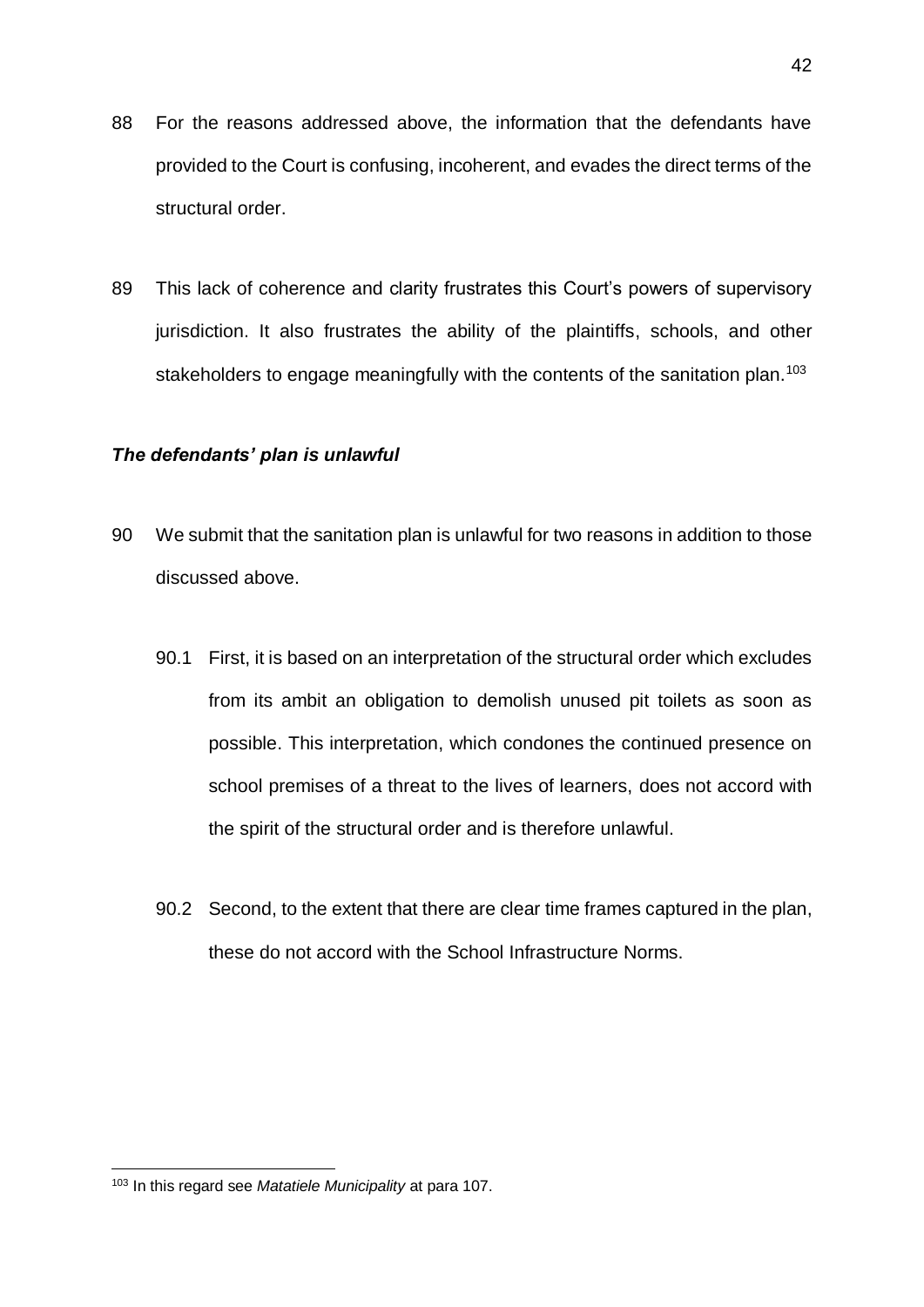#### <span id="page-42-0"></span>The defendants' interpretation of the structural order is unlawful

- 91 The defendants have provided a plan which, by their own admission, excludes the demolition of unused pit toilets in schools. They do not deny that there are many schools across Limpopo with unused pit toilets on their premises. They state only that they have no obligation in terms of the structural order to demolish these as part of their plan to provide safe, adequate, dignified school sanitation facilities. They assert that because these unused pits are not intended for use by learners, there is no obligation to remove them.<sup>104</sup>
- 92 In this regard the plaintiffs have highlighted that the presence of undemolished pit toilets on school premises, even if not intended to be used by learners, still poses a safety threat to learners who may fall into the pits. This threat is particularly acute in primary schools, as is illustrated by the tragic deaths of Michael Komape and Lumka Mketwa.<sup>105</sup> The defendants do not dispute the existence of this threat.
- 93 The defendants' interpretation of the structural order is cynical at best. It goes against the spirit of the structural order, which emphasised the importance of the safety of learners attending schools across Limpopo.

<sup>&</sup>lt;sup>104</sup> Defendants' progress report and supplementary affidavit, p 900, para 28.1.

<sup>105</sup> Plaintiffs' affidavit in response to first and second defendants' report filed on 31 August 2012, p 142, para 37.4.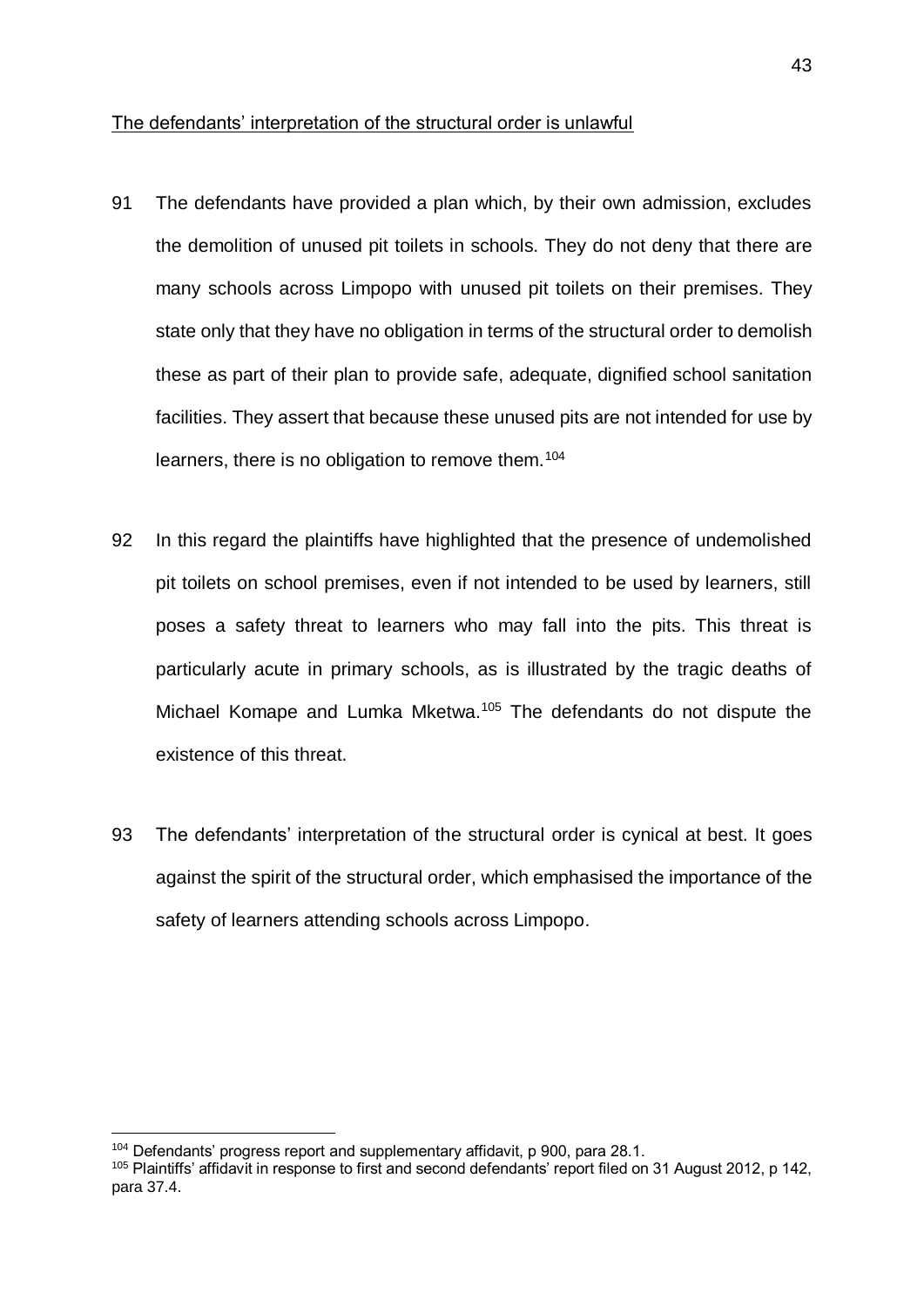- 94 The interpretation also does not accord with the defendants' obligations, clearly set out in the School Infrastructure Norms, which state explicitly that schools must have sanitation facilities which provide privacy and security.<sup>106</sup>
- 95 In *Komape 1* this Court held that –

[T]he right to an environment which is not harmful, as set out in the Constitution, applied not only to Michael [Komape] but applies to all children in the Limpopo Province faced with the dangerous and harmful effects of inadequate or non-existing sanitation at toilets in schools, [is] beyond doubt. $107$  (our emphasis)

96 The Court held further that –

Society has a substantial interest in the safety of their children when absorbed into the school system and placed in the care of schools and teachers who are charged with upholding the rights of children protected by the Constitution. Its failure to do so touches upon their dignity, safety and health and as such their best interests of every learner attending school in rural Limpopo<sup>108</sup> (our emphasis)

97 An interpretation of the defendants' obligations which excludes an obligation to demolish unused pit toilets cannot be sustained. It renders the structural order far less effective in ensuring the safety and dignity of learners in Limpopo and entrenches the risk of a repeat of the tragedy that befell the plaintiffs.

<sup>106</sup> Regulation 12 of the School Infrastructure Norms.

<sup>&</sup>lt;sup>107</sup> Paragraph 62 of the School Infrastructure Norms.

<sup>108</sup> Paragraph 65 of the School Infrastructure Norms.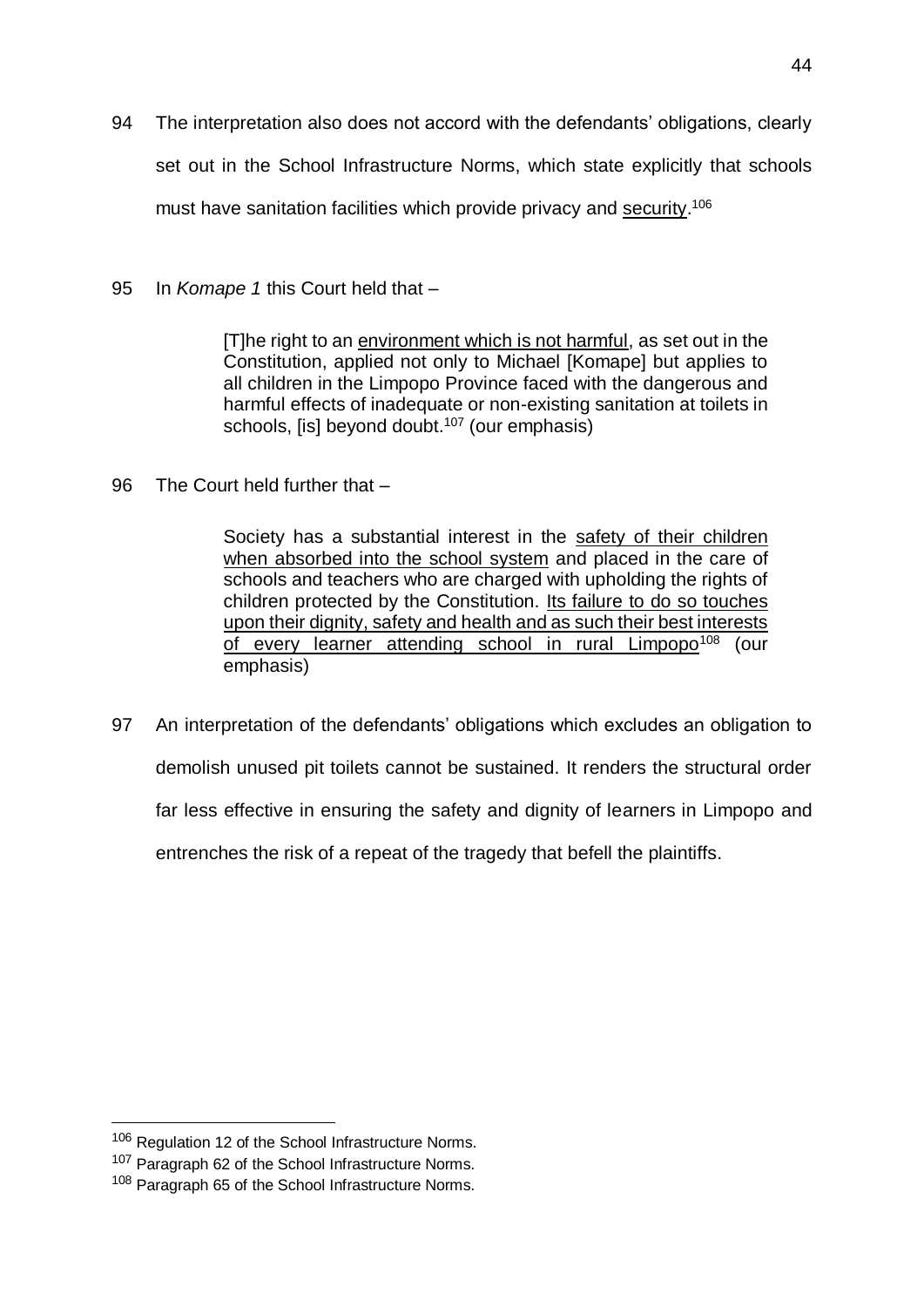<span id="page-44-0"></span>The defendants' timeframes for pit toilet eradication do not comply with the School Infrastructure Norms

- 98 The defendants' sanitation plan filed on 31 August 2018 provided for average planned start dates for pit toilet eradication between 2026 and 2028, and average planned end dates for pit toilet eradication between 2028 and 2030. The earliest start date, which would be in the Lebowakgomo District, would be more than eight years after the defendants filed their plan.<sup>109</sup>
- 99 The defendants' progress report contains no mention of a coherent, overarching timeline, despite this being a clear requirement of the structural order.<sup>110</sup>
- 100 We must therefore assume that the timelines set out in the sanitation plan filed on 31 August 2018 represent the defendant's overarching timeline commitment.
- 101 The School Infrastructure Norms, prescribed by the first defendant on 29 November 2013, require the complete eradication of pit toilets in schools by November 2016, some fourteen years before the defendants are planning to eradicate these from schools.<sup>111</sup>
- 102 The defendants' planned timelines are patently unlawful. They make no attempt to justify such a radical departure from their own timeframes in the School Infrastructure Norms. Indeed, they do not even acknowledge the existence of

<sup>&</sup>lt;sup>109</sup> Affidavit on behalf of the first and second defendant, p 13, para 9.3.

<sup>110</sup> Paragraph 2.3.2 of the structural order provides that "*The first and second respondents, are ordered to furnish this court with the following information … the estimated period required to replace all the current pit toilets at schools so identified*".

<sup>&</sup>lt;sup>111</sup> Regulation  $4(1)(b)(i)$  of the School Infrastructure Norms.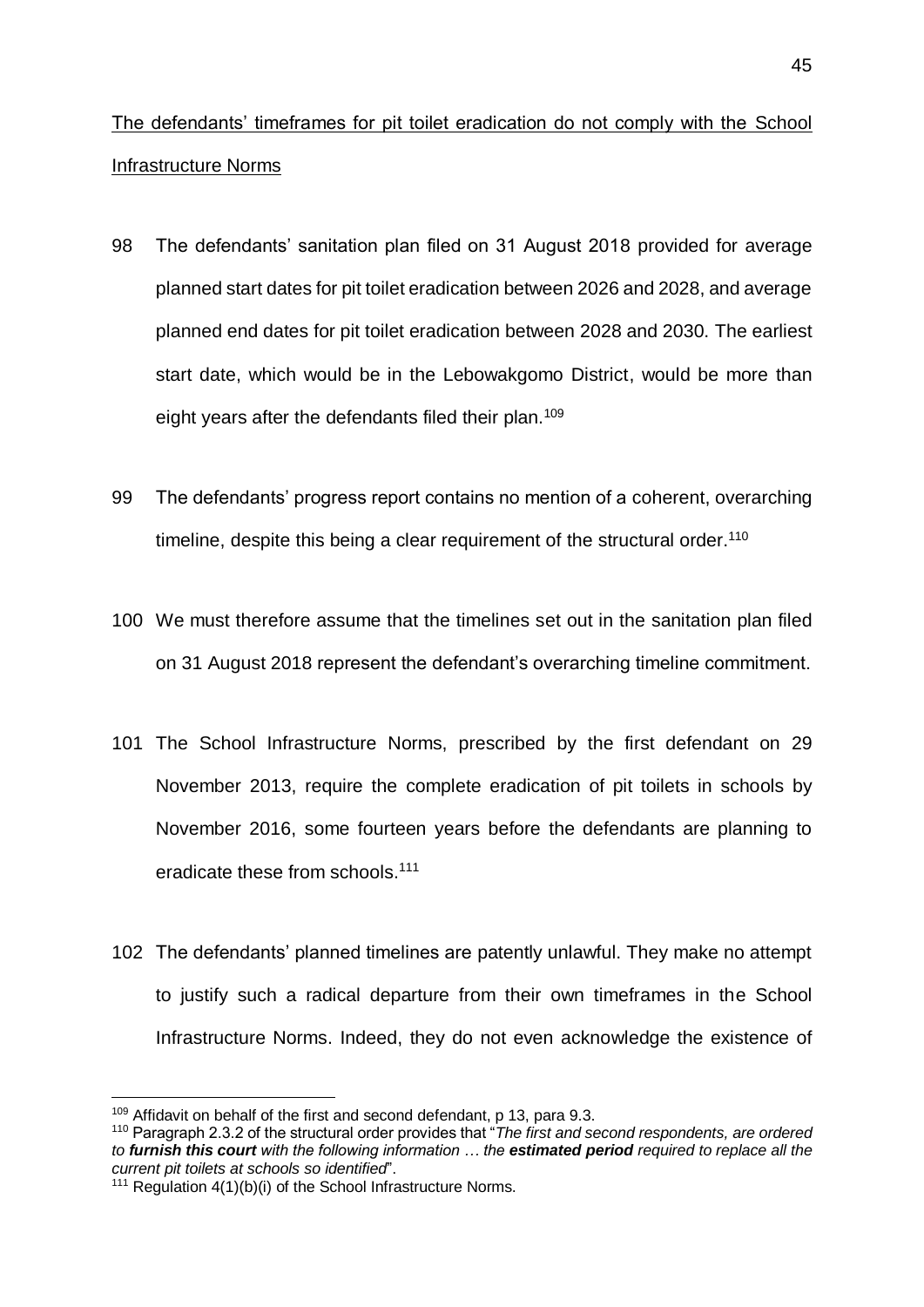this obligation to eradicate all pit toilets by November 2016. For this reason too, the defendants' sanitation plan is in breach of their constitutional and statutory obligations.

## <span id="page-45-0"></span>**V APPROPRIATE RELIEF**

- 103 The purpose of a structural order is to maintain the participation of the Court in ensuring the effective implementation of its order, in this case, to ensure that learners have safe and decent school sanitation. To enable the Court to perform this supervisory role, the Court requires detailed information on compliance with its previous order and co-operation of the relevant parties.<sup>112</sup> The defendants are required to take the Court and the plaintiffs into their confidence and to demonstrate that they are doing everything possible to comply with their constitutional and statutory obligations.
- 104 Unfortunately, the defendants have not done this.
- 105 The following words from Nkabinde J, writing for a unanimous Court in *Pheko*

*and others v Ekurhuleni Metropolitan Municipality (No 2)<sup>113</sup>* are apposite:

The rule of law, a foundational value of the Constitution, requires that the dignity and authority of the courts be upheld. This is crucial, as the capacity of the courts to carry out their functions depends on it. As the Constitution commands, orders and decisions issued by a court bind all persons to whom and organs of state to which they apply, and no person or organ of state may interfere, in any manner, with the functioning of the courts. It follows from this that disobedience towards court orders or decisions risk rendering our courts impotent and judicial authority a mere mockery. The

<sup>112</sup> *Kenton on Sea Ratepayers Association and others v Ndlambe Local Municipality and others* 2017 (2) SA 86 (ECG) para 115.

<sup>113</sup> 2015 (5) SA 600 (CC) ("*Pheko*")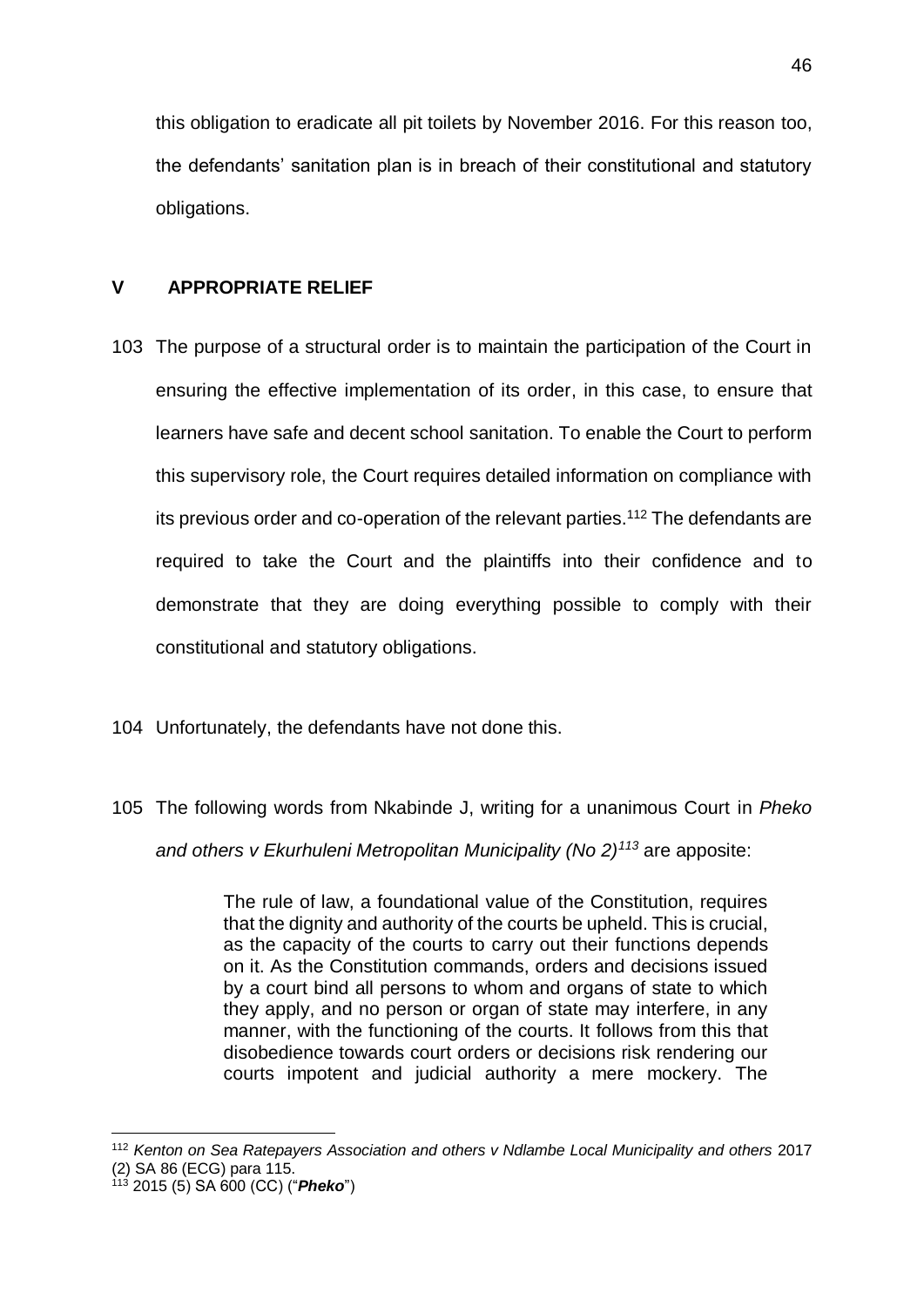effectiveness of court orders or decisions is substantially determined by the assurance that they will be enforced.<sup>114</sup>

- 106 The defendants' sanitation plan and progress report fall far short of the requirements of the structural order. They are also grossly unreasonable. Not only does this frustrate this Court's powers of supervisory jurisdiction, it agaravates an existing crisis that has already claimed the lives of at least three children and threatens to claim the lives of more.
- 107 We submit, therefore, that this Court must retain its supervisory jurisdiction in respect of the structural order.
- 108 It is important for the Court to maintain its supervisory jurisdiction until the order

is properly discharged. In *Ngomane & Others v City of Johannesburg* 

*Metropolitan Municipality & Another<sup>115</sup>* the Court found as follows:

This finding entitles the applicants to appropriate relief for violation of their fundamental rights as envisaged in section 38 of the Constitution. As to what constitutes 'appropriate relief', the Constitutional Court said in Fose 'it is left to the Courts to decide what would be appropriate relief that is required to protect and enforce the Constitution. Depending on the circumstances of each case the relief may be a declaration of rights, an interdict, a mandamus or such other relief as may be required to ensure that the rights enshrined in the Constitution are protected and enforced. If it is necessary to do so, the Courts may even have to fashion new remedies to secure the protection and enforcement of these allimportant rights.

109 The exercise by courts of supervisory jurisdiction is an effective way of ensuring satisfactory compliance with their orders.<sup>116</sup> This Court in *Komape 1* recognised

<sup>114</sup> Pheko para 1.

 $115$  [2020 \(1\) SA 52](http://www.saflii.org/cgi-bin/LawCite?cit=2020%20%281%29%20SA%2052) (SCA)

<sup>116</sup> *Mzalisi NO and Others v Ochogwu and Another* [2020 \(3\) SA 83](http://www.saflii.org/cgi-bin/LawCite?cit=2020%20%283%29%20SA%2083) (SCA) para 13.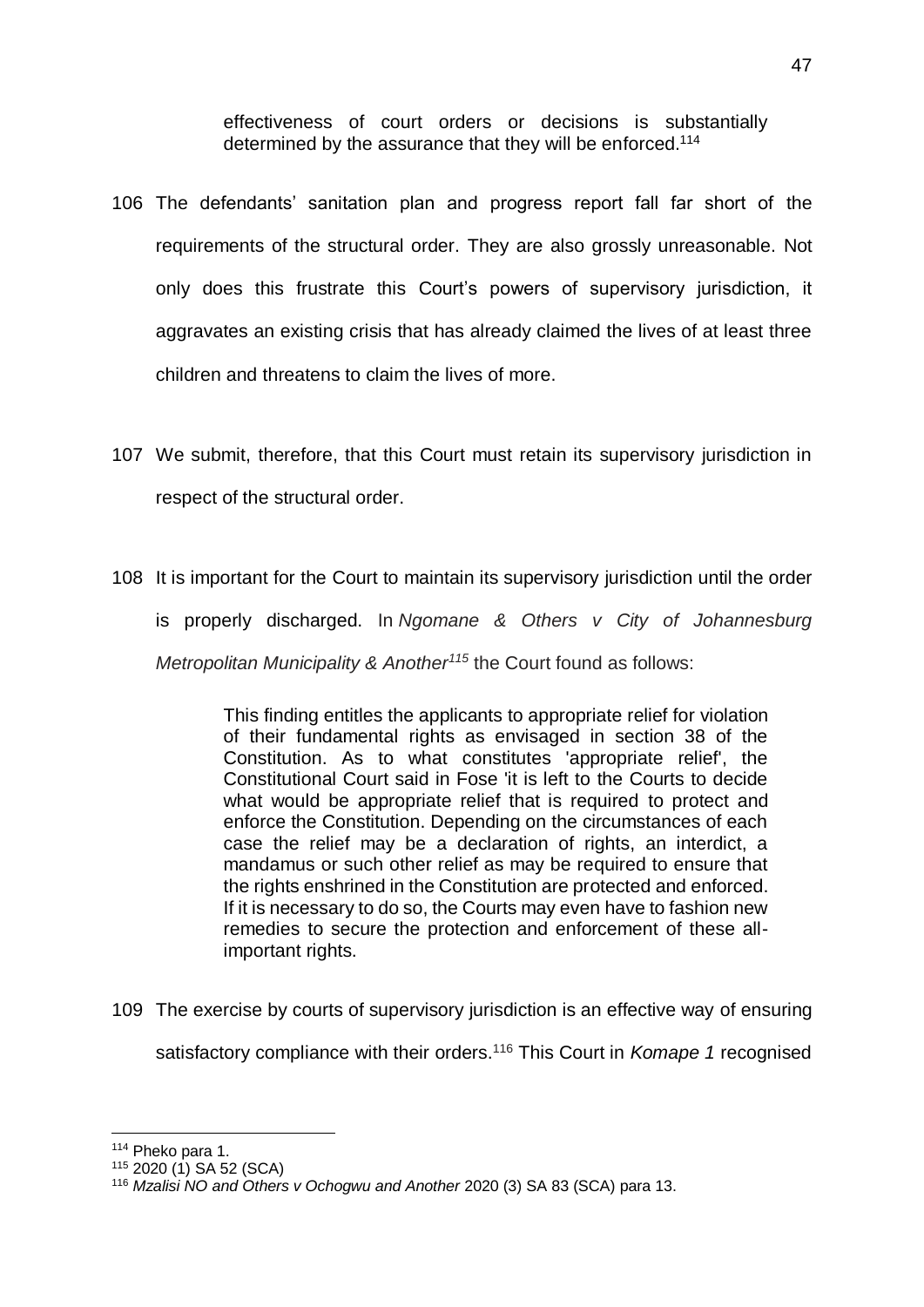that a structural order was critical in ensuring the effective vindication of the Constitution. The defendants have failed to provide a coherent and reasonable plan for the provision of safe and adequate sanitation to learners across Limpopo. The effective vindication of the Constitution will not be possible unless this Court retains its supervisory jurisdiction until such time as a coherent and reasonable plan is produced.

110 This would not violate the principles of separation of powers. In *Mwelase v Director-General for the Department of Rural Development and Land Reform<sup>117</sup>* the Constitutional Court found that –

> The courts and government are not at odds about fulfilling the aspirations of the Constitution. Nor does the separation of powers imply a rigid or static conception of strictly demarcated functional roles. The different branches of constitutional power share a commitment to the Constitution's vision of justice, dignity and equality. That is our common goal. The three branches of government are engaged in a shared enterprise of fulfilling practical constitutional promises to the country's most vulnerable.

. . .

In cases that cry out for effective relief, tagging a function as administrative or executive, in contradistinction to judicial, though always important, need not always be decisive. For it is in crises in governmental delivery, and not any judicial wish to exercise power, that has required the courts to explore the limits of separation of powers jurisprudence. When egregious infringements have occurred, the courts have had little choice in their duty to provide effective relief. That was so in Black Sash I, and it is the case here. In both, the most vulnerable and most marginalised have suffered from the insufficiency of governmental delivery.

*The vulnerability of those who suffer most from these failures underscores how important it is for courts to craft effective, just and equitable remedies, as the Constitution requires them to do. In case of extreme rights infringement, the ultimate boundary lies at court control of the remedial process. If this requires the temporary, supervised oversight of administration where the bureaucracy has* 

<sup>1</sup>  $117$  [2019 \(6\) SA 597](http://www.saflii.org/cgi-bin/LawCite?cit=2019%20%286%29%20SA%20597) (CC) paras  $46 - 49$ .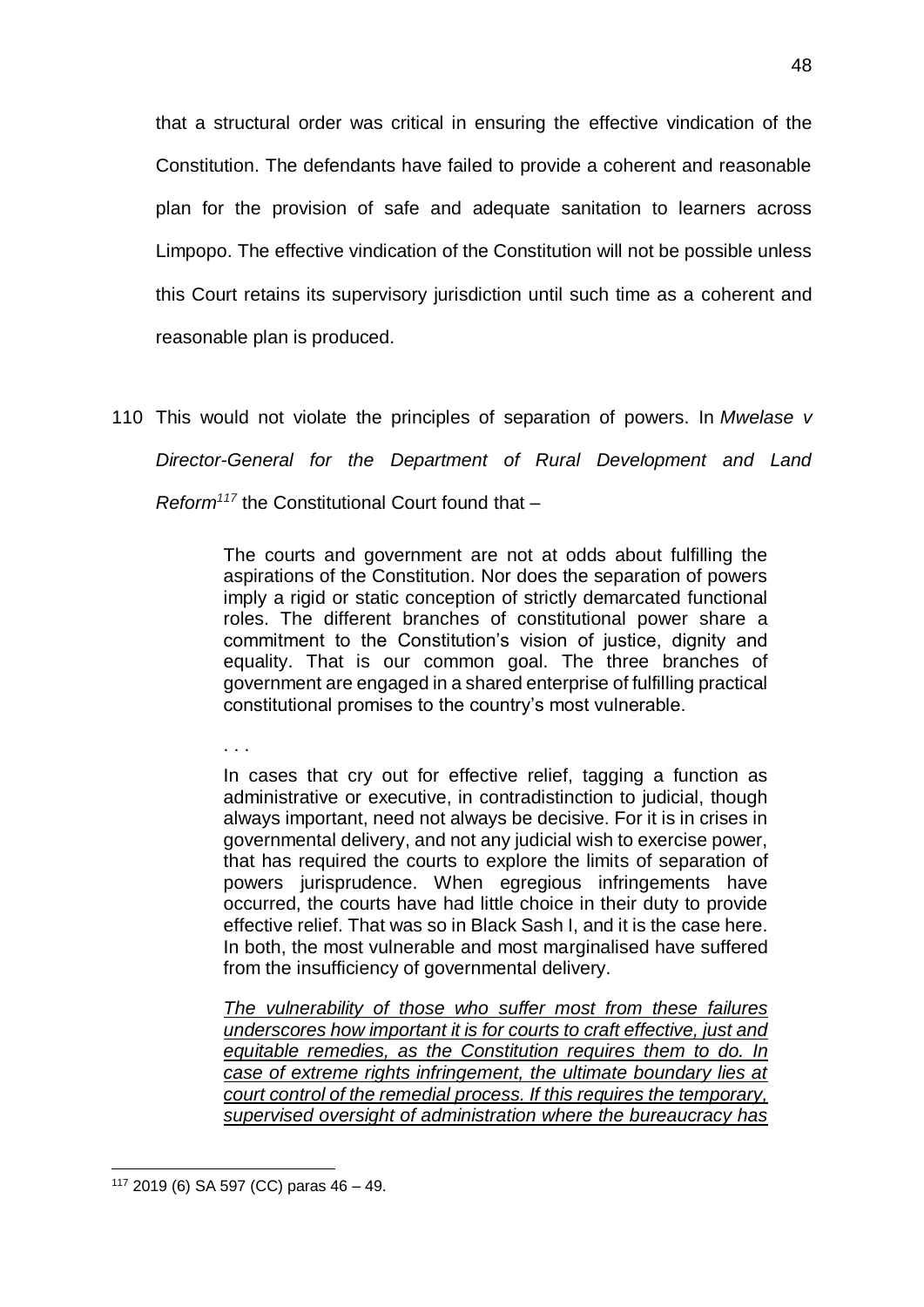*been shown to be unable to perform, then there is little choice: it must be done*. (our emphasis)

111 In *Equal Education (Feeding Scheme),* the court applied precisely this standard

when granting a structural interdict. Potterill J held -

Children are categorically vulnerable, poor hungry children are exceptionally vulnerable. The degree of the violation of the constitutional rights [is] thus egregious.

…

The evidence shows that the undertakings given were not complied with. With this extreme rights infringement, the ultimate boundary lies at court control of the remedial process. The Court has little choice but to grant a temporary supervisory interdict.<sup>118</sup>

<span id="page-48-0"></span>112 Against this background, and having established that the defendants' sanitation

plan is unreasonable and unlawful, the plaintiffs ask this Court to –

- 112.1 Declare that the defendants' plan is unconstitutional and does not comply with the structural order;
- 112.2 Direct the MEC to revise and file with this Court, within 45 days, a plan that consists of:
	- 112.2.1 the definition of the categories of schools with sanitation challenges that have been identified;
	- 112.2.2 a single consolidated list of schools falling into the categories identified above;
	- 112.2.3 an indication of the estimated time required to address the specific sanitation challenges of the schools identified;

<sup>1</sup> <sup>118</sup> *Equal Education (Feeding Scheme)* at paras 88.2 and 101.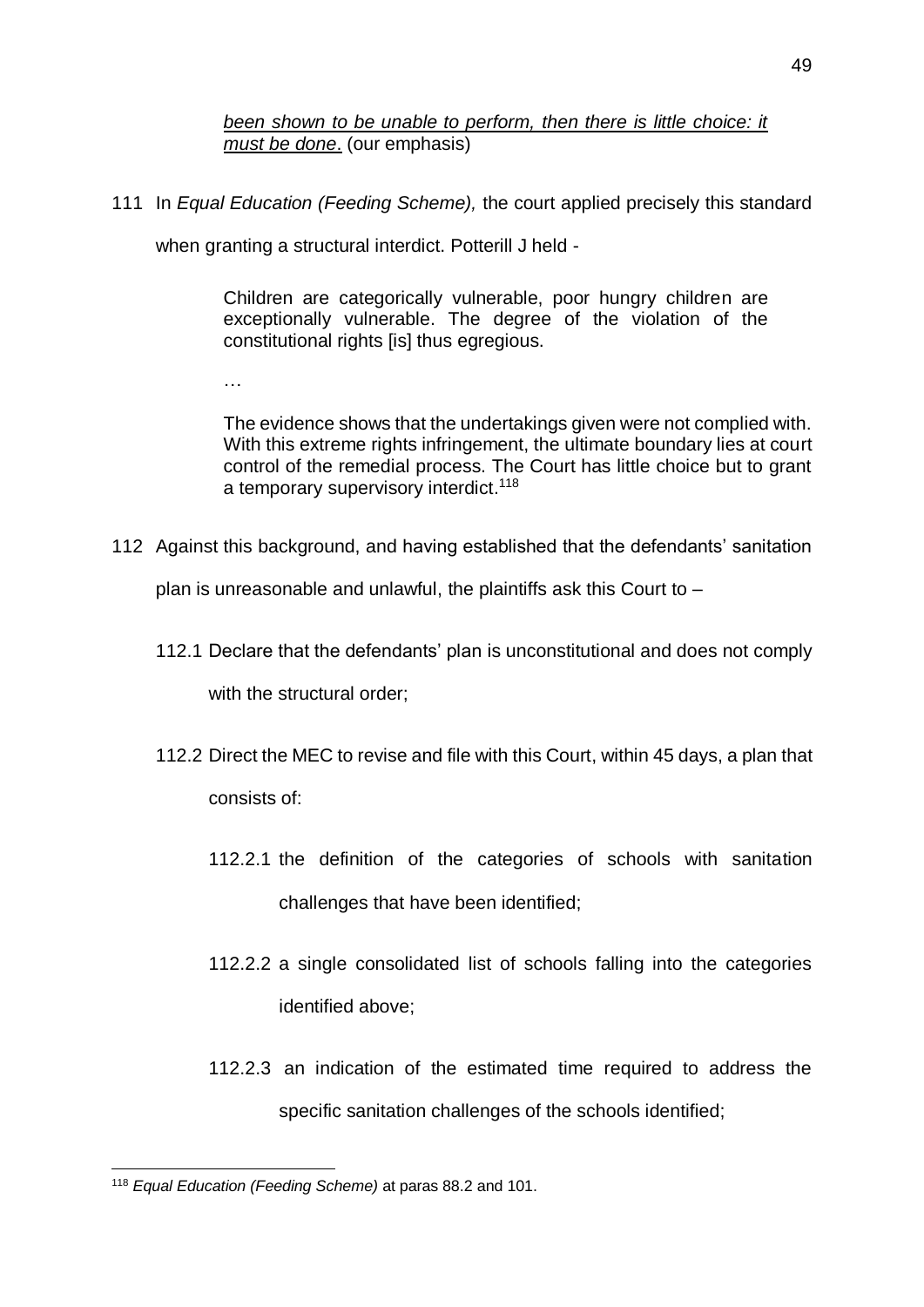112.2.4 the resources available to fund the plan, and

112.2.5 the officials tasked with ensuring the implementation of the plan.

- 112.3 Order the MEC, within two weeks of the order, to constitute a "sanitation task team", headed by an independent expert in the field of infrastructural management, established in consultation with plaintiff's attorneys and the second amicus curiae and which comprises of representatives of the Limpopo Department of Education, the Limpopo Provincial Treasury, the relevant school infrastructure implementing agents, and representatives from civil society. The mandate of the sanitation task team is to verify, update and ensure the accuracy and currency of the National and Provincial government's information on school sanitation in Limpopo, and to ensure implementation of a reasonable plan for the elimination of pit toilets.
- 112.4 Order the sanitation task team to deliver progress reports every quarter until the plans are fully implemented, providing this Court and the parties with feedback on progress in implementing a reasonable plan for pit toilet eradication.<sup>119</sup>

## <span id="page-49-0"></span>**VI CONCLUSION AND COSTS**

1

113 For the reasons set out above, the plaintiffs seek an order as set out in paragraph [112](#page-48-0) above.

<sup>119</sup> Plaintiffs' affidavit in response to first and second defendants' report filed on 31 August 2018, pp 159 – 162, paras 87 – 89.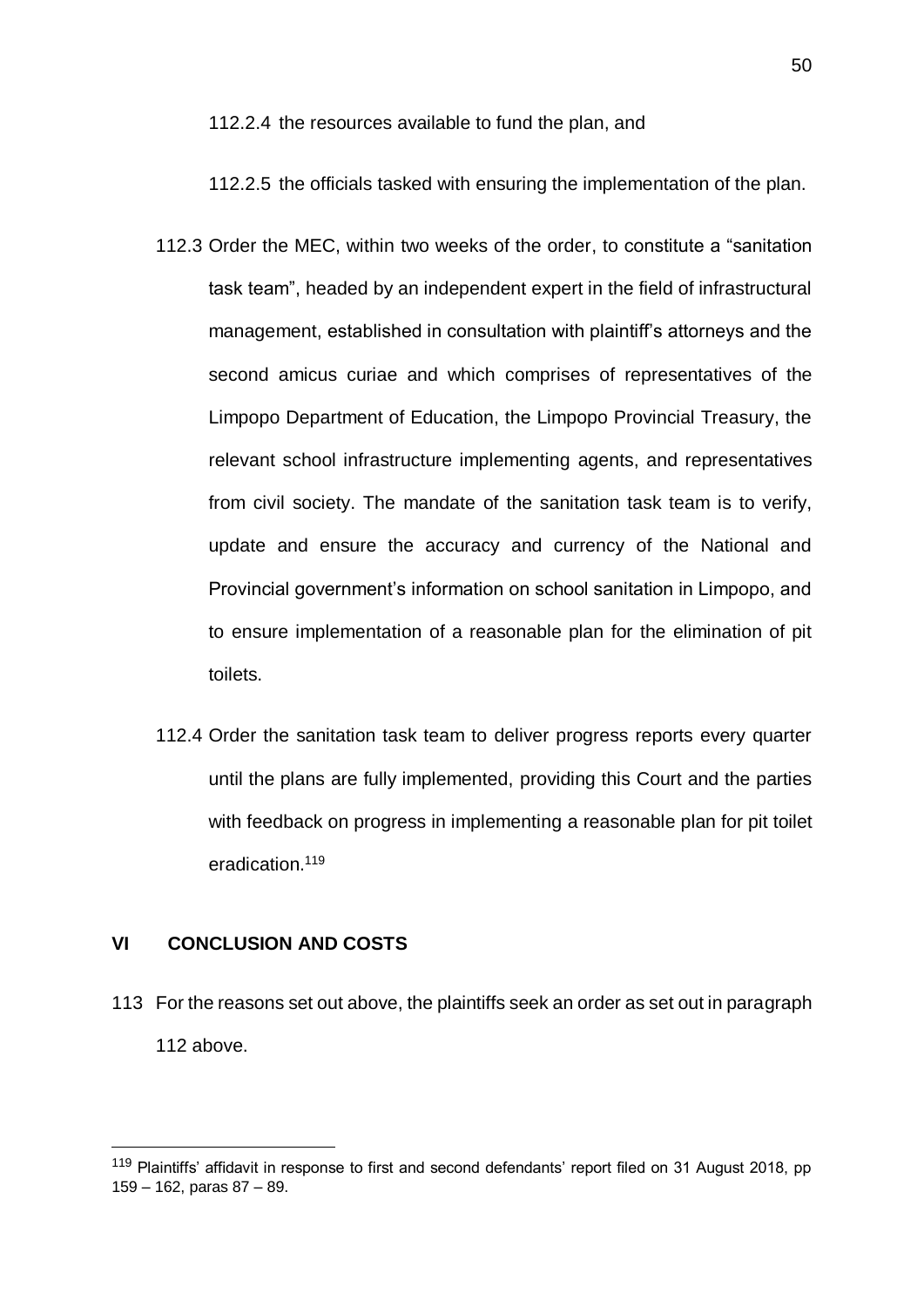114 Plaintiffs also seek a costs order against the defendants. In the event the Court does not find in favour of the plaintiffs, we submit that they ought to be immunised against an adverse costs order in terms of the *Biowatch* principle.<sup>120</sup>

> **ADILA HASSIM NIKKI STEIN THABANG POOE** Plaintiffs' counsel Chambers, Sandton 12 October 2020

<sup>120</sup> *Biowatch Trust v Registrar Genetic Resources and Others* 2009 (6) SA 232 (CC); *Phillips v SA Reserve Bank* 2013 (6) SA 450 (SCA) at paras 56 – 60, 75.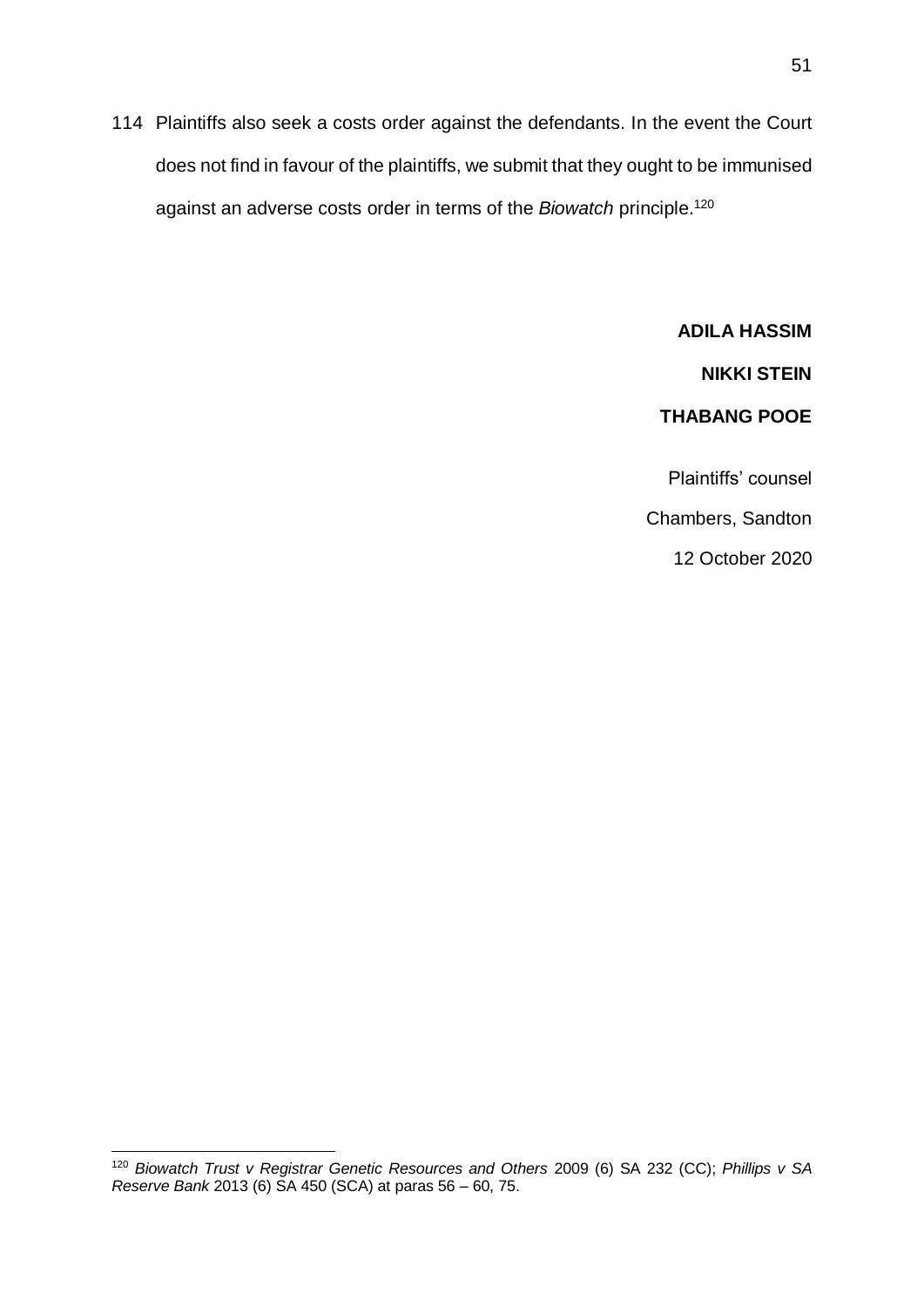## **LIST OF AUTHORITIES**

#### **CASES**

- 1. *Biowatch Trust v Registrar Genetic Resources and Others* 2009 (6) SA 232 (CC); *Phillips v SA Reserve Bank* 2013 (6) SA 450 (SCA).
- 2. *City of Johannesburg Metropolitan Municipality v Blue Moonlight Properties 39 (Pty) Ltd* 2012 (2) SA 104 (CC).
- 3. *Equal Education and another v Minister of Basic Education and others*  2019 (1) SA 421 (ECB).
- 4. *Equal Education and others v Minister of Basic Education and others (Children's Institute as Amicus Curiae) 2020 JDR 1545 (GP);*  (22588/2020) [2020] ZAGPPHC 306 (17 July 2020).
- 5. *Governing Body of the Juma Musjid Primary School v Essay NO* 2011 (7) BCLR 651 (CC).
- 6. *Government of the Republic of South Africa and others v Grootboom and others* 2001 (1) SA 46 (CC).
- 7. *Kenton on Sea Ratepayers Association and others v Ndlambe Local Municipality and others* 2017 (2) SA 86 (ECG).
- 8. *Komape and others v Minister of Basic Education and others* 2018 JDR 0625 (LP); (1416/2015) [2018] ZALMPPHC 18 (23 April 2018).
- 9. *Komape and others v Minister of Basic Education and others* 2020 (2) SA 347 (SCA).
- 10. *Madzodzo and others v Minister of Basic Education and others* 2014 (3) SA 441 (ECM).
- 11. *Matatiele Municipality v President of the Republic of South Africa* 2006 (5) SA 47 (CC).
- 12. *Mazibuko and others v City of Johannesburg and others* 2010 (4) SA 1 (CC)
- 13. *Minister of Basic Education and others v Basic Education for All and others* 2016 (4) SA 63 (SCA).
- 14. *Minister of Health and others v Treatment Action Campaign* 2002 (5) SA 721 (CC).
- 15. *Mwelase v Director-General for the Department of Rural Development and Land Reform* [2019 \(6\) SA 597](http://www.saflii.org/cgi-bin/LawCite?cit=2019%20%286%29%20SA%20597) (CC).